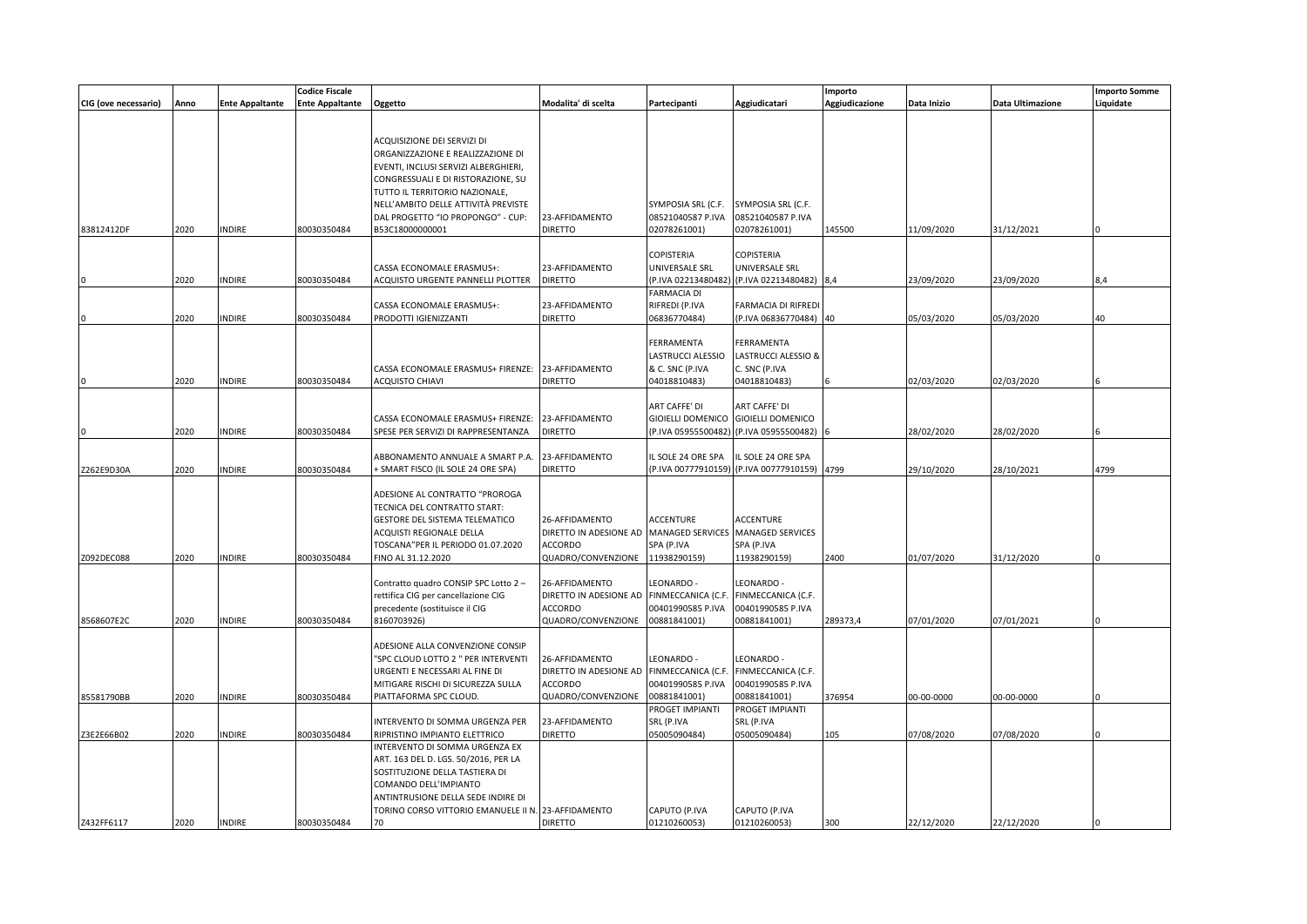|            |      |               |             | ACQUISTO CASSAFORTE PER SEDE INDIRE 23-AFFIDAMENTO<br><b>NT NAPOLI</b> | <b>DIRETTO</b>                   | GIOVE IMPIANTI SRL               | <b>GIOVE IMPIANTI SRL</b><br>(P.IVA 01243400635) (P.IVA 01243400635) 1100 |       |            |            |       |
|------------|------|---------------|-------------|------------------------------------------------------------------------|----------------------------------|----------------------------------|---------------------------------------------------------------------------|-------|------------|------------|-------|
| ZC42FF102A | 2020 | <b>INDIRE</b> | 80030350484 | CASSA ECONOMALE FIRENZE - RICARICA                                     |                                  |                                  |                                                                           |       | 10/12/2020 | 00-00-0000 |       |
|            |      |               |             | SITO ARUBA PER GESTIONE PEC                                            | 23-AFFIDAMENTO                   | ARUBA PEC SPA                    | ARUBA PEC SPA                                                             |       |            |            |       |
|            | 2020 | <b>INDIRE</b> | 80030350484 | ISTITUZIONALE ERASMUS+                                                 | <b>DIRETTO</b>                   |                                  | (P.IVA 01879020517) (P.IVA 01879020517)                                   | 87,84 | 14/09/2020 | 14/09/2020 | 87,84 |
|            |      |               |             |                                                                        |                                  | KJELL                            |                                                                           |       |            |            |       |
|            |      |               |             |                                                                        |                                  | MORGENSTERN                      |                                                                           |       |            |            |       |
|            |      |               |             |                                                                        |                                  |                                  | PROGRAMMIERUNG KJELL MORGENSTERN                                          |       |            |            |       |
|            |      |               |             |                                                                        |                                  | <b>UND</b>                       | PROGRAMMIERUNG                                                            |       |            |            |       |
|            |      |               |             |                                                                        |                                  | PROJECTMANAGEM                   | <b>UND</b>                                                                |       |            |            |       |
|            |      |               |             |                                                                        |                                  | <b>ENT - FRITZING</b>            | PROJECTMANAGEME                                                           |       |            |            |       |
|            | 2020 |               |             | CASSA ECONOMALE FIRENZE - ACQUISTO                                     | 23-AFFIDAMENTO<br><b>DIRETTO</b> | (P.IVA estera                    | NT - FRITZING (P.IVA                                                      |       |            |            |       |
|            |      | <b>INDIRE</b> | 80030350484 | URGENTE SOFTWARE FRITZING                                              |                                  | DE305466536)                     | estera DE305466536)                                                       |       | 06/11/2020 | 06/11/2020 |       |
|            |      |               |             |                                                                        |                                  | COPIALLEGRI DI                   | COPIALLEGRI DI                                                            |       |            |            |       |
|            |      |               |             | CASSA ECONOMALE FIRENZE - COPIE E                                      | 23-AFFIDAMENTO                   | MICHELE MELIS                    | MICHELE MELIS                                                             |       |            |            |       |
|            | 2020 | <b>INDIRE</b> | 80030350484 | LAMINAZIONI                                                            | <b>DIRETTO</b>                   |                                  | (P.IVA 02116640976) (P.IVA 02116640976)                                   | 60    | 27/10/2020 | 27/10/2020 | 60    |
|            |      |               |             |                                                                        |                                  |                                  |                                                                           |       |            |            |       |
|            |      |               |             | CASSA ECONOMALE FIRENZE - STAMPE E                                     | 23-AFFIDAMENTO                   |                                  | COPISTERIA READY 2 COPISTERIA READY 2                                     |       |            |            |       |
|            | 2020 | <b>INDIRE</b> | 80030350484 | FOTOCOPIE URGENTI                                                      | <b>DIRETTO</b>                   |                                  | (P.IVA 01976510501) (P.IVA 01976510501) 25                                |       | 27/07/2020 | 27/07/2020 | 25    |
|            |      |               |             |                                                                        |                                  |                                  |                                                                           |       |            |            |       |
|            |      |               |             |                                                                        |                                  | L'ISOLA DEI TESSUTI              | L'ISOLA DEI TESSUTI                                                       |       |            |            |       |
|            |      |               |             | CASSA ECONOMALE FIRENZE - ACQUISTO<br>NASTRI ELASTICI                  | 23-AFFIDAMENTO<br><b>DIRETTO</b> | SNC (P.IVA<br>04007110234)       | SNC (P.IVA<br>04007110234)                                                |       |            |            | 20    |
|            | 2020 | <b>INDIRE</b> | 80030350484 |                                                                        |                                  |                                  |                                                                           | 20    | 06/05/2020 | 06/05/2020 |       |
|            |      |               |             | CASSA ECONOMALE FIRENZE -                                              | 23-AFFIDAMENTO                   | KENTSTRAPPER SRL                 | <b>KENTSTRAPPER SRL</b>                                                   |       |            |            |       |
|            | 2020 | <b>INDIRE</b> | 80030350484 | RIPARAZIONE STAMPANTE 3D                                               | <b>DIRETTO</b>                   |                                  | (P.IVA 06182880481) (P.IVA 06182880481) 128,1                             |       | 29/04/2020 | 29/04/2020 | 128,1 |
|            |      |               |             |                                                                        |                                  |                                  |                                                                           |       |            |            |       |
|            |      |               |             | CASSA ECONOMALE FIRENZE - PRODOTTI                                     | 23-AFFIDAMENTO                   |                                  | OBI ITALIA SRL (P.IVA OBI ITALIA SRL (P.IVA                               |       |            |            |       |
|            | 2020 | <b>INDIRE</b> | 80030350484 | GIENIZZANTI                                                            | <b>DIRETTO</b>                   | 00508260973)                     | 00508260973)                                                              | 74,08 | 10/03/2020 | 10/03/2020 | 74,08 |
|            |      |               |             |                                                                        |                                  | FARMACIA DI                      |                                                                           |       |            |            |       |
|            |      |               |             | CASSA ECONOMALE FIRENZE - PRODOTTI                                     | 23-AFFIDAMENTO                   | RIFREDI (P.IVA                   | FARMACIA DI RIFREDI                                                       |       |            |            |       |
|            | 2020 | <b>INDIRE</b> | 80030350484 | <b>IGIENIZZANTI</b>                                                    | <b>DIRETTO</b>                   | 06836770484)                     | (P.IVA 06836770484)                                                       | 60    | 05/03/2020 | 05/03/2020 | 60    |
|            | 2020 | <b>INDIRE</b> | 80030350484 | CASSA ECONOMALE FIRENZE - MATERIALE 23-AFFIDAMENTO<br>ELETTRICO        | <b>DIRETTO</b>                   | NEW TECH (P.IVA<br>02691770354)  | NEW TECH (P.IVA<br>02691770354)                                           | 25    | 25/02/2020 | 25/02/2020 | 25    |
|            |      |               |             |                                                                        |                                  |                                  |                                                                           |       |            |            |       |
|            |      |               |             |                                                                        |                                  | MESTICHERIA                      | MESTICHERIA                                                               |       |            |            |       |
|            |      |               |             | CASSA ECONOMALE FIRENZE - PRODOTTI                                     | 23-AFFIDAMENTO                   | MAZZANTI SNC                     | MAZZANTI SNC (P.IVA                                                       |       |            |            |       |
|            | 2020 | <b>INDIRE</b> | 80030350484 | PER IMBALLAGGIO                                                        | <b>DIRETTO</b>                   | (P.IVA 03945540486) 03945540486) |                                                                           | 6,5   | 11/12/2020 | 11/12/2020 | 6,5   |
|            |      |               |             |                                                                        |                                  |                                  |                                                                           |       |            |            |       |
|            |      |               |             | CASSA ECONOMALE FIRENZE - ACCESSORI                                    | 23-AFFIDAMENTO                   | LEROY MERLIN                     | LEROY MERLIN (P.IVA                                                       |       |            |            |       |
|            | 2020 | <b>INDIRE</b> | 80030350484 | PER UFFICIO E ALLEGGI                                                  | <b>DIRETTO</b>                   | (P.IVA 05602710963) 05602710963) |                                                                           | 11,5  | 03/04/2020 | 03/04/2020 | 11,5  |
|            |      |               |             |                                                                        |                                  |                                  |                                                                           |       |            |            |       |
|            |      |               |             |                                                                        |                                  | FERRAMENTA<br>LASTRUCCI ALESSIO  | FERRAMENTA<br>LASTRUCCI ALESSIO E                                         |       |            |            |       |
|            |      |               |             | CASSA ECONOMALE FIRENZE - ACCESSORI 23-AFFIDAMENTO                     |                                  | E C. SNC (P.IVA                  | C. SNC (P.IVA                                                             |       |            |            |       |
|            | 2020 | <b>INDIRE</b> | 80030350484 | PER UFFICIO E ALLOGGI                                                  | <b>DIRETTO</b>                   | 04018810483)                     | 04018810483)                                                              | 9,6   | 28/02/2020 | 28/02/2020 | 9.6   |
|            |      |               |             |                                                                        |                                  | TABACCHERIA RIV.                 |                                                                           |       |            |            |       |
|            |      |               |             |                                                                        |                                  | N. 5 DI                          | TABACCHERIA RIV. N.                                                       |       |            |            |       |
|            |      |               |             |                                                                        |                                  | FRANCALANCI                      | 5 DI FRANCALANCI                                                          |       |            |            |       |
|            |      |               |             | CASSA ECONOMALE FIRENZE - SPESE PER                                    | 23-AFFIDAMENTO                   | MARCO (P.IVA                     | MARCO (P.IVA                                                              |       |            |            |       |
|            | 2020 | <b>INDIRE</b> | 80030350484 | ACQUISTO MARCHE DA BOLLO                                               | <b>DIRETTO</b>                   | 01755630488)                     | 01755630488)                                                              | 144   | 11/12/2020 | 11/12/2020 | 144   |
|            |      |               |             |                                                                        |                                  |                                  |                                                                           |       |            |            |       |
|            |      |               |             |                                                                        |                                  | <b>BARDUCCI MARCO</b>            | <b>BARDUCCI MARCO</b>                                                     |       |            |            |       |
|            |      |               |             | CASSA ECONOMALE FIRENZE - SPESE PER                                    | 23-AFFIDAMENTO                   | (C.F.                            | (C.F.<br>BRDMRC55S25D612L BRDMRC55S25D612L                                |       |            |            |       |
|            | 2020 | <b>INDIRE</b> | 80030350484 | ACQUISTO MARCHE DA BOLLO                                               | <b>DIRETTO</b>                   |                                  | P.IVA 06656210488) P.IVA 06656210488)                                     | 144   | 10/12/2020 | 10/12/2020 | 144   |
|            |      |               |             |                                                                        |                                  |                                  |                                                                           |       |            |            |       |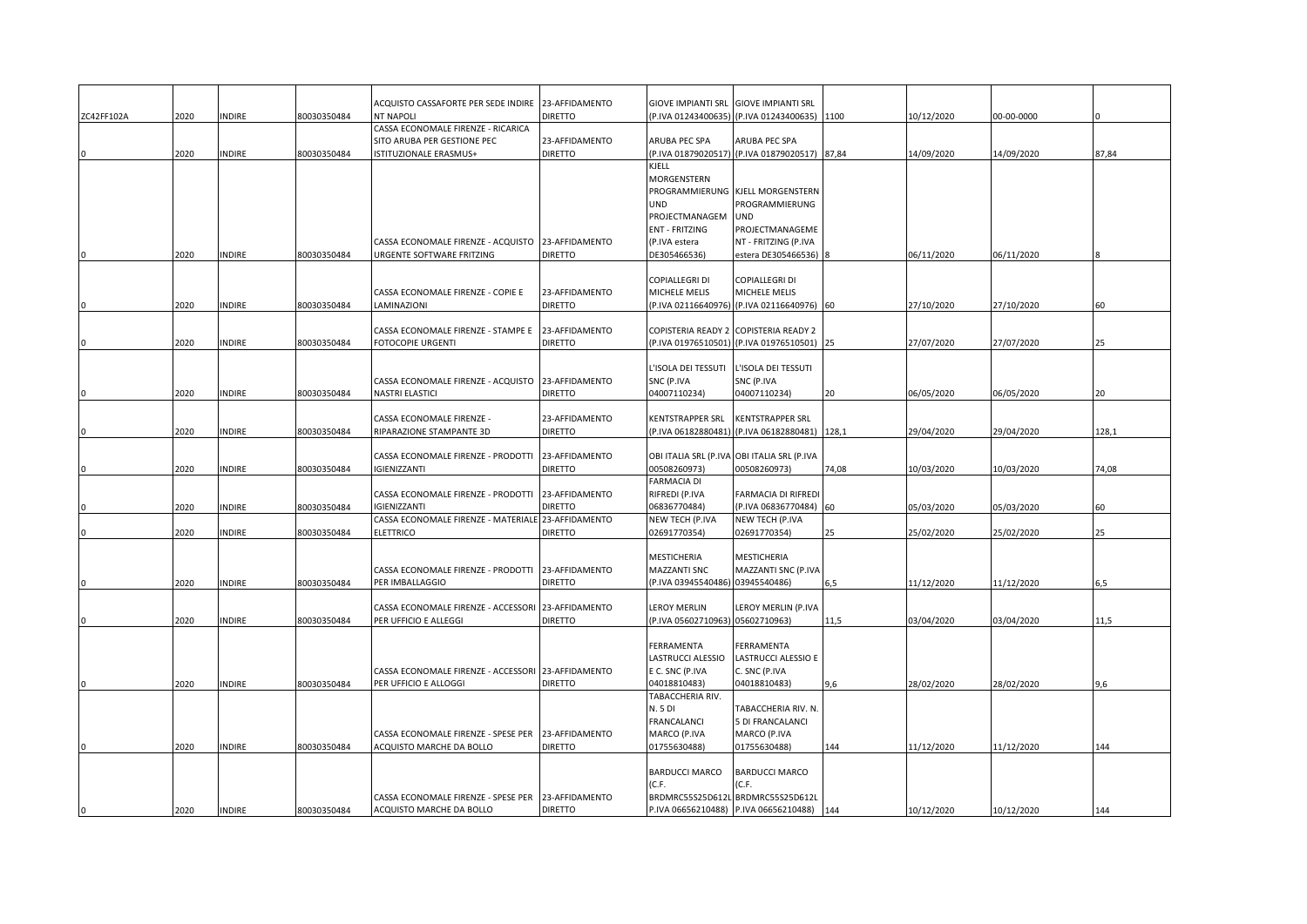|      |               |             |                                                    |                | LA LOGGIA BAR                    | LA LOGGIA BAR                                 |        |            |            |        |
|------|---------------|-------------|----------------------------------------------------|----------------|----------------------------------|-----------------------------------------------|--------|------------|------------|--------|
|      |               |             | CASSA ECONOMALE FIRENZE - SPESE PER                | 23-AFFIDAMENTO | TABACCHI (P.IVA                  | TABACCHI (P.IVA                               |        |            |            |        |
| 2020 | INDIRE        | 80030350484 | ACQUISTO MARCHE DA BOLLO                           | <b>DIRETTO</b> | 05514730489)                     | 05514730489)                                  | 144    | 03/08/2020 | 03/08/2020 | 144    |
|      |               |             |                                                    |                | TABACCHERIA RIV.                 |                                               |        |            |            |        |
|      |               |             |                                                    |                | N. 5 DI                          | TABACCHERIA RIV. N.                           |        |            |            |        |
|      |               |             |                                                    |                | FRANCALANCI                      | 5 DI FRANCALANCI                              |        |            |            |        |
|      |               |             | CASSA ECONOMALE FIRENZE - SPESE PER                | 23-AFFIDAMENTO | MARCO (P.IVA                     | MARCO (P.IVA                                  |        |            |            |        |
| 2020 | NDIRE         | 80030350484 | ACQUISTO MARCHE DA BOLLO                           | <b>DIRETTO</b> | 01755630488)                     | 01755630488)                                  | 144    | 29/07/2020 | 29/07/2020 | 144    |
|      |               |             |                                                    |                | NENCIONI FALAI                   | <b>NENCIONI FALAI</b>                         |        |            |            |        |
|      |               |             |                                                    |                | MARIA LUISA & C.                 | MARIA LUISA & C.                              |        |            |            |        |
|      |               |             | CASSA ECONOMALE FIRENZE - SPESE DI                 | 23-AFFIDAMENTO | SAS (P.IVA                       | SAS (P.IVA                                    |        |            |            |        |
|      |               |             |                                                    | <b>DIRETTO</b> |                                  |                                               |        |            |            |        |
| 2020 | INDIRE        | 80030350484 | RAPPRESENTANZA                                     |                | 04519780482)                     | 04519780482)                                  | 41     | 12/11/2020 | 12/11/2020 | 41     |
|      |               |             | CASSA ECONOMALE FIRENZE - SPESE DI                 | 23-AFFIDAMENTO | CONAD (P.IVA                     | CONAD (P.IVA                                  |        |            |            |        |
| 2020 | <b>NDIRE</b>  | 80030350484 | RAPPRESENTANZA                                     | <b>DIRETTO</b> | 06246990482)                     | 06246990482)                                  | 6,6    | 30/01/2020 | 30/01/2020 | 6,6    |
|      |               |             |                                                    |                |                                  |                                               |        |            |            |        |
|      |               |             |                                                    |                | MESTICHERIA                      | MESTICHERIA                                   |        |            |            |        |
|      |               |             | CASSA ECONOMALE FIRENZE - MATERIALE 23-AFFIDAMENTO |                | MAZZANTI SNC                     | MAZZANTI SNC (P.IVA                           |        |            |            |        |
| 2020 | NDIRE         | 80030350484 | <b>ELETTRICO</b>                                   | <b>DIRETTO</b> | (P.IVA 03945540486) 03945540486) |                                               | 43,5   | 28/01/2020 | 28/01/2020 | 43,5   |
|      |               |             |                                                    |                |                                  |                                               |        |            |            |        |
|      |               |             | CASSA ECONOMALE NT ROMA -                          | 23-AFFIDAMENTO | CSG SA (P.IVA estera             | CSG SA (P.IVA estera                          |        |            |            |        |
| 2020 | <b>NDIRE</b>  | 80030350484 | ACQUISTO ALIMENTATORE PC PORTATILE                 | <b>DIRETTO</b> | IT00206469991)                   | T00206469991)                                 | 23,95  | 14/05/2020 | 14/05/2020 | 23,95  |
|      |               |             |                                                    |                | <b>GRAN CAFFE'</b>               |                                               |        |            |            |        |
|      |               |             | CASSA ECONOMALE NT ROMA -                          | 23-AFFIDAMENTO | PARIOLI (P.IVA                   | <b>GRAN CAFFE' PARIOLI</b>                    |        |            |            |        |
| 2020 | <b>NDIRE</b>  | 80030350484 | ACQUISTO MARCHE DA BOLLO                           | <b>DIRETTO</b> | 13416221003)                     | P.IVA 13416221003) 144                        |        | 11/12/2020 | 11/12/2020 | 144    |
|      |               |             |                                                    |                |                                  |                                               |        |            |            |        |
|      |               |             |                                                    |                | TABACCHERIA E                    | TABACCHERIA E                                 |        |            |            |        |
|      |               |             |                                                    |                | ARTICOLI DA                      | ARTICOLI DA REGALO                            |        |            |            |        |
|      |               |             |                                                    |                |                                  |                                               |        |            |            |        |
|      |               |             |                                                    |                | REGALO DI ARPINI                 | DI ARPINI LORENZO                             |        |            |            |        |
|      |               |             | CASSA ECONOMALE NT ROMA -                          | 23-AFFIDAMENTO | LORENZO MARIA                    | MARIA (P.IVA                                  |        |            |            |        |
| 2020 | <b>INDIRE</b> | 80030350484 | ACQUISTO MARCHE DA BOLLO                           | <b>DIRETTO</b> | (P.IVA 13186491000) 13186491000) |                                               | 144    | 11/12/2020 | 11/12/2020 | 144    |
|      |               |             |                                                    |                |                                  |                                               |        |            |            |        |
|      |               |             |                                                    |                | SHEN ZHEN SHI -                  | SHEN ZHEN SHI -                               |        |            |            |        |
|      |               |             | CASSA ECONOMALE NT ROMA -                          | 23-AFFIDAMENTO | CHINA/GUANG                      | CHINA/GUANG (P.IVA                            |        |            |            |        |
| 2020 | <b>INDIRE</b> | 80030350484 | ACQUISTO WEBCAM URGENTE                            | <b>DIRETTO</b> | (P.IVA 1094565096)               | 10945650967)                                  |        | 24/11/2020 | 24/11/2020 | 20     |
|      |               |             | CASSA ECONOMALE NT ROMA -                          |                | TEST ALCHIMIST                   | <b>TEST ALCHIMIST</b>                         |        |            |            |        |
|      |               |             | ABBONAMENTO INVOICE SLASHERS PER                   | 23-AFFIDAMENTO | (P.IVA estera                    | (P.IVA estera                                 |        |            |            |        |
| 2020 | <b>NDIRE</b>  | 80030350484 | COMUNICAZIONE SOCIAL                               | <b>DIRETTO</b> | 164846382)                       | 164846382)                                    | 59,78  | 19/10/2020 | 19/10/2020 | 59,78  |
|      |               |             | CASSA ECONOMALE NT ROMA                            | 23-AFFIDAMENTO | EURONICS (P.IVA                  | <b>EURONICS (P.IVA</b>                        |        |            |            |        |
| 2020 | <b>INDIRE</b> | 80030350484 | MATERIALE CANCELLERIA URGENTE                      | <b>DIRETTO</b> | 01836651008)                     | 01836651008)                                  | 10     | 16/06/2020 | 16/06/2020 | 10     |
|      |               |             |                                                    |                |                                  |                                               |        |            |            |        |
|      |               |             | CASSA ECONOMALE NT ROMA -                          | 23-AFFIDAMENTO | EUROSTORE EUREG                  | <b>EUROSTORE EUREG</b>                        |        |            |            |        |
| 2020 | INDIRE        | 80030350484 | PRODOTTI IGIENIZZANTI                              | <b>DIRETTO</b> |                                  | (P.IVA 04027561002) (P.IVA 04027561002) 21,28 |        | 19/05/2020 | 19/05/2020 | 21,28  |
|      |               |             |                                                    |                |                                  |                                               |        |            |            |        |
|      |               |             |                                                    |                |                                  | FARMACIA PIAN DUE FARMACIA PIAN DUE           |        |            |            |        |
|      |               |             | CASSA ECONOMALE NT ROMA -                          | 23-AFFIDAMENTO | TORRI SRL (P.IVA                 | TORRI SRL (P.IVA                              |        |            |            |        |
| 2020 | <b>INDIRE</b> | 80030350484 | PRODOTTI IGIENIZZANTI                              | <b>DIRETTO</b> | 15016331009)                     | 15016331009)                                  | 24     | 09/03/2020 | 09/03/2020 | 24     |
|      |               |             |                                                    |                |                                  |                                               |        |            |            |        |
|      |               |             |                                                    |                | FARMACIA BOSSA                   | <b>FARMACIA BOSSA</b>                         |        |            |            |        |
|      |               |             |                                                    |                | DOTT.SSA OLGA                    | DOTT.SSA OLGA                                 |        |            |            |        |
|      |               |             | CASSA ECONOMALE NT NAPOLI -                        | 23-AFFIDAMENTO | BOSSA (P.IVA                     | BOSSA (P.IVA                                  |        |            |            |        |
| 2020 | <b>NDIRE</b>  | 80030350484 | MATERIALE IGIENIZZANTE                             | <b>DIRETTO</b> | 09414991217)                     | 09414991217)                                  | 5,9    | 06/03/2020 | 06/03/2020 | 5,9    |
|      |               |             |                                                    |                |                                  |                                               |        |            |            |        |
|      |               |             |                                                    |                | FARMACIA ANTICA                  | FARMACIA ANTICA                               |        |            |            |        |
|      |               |             | CASSA ECONOMALE NT NAPOLI -                        | 23-AFFIDAMENTO | TOLEDO S.R.L. (P.IVA             | TOLEDO S.R.L. (P.IVA                          |        |            |            |        |
| 2020 | <b>NDIRE</b>  | 80030350484 | MATERIALE IGIENIZZANTE                             | <b>DIRETTO</b> | 06474150635)                     | 06474150635)                                  | 154,35 | 06/03/2020 | 06/03/2020 | 154,35 |
|      |               |             |                                                    |                |                                  |                                               |        |            |            |        |
|      |               |             | CASSA ECONOMALE NT TORINO -                        | 23-AFFIDAMENTO |                                  | FARMACIA AMIONE FARMACIA AMIONE               |        |            |            |        |
| 2020 | <b>INDIRE</b> | 80030350484 | DISPOSITIVO MEDICO                                 | <b>DIRETTO</b> |                                  | (P.IVA 09328250015) (P.IVA 09328250015) 39,9  |        | 01/12/2020 | 01/12/2020 | 39,9   |
|      |               |             |                                                    |                |                                  |                                               |        |            |            |        |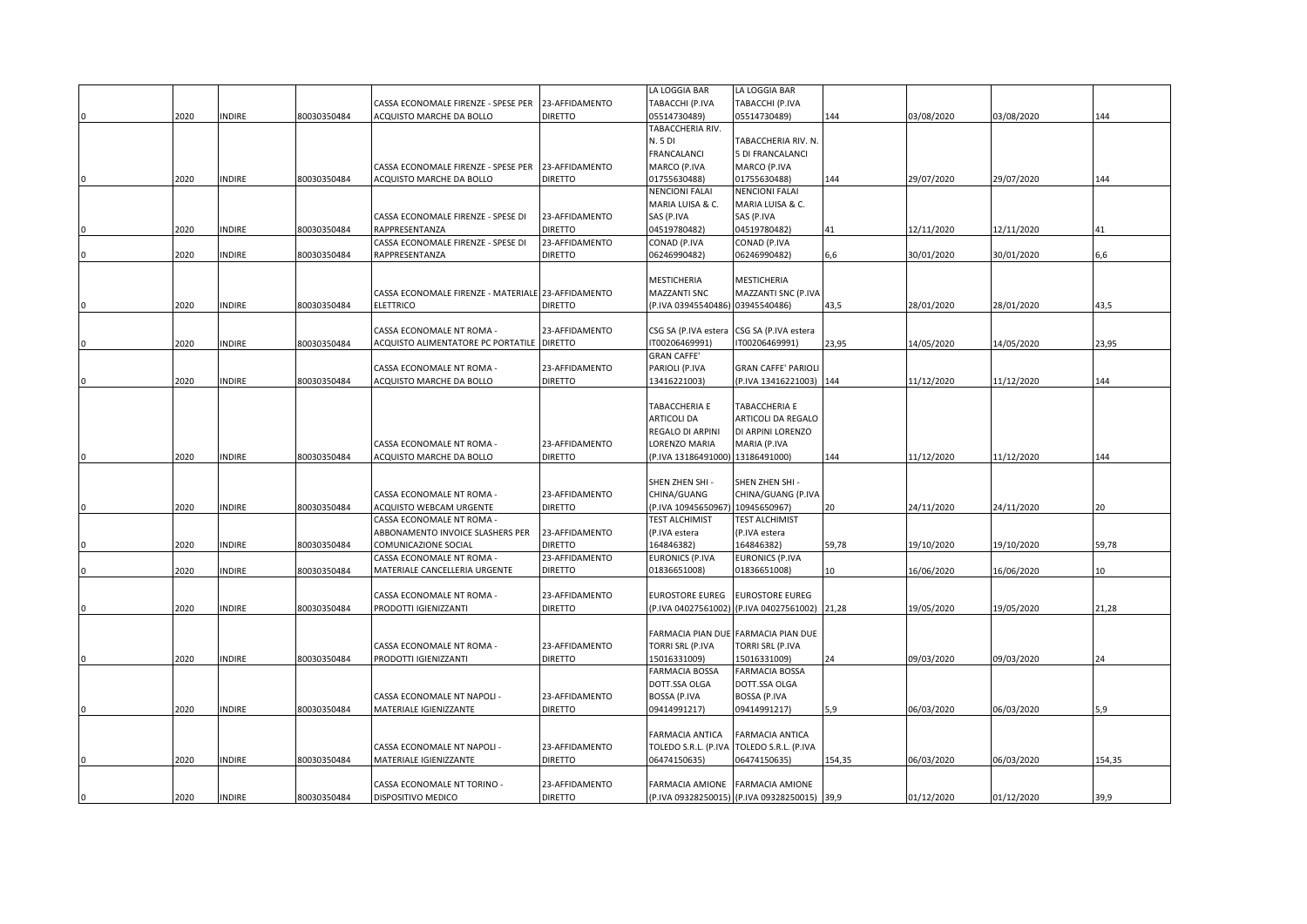|            |      |               |             | CASSA ECONOMALE NT TORINO -                          |                |                    |                                               |        |            |            |        |
|------------|------|---------------|-------------|------------------------------------------------------|----------------|--------------------|-----------------------------------------------|--------|------------|------------|--------|
|            |      |               |             | SEGNALETICA COVID-19 PER                             |                | PIXELGRAFICA       | PIXELGRAFICA                                  |        |            |            |        |
|            |      |               |             | SEGNALAZIONE E INVITO A RISPETTO                     | 23-AFFIDAMENTO |                    | DELZOTTO SRL (P.IVA DELZOTTO SRL (P.IVA       |        |            |            |        |
|            | 2020 | <b>NDIRE</b>  | 80030350484 | COMPORTAMENTI                                        | <b>DIRETTO</b> | 12157860011)       | 12157860011)                                  | 24     | 27/07/2020 | 27/07/2020 | 24     |
|            |      |               |             |                                                      |                | COMUNE DI          | COMUNE DI                                     |        |            |            |        |
|            |      |               |             |                                                      |                | - MANTOVA          | MANTOVA -                                     |        |            |            |        |
|            |      |               |             |                                                      |                | BIBLIOTECA         | <b>BIBLIOTECA</b>                             |        |            |            |        |
|            |      |               |             | CASSA ECONOMALE NT TORINO -                          |                | COMUNALE           | COMUNALE                                      |        |            |            |        |
|            |      |               |             | SCANSIONE DOCUMENTI STORICI FUORI                    | 23-AFFIDAMENTO | TERESIANA (P.IVA   | TERESIANA (P.IVA                              |        |            |            |        |
|            | 2020 | <b>NDIRE</b>  | 80030350484 | COMMERCIO                                            | <b>DIRETTO</b> | 00189800204)       | 00189800204)                                  |        | 08/05/2020 | 08/05/2020 |        |
|            |      |               |             |                                                      |                |                    |                                               |        |            |            |        |
|            |      |               |             | CASSA ECONOMALE NT TORINO -                          | 23-AFFIDAMENTO | MEGASTORE SRL      | MEGASTORE SRL                                 |        |            |            |        |
|            |      |               |             |                                                      | <b>DIRETTO</b> |                    |                                               |        |            |            | 21.1   |
|            | 2020 | <b>NDIRE</b>  | 80030350484 | MATERIALE DI CANCELLERIA URGENTE                     |                | (P.IVA 02588460028 | (P.IVA 02588460028) 21,1                      |        | 10/02/2020 | 10/02/2020 |        |
|            |      |               |             | CASSA ECONOMALE NT TORINO -                          | 23-AFFIDAMENTO | ALDI SRL (P.IVA    | ALDI SRL (P.IVA                               |        |            |            |        |
|            | 2020 | INDIRE        | 80030350484 | MATERIALE CANCELLERIA URGENTE                        | <b>DIRETTO</b> | 02936700216)       | 02936700216)                                  | 49,8   | 10/02/2020 | 10/02/2020 | 49,8   |
|            |      |               |             | CASSA ECONOMALE NT TORINO - SPESE                    | 23-AFFIDAMENTO | PERVOI SRL (P.IVA  | PERVOI SRL (P.IVA                             |        |            |            |        |
|            | 2020 | NDIRE         | 80030350484 | ATTIVITA' DI RAPPRESENANZA                           | <b>DIRETTO</b> | 11816200015)       | 11816200015)                                  | 19     | 06/02/2020 | 06/02/2020 | 19     |
|            |      |               |             |                                                      |                |                    |                                               |        |            |            |        |
|            |      |               |             | CASSA ECONOMALE NT TORINO - SPESE                    | 23-AFFIDAMENTO | GAUDENTI 1971      | GAUDENTI 1971                                 |        |            |            |        |
|            | 2020 | INDIRE        | 80030350484 | ATTIVITA' DI RAPPRESENTANZA                          | <b>DIRETTO</b> |                    | (P.IVA 11642020017) (P.IVA 11642020017) 22    |        | 06/02/2020 | 06/02/2020 | 22     |
|            |      |               |             |                                                      |                |                    |                                               |        |            |            |        |
|            |      |               |             |                                                      |                | GAP SRL -          |                                               |        |            |            |        |
|            |      |               |             | CASSA ECONOMALE NT TORINO -                          |                | <b>BIBLIOTECA</b>  | GAP SRL - BIBLIOTECA                          |        |            |            |        |
|            |      |               |             | SCANSIONE DOCUMENTI STORICI E FUORI 23-AFFIDAMENTO   |                | NAZIONALE FIRENZE  | NAZIONALE FIRENZE                             |        |            |            |        |
|            | 2020 | <b>NDIRE</b>  | 80030350484 | COMMERCIO                                            | <b>DIRETTO</b> |                    | (P.IVA 04071081006) (P.IVA 04071081006) 143,8 |        | 30/01/2020 | 30/01/2020 | 143,8  |
|            |      |               |             |                                                      |                |                    |                                               |        |            |            |        |
|            |      |               |             |                                                      |                | GAP SRL -          |                                               |        |            |            |        |
|            |      |               |             | CASSA ECONOMALE NT TORINO -                          |                | BIBLIOTECA         | <b>GAP SRL - BIBLIOTECA</b>                   |        |            |            |        |
|            |      |               |             | SCANSIONE DOCUMENTI STORICI FUORI                    | 23-AFFIDAMENTO | NAZIONALE FIRENZE  | NAZIONALE FIRENZE                             |        |            |            |        |
|            | 2020 | <b>INDIRE</b> | 80030350484 | COMMERCIO                                            | <b>DIRETTO</b> |                    | (P.IVA 04071081006) (P.IVA 04071081006)       | 145,55 | 30/01/2020 | 30/01/2020 | 145,55 |
|            |      |               |             |                                                      |                |                    |                                               |        |            |            |        |
|            |      |               |             |                                                      |                |                    |                                               |        |            |            |        |
|            |      |               |             |                                                      |                |                    |                                               |        |            |            |        |
|            |      |               |             | ISCRIZIONE N. 4 DIPENDENTI AL CORSO DI               |                |                    |                                               |        |            |            |        |
|            |      |               |             | FORMAZIONE "IL PROCEDIMENTO                          |                |                    |                                               |        |            |            |        |
|            |      |               |             | AMMINISTRATIVO: DALL'ÌINSTAURAZIONE                  |                |                    |                                               |        |            |            |        |
|            |      |               |             | ALLA SANATORIA" ORGANIZZATO DA                       |                | LEGISLAZIONE       | LEGISLAZIONE                                  |        |            |            |        |
|            |      |               |             | LEGISLAZIONE TECNICA - AULA VIRTUALE- 23-AFFIDAMENTO |                | TECNICA (P.IVA     | TECNICA (P.IVA                                |        |            |            |        |
| Z122F1B847 | 2020 | INDIRE        | 80030350484 | IN DATA 10 E 13 NOVEMBRE 2020                        | <b>DIRETTO</b> | 05383391009)       | 05383391009)                                  | 1316   | 10/11/2020 | 13/11/2020 | 1316   |
|            |      |               |             |                                                      |                |                    |                                               |        |            |            |        |
|            |      |               |             | ERASMUS+. ACQUISIZIONE DEL SERVIZIO                  |                |                    |                                               |        |            |            |        |
|            |      |               |             | DI COLLABORAZIONE NELLA                              |                | FONDAZIONE         | <b>FONDAZIONE</b>                             |        |            |            |        |
|            |      |               |             | PROGETTAZIONE E REALIZZAZIONE DELLA                  |                | GARAGERASMUS       | GARAGERASMUS (C.F                             |        |            |            |        |
|            |      |               |             | CAMPAGNA DI COMUNICAZIONE                            | 23-AFFIDAMENTO | (C.F. 93078150500  | 93078150500 P.IVA                             |        |            |            |        |
| Z9A2FA85C6 | 2020 | <b>NDIRE</b>  | 80030350484 | DELL'AGENZIA ERASMUS+/INDIRE                         | <b>DIRETTO</b> | P.IVA 02077180509) | 02077180509)                                  | 12000  | 25/12/2020 | 31/12/2021 |        |
|            |      |               |             |                                                      |                |                    |                                               |        |            |            |        |
|            |      |               |             | PROCEDURA DI AFFIDAMENTO DIRETTO                     |                |                    |                                               |        |            |            |        |
|            |      |               |             | AI SENSI DELL'ART.1 COMMA 2 LETTERA A                |                | TWITTER INC.       |                                               |        |            |            |        |
|            |      |               |             | DEL D.L. N.76/2020, PER L'ACQUISTO DI                |                | COMPANY            | TWITTER INC.                                  |        |            |            |        |
|            |      |               |             | CAMPAGNE DI SPONSORIZZAZIONE E                       |                | INFORMATION        | COMPANY                                       |        |            |            |        |
|            |      |               |             | PROMOZIONE SU TWITTER PER                            |                |                    |                                               |        |            |            |        |
|            |      |               |             |                                                      | 23-AFFIDAMENTO | (P.IVA estera      | <b>INFORMATION (P.IVA</b>                     |        |            |            |        |
| ZD62FEA92A | 2020 | <b>NDIRE</b>  | 80030350484 | 'AGENZIA NAZIONALE ERASMUS+                          | <b>DIRETTO</b> | IE9803175Q)        | estera IE9803175Q)                            | 167,16 | 01/12/2020 | 31/12/2020 | 167,16 |
|            |      |               |             |                                                      |                |                    |                                               |        |            |            |        |
|            |      |               |             | FORNITURA, A NOLEGGIO (60 MESI), DI                  |                |                    |                                               |        |            |            |        |
|            |      |               |             | UNA MACCHINA AFFRANCATRICE                           |                |                    |                                               |        |            |            |        |
|            |      |               |             | DIGITALE MODELLO IS280, CON BILANCIA                 |                |                    |                                               |        |            |            |        |
|            |      |               |             | INCORPORATA PER LA SEDE DI INDIRE IN                 | 23-AFFIDAMENTO |                    | <b>QUADIENT ITALY SRL QUADIENT ITALY SRL</b>  |        |            |            |        |
| Z762FD6A21 | 2020 | INDIRE        | 80030350484 | VIA M. BUONARROTI 10 - FIRENZE                       | <b>DIRETTO</b> |                    | (P.IVA 05448770965) (P.IVA 05448770965) 1194  |        | 16/01/2021 | 15/01/2026 |        |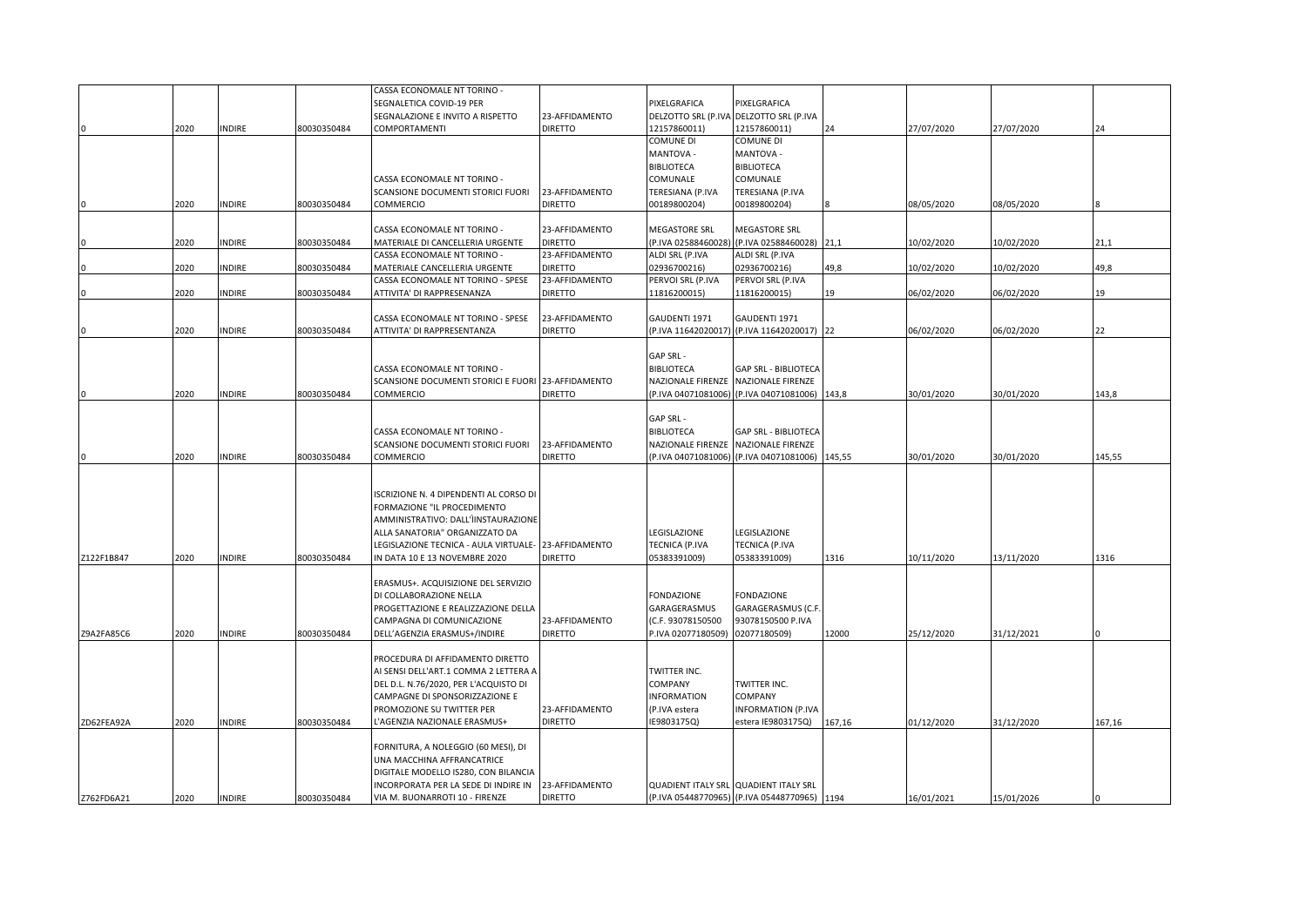|            |      |               |             | FORNITURA E POSA IN OPERA DI N.1<br>LAMPADA DI EMERGENZA CON DURATA<br>BATTERIA PER 3 ORE PER LA CABINA<br>DELL'ASCENSORE DELLA SEDE INDIRE DI                                                                                                                                                | 23-AFFIDAMENTO                                                                   | ARNO MANETTI<br><b>ASCENSORI SRL</b>                               | ARNO MANETTI<br>ASCENSORI SRL (P.IVA                                                |        |            |            |      |
|------------|------|---------------|-------------|-----------------------------------------------------------------------------------------------------------------------------------------------------------------------------------------------------------------------------------------------------------------------------------------------|----------------------------------------------------------------------------------|--------------------------------------------------------------------|-------------------------------------------------------------------------------------|--------|------------|------------|------|
| Z5D2FD53B4 | 2020 | <b>INDIRE</b> | 80030350484 | FIRENZE VIA BUONARROTI 10.                                                                                                                                                                                                                                                                    | <b>DIRETTO</b>                                                                   | (P.IVA 06064790485) 06064790485)                                   |                                                                                     | 250    | 04/01/2021 | 12/02/2021 |      |
|            |      |               |             | EPALE-AFFIDAMENTO SINGOLO APPALTO<br>PER IL SERVIZIO DI TRADUZIONE ITALIANO-<br>INGLESE DEGLI ARTICOLI RACCOLTI NEL N. 26-AFFIDAMENTO<br>6 DELLA RIVISTA SCIENTIFICA "EPALE<br>JOURNAL", BASATO SULL'ACCORDO                                                                                  | DIRETTO IN ADESIONE AD<br><b>ACCORDO</b>                                         | ITC - INTERPRETI E<br>TRADUTTORI IN                                | ITC - INTERPRETI E<br>TRADUTTORI IN<br>COOPERATIVA (P.IVA COOPERATIVA (P.IVA        |        |            |            |      |
| ZDA2FCBA20 | 2020 | <b>INDIRE</b> | 30030350484 | QUADRO 6395216B2F                                                                                                                                                                                                                                                                             | QUADRO/CONVENZIONE                                                               | 08425621003)                                                       | 08425621003)                                                                        | 3458   | 20/12/2020 | 15/02/2021 |      |
| Z1A2FC77AB | 2020 | <b>INDIRE</b> | 80030350484 | AFFIDAMENTO DIRETTO FUORI MEPA AI<br>SENSI DELL'ART. 1 COMMA 2 LETT.A DEL<br>D-L N. 76/2020 DEL SERVIZIO DI<br><b>COLLABORAZIONE PER LA</b><br>COMUNICAZIONE E DIFFUSIONE DEL<br>PROGRAMMA ERASMUS+ E PROGRAMMI 23-AFFIDAMENTO<br>CORRELATI PER UN PERIODO DI 12 MESI.                        | <b>DIRETTO</b>                                                                   | COM.E -<br>COMUNICAZIONE &<br>EDITORIA SRL (P.IVA<br>08252061000)  | COM.E -<br><b>COMUNICAZIONE &amp;</b><br>EDITORIA SRL (P.IVA<br>08252061000)        | 10000  | 19/12/2020 | 18/12/2021 |      |
|            |      |               |             | AFFIDAMENTO SINGOLO APPALTO PER IL<br>SERVIZIO DI TRADUZIONE DALL'INGLESE<br>ALL'ITALIANO DEI SEGUENTI STUDI DI<br>EURYDICE: EQUITY IN EDUCATION IN                                                                                                                                           | 26-AFFIDAMENTO<br>DIRETTO IN ADESIONE AD<br><b>ACCORDO</b>                       | ITC - INTERPRETI E<br><b>TRADUTTORI IN</b>                         | <b>ITC - INTERPRETI E</b><br>TRADUTTORI IN<br>COOPERATIVA (P.IVA COOPERATIVA (P.IVA |        |            |            |      |
| Z512F99A65 | 2020 | <b>INDIRE</b> | 80030350484 | <b>EUROPE</b>                                                                                                                                                                                                                                                                                 | QUADRO/CONVENZIONE                                                               | 08425621003)                                                       | 08425621003)                                                                        | 9156   | 22/12/2020 | 00-00-0000 |      |
| ZC72F8A0CE | 2020 | <b>INDIRE</b> | 80030350484 | FORNITURA DI ARTICOLI DI CANCELLERIA<br>E MATERIALE DI CONSUMO PER INDIRE<br>SEDE DI FIRENZE VIA BUONARROTI, 10 -<br>AFFIDAMENTO SINGOLO APPALTO<br>BASATO SU ACCORDO QUADRO CIG:<br>6766978EE3                                                                                               | 26-AFFIDAMENTO<br>DIRETTO IN ADESIONE AD<br><b>ACCORDO</b><br>QUADRO/CONVENZIONE | LYRECO ITALIA SRL                                                  | LYRECO ITALIA SRL<br>P.IVA 11582010150) (P.IVA 11582010150)                         | 502,67 | 15/12/2020 | 17/12/2020 |      |
| 847727871B | 2020 | <b>INDIRE</b> | 80030350484 | SERVIZIO SPECIALISTICO PER STUDIO ED<br>IMPLEMENTAZIONE DELL'EVENTO<br>SCIENTIFICO SULLA ROBOTICA EDUCATIVA<br>"CONVEGNO INTERNAZIONALE<br>"FABLEARN ITALY 2020". PON CODING E<br>ROBOTICA CODICE PROGETTO 10.2.7.A2-<br>FSEPON-INDIRE-2017-1-CUP:<br>B59B17000000006,                        | 23-AFFIDAMENTO<br><b>DIRETTO</b>                                                 | UNIVERSITA'<br>POLITECNICA DELLE<br>MARCHE (P.IVA<br>00382520427)  | UNIVERSITA'<br>POLITECNICA DELLE<br>MARCHE (P.IVA<br>00382520427)                   | 30000  | 14/12/2020 | 18/12/2020 |      |
|            |      |               |             | ACQUISIZIONE DEL SERVIZIO DI<br>TRASFERIMENTO, CATALOGAZIONE,<br>ARCHIVIAZIONE, GESTIONE, RICERCA E<br>SCARTO DELLA DOCUMENTAZIONE<br>CARTACEA PER INDIRE ED ERASMUS+.                                                                                                                        | 23-AFFIDAMENTO                                                                   | SRL (P.IVA                                                         | BATTIONI LOGISTICA BATTIONI LOGISTICA<br>SRL (P.IVA                                 |        |            |            |      |
| 8515258532 | 2020 | <b>INDIRE</b> | 80030350484 | CUP: B59F20000000007                                                                                                                                                                                                                                                                          | <b>DIRETTO</b>                                                                   | 02782820340)                                                       | 02782820340)                                                                        | 73000  | 00-00-0000 | 00-00-0000 |      |
| Z692F2494E | 2020 | <b>INDIRE</b> | 80030350484 | AFFIDAMENTO DIRETTO TRAMITE<br>TRATTATIVA SU MEPA AI SENSI<br>DELL'ART.1 COMMA 2 LETT.A) DECRETO<br>LEGGE N.76/2020 DEL SERVIZIO DI<br>TRADUZIONE SIMULTANEA NELL'AMBITO<br>DELL'ORGANIZZAZIONE DEL CONVEGNO<br>INTERNAZIONALE FORMAZIONE 2020:<br>MUSICA E CONOSCENZA, 2/4 DICEMBRE<br>2020. | 23-AFFIDAMENTO<br><b>DIRETTO</b>                                                 | SCARAMUZZI TEAM<br>GIROVAGARE VIAGGI<br>SAS (P.IVA<br>04508090489) | SCARAMUZZI TEAM<br><b>GIROVAGARE VIAGGI</b><br>SAS (P.IVA<br>04508090489)           | 8000   | 02/12/2020 | 04/12/2020 | 8000 |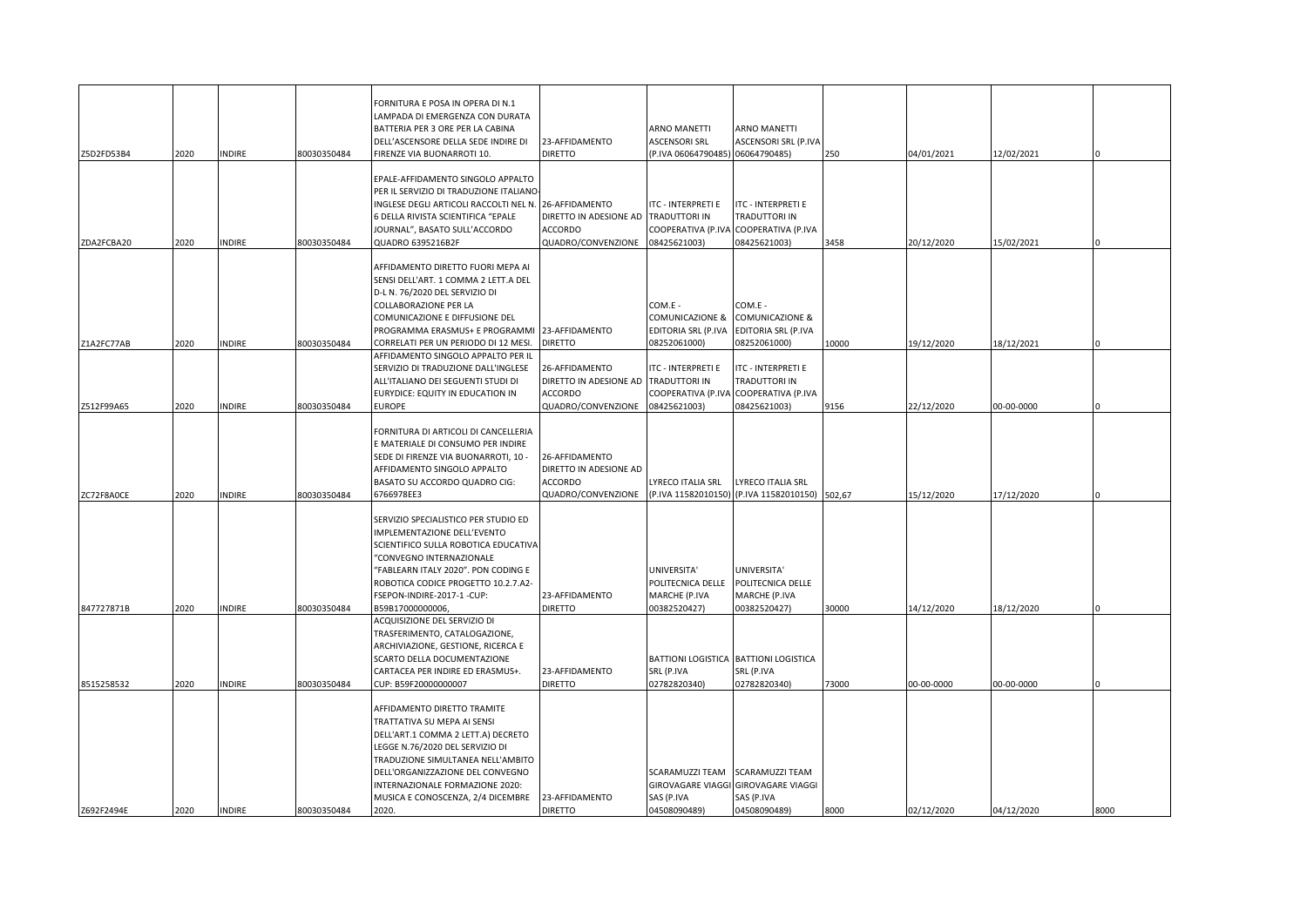|            |      |               |             | ABBONAMENTO A 3 RIVISTE DI ESTE SRL-                          | 23-AFFIDAMENTO         | ESTE SRL (P.IVA                  |                                       |        |            |            |         |
|------------|------|---------------|-------------|---------------------------------------------------------------|------------------------|----------------------------------|---------------------------------------|--------|------------|------------|---------|
| ZC32F1649A | 2020 | <b>INDIRE</b> | 80030350484 | PTA STRUTTURA 6CUP: B54I19005380001                           | <b>DIRETTO</b>         | 00729910158)                     |                                       |        | 00-00-0000 | 00-00-0000 |         |
|            |      |               |             |                                                               |                        |                                  |                                       |        |            |            |         |
|            |      |               |             |                                                               |                        |                                  |                                       |        |            |            |         |
|            |      |               |             | PROCEDURA DI AFFIDAMENTO DIRETTO                              |                        |                                  |                                       |        |            |            |         |
|            |      |               |             | FUORI MEPA EX ART. 1, COMMA 2                                 |                        |                                  |                                       |        |            |            |         |
|            |      |               |             | LETT.A) DEL DECRETO-LEGGE N.76/2020,                          |                        |                                  |                                       |        |            |            |         |
|            |      |               |             | CONV. IN L.120/2020, PER LA FORNITURA                         |                        |                                  |                                       |        |            |            |         |
|            |      |               |             | DI DPI NECESSARI PER L'APERTURA DELLE 23-AFFIDAMENTO          |                        | MONDOFFICE SRL                   | MONDOFFICE SRL                        |        |            |            |         |
|            |      |               |             |                                                               |                        |                                  |                                       |        |            |            |         |
| Z222EFF993 | 2020 | <b>INDIRE</b> | 80030350484 | SEDI INDIRE DI FIRENZE E ROMA.<br>PROCEDURA NEGOZIATA TRAMITE | <b>DIRETTO</b>         | (P.IVA 07491520156)              | (P.IVA 07491520156) 1875,34           |        | 10/11/2020 | 00-00-0000 |         |
|            |      |               |             |                                                               |                        |                                  |                                       |        |            |            |         |
|            |      |               |             | TRATTATIVA DIRETTA SU MEPA PER                                |                        |                                  |                                       |        |            |            |         |
|            |      |               |             | 'ACQUISTO DI UN ABBONAMENTO DI 18                             |                        |                                  |                                       |        |            |            |         |
|            |      |               |             | MESI DI SERVIZI DI RASSEGNA STAMPA E                          |                        |                                  |                                       |        |            |            |         |
|            |      |               |             | MONITORAGGIO SOCIAL DELLE NOTIZIE DI                          |                        |                                  |                                       |        |            |            |         |
|            |      |               |             | INDIRE, AGENZIA ERASMUS+ E PROGETTI                           | 23-AFFIDAMENTO         | DATA STAMPA SRL                  | DATA STAMPA SRL                       |        |            |            |         |
| ZA62EEC7F3 | 2020 | <b>INDIRE</b> | 80030350484 | AFFILIATI.                                                    | <b>DIRETTO</b>         | (P.IVA 01336481005)              | (P.IVA 01336481005) 14250             |        | 01/01/2021 | 01/06/2022 |         |
|            |      |               |             | ADESIONE ALLA CONVENZIONE CONSIP                              |                        |                                  |                                       |        |            |            |         |
|            |      |               |             | "ENERGIA ELETTRICA 17" LOTTO 13                               |                        |                                  |                                       |        |            |            |         |
|            |      |               |             | (CAMPANIA) PER LA SEDE INDIRE DI                              |                        |                                  |                                       |        |            |            |         |
|            |      |               |             | NAPOLI VIA S.M. DI COSTANTINOPOLI N.                          | 26-AFFIDAMENTO         |                                  |                                       |        |            |            |         |
|            |      |               |             | 130, POD N. IT001E810672579, CIG                              | DIRETTO IN ADESIONE AD |                                  |                                       |        |            |            |         |
|            |      |               |             | ORIGINARIO LOTTO 13 (CAMPANIA):                               | <b>ACCORDO</b>         | ENEL ENERGIA SPA                 | ENEL ENERGIA SPA                      |        |            |            |         |
| ZD22ED39F9 | 2020 | <b>INDIRE</b> | 80030350484 | 7911225565                                                    | QUADRO/CONVENZIONE     | (P.IVA 06655971007)              | (P.IVA 06655971007)                   |        | 01/01/2021 | 31/12/2021 |         |
|            |      |               |             |                                                               |                        |                                  |                                       |        |            |            |         |
|            |      |               |             | FORNITURA DI ARTICOLI DI CANCELLERIA                          |                        |                                  |                                       |        |            |            |         |
|            |      |               |             | E MATERIALE DI CONSUMO PER INDIRE                             | 26-AFFIDAMENTO         |                                  |                                       |        |            |            |         |
|            |      |               |             | SEDE DI FIRENZE - SINGOLO APPALTO                             | DIRETTO IN ADESIONE AD |                                  |                                       |        |            |            |         |
|            |      |               |             | BASATO SU ACCORDO QUADRO CIG:                                 | <b>ACCORDO</b>         | LYRECO ITALIA SRL                | LYRECO ITALIA SRL                     |        |            |            |         |
| ZD32E898DB | 2020 | <b>INDIRE</b> | 80030350484 | 6766978EE3                                                    | QUADRO/CONVENZIONE     | (P.IVA 11582010150)              | (P.IVA 11582010150)                   | 325,62 | 09/10/2020 | 13/10/2020 | 325,62  |
|            |      |               |             | PROCEDURA PER CONTRATTI SOTTO                                 |                        |                                  |                                       |        |            |            |         |
|            |      |               |             | SOGLIA EX ART. 36 COMMA 2 LETTERA A),                         |                        |                                  |                                       |        |            |            |         |
|            |      |               |             | PER L'AFFIDAMENTO FUORI MEPA DEL                              | 23-AFFIDAMENTO         | CO.TA.FI A R.L (P.IVA            |                                       |        |            |            |         |
| Z3E2E75A3E | 2020 | <b>INDIRE</b> | 80030350484 | SERVIZIO TAXI.                                                | <b>DIRETTO</b>         | 00546820481)                     |                                       | 3000   | 08/10/2020 | 31/03/2021 | 242,3   |
|            |      |               |             |                                                               |                        |                                  |                                       |        |            |            |         |
|            |      |               |             | AFFIDAMENTO DIRETTO, FUORI MEPA, AI                           |                        |                                  |                                       |        |            |            |         |
|            |      |               |             | SENSI DELL'ART. 36, COMMA 2 LETTERA                           |                        |                                  |                                       |        |            |            |         |
|            |      |               |             | A), DEL D.LGS. N. 50/2016 PER                                 |                        |                                  |                                       |        |            |            |         |
|            |      |               |             | INTERVENTI DI MANUTENZIONE                                    |                        |                                  |                                       |        |            |            |         |
|            |      |               |             | STRAORDINARIA AGLI IMPIANTI DELLA                             |                        |                                  |                                       |        |            |            |         |
|            |      |               |             | SEDE DI ROMA, NECESSARI PER IL                                | 23-AFFIDAMENTO         |                                  | CITEM IMPIANTI SRL CITEM IMPIANTI SRL |        |            |            |         |
| ZAA2E7098A | 2020 | <b>INDIRE</b> | 80030350484 | RIENTRO DEL PERSONALE.                                        | <b>DIRETTO</b>         | (P.IVA 02230970606)              | (P.IVA 02230970606)                   | 1649,8 | 09/10/2020 | 19/10/2020 | 1649,8  |
|            |      |               |             |                                                               |                        |                                  |                                       |        |            |            |         |
|            |      |               |             |                                                               | 26-AFFIDAMENTO         |                                  |                                       |        |            |            |         |
|            |      |               |             | APPROVIGIONAMENTO GADGET                                      | DIRETTO IN ADESIONE AD |                                  |                                       |        |            |            |         |
|            |      |               |             | PERSONALIZZATI AGENZIA ERASMUS+                               | ACCORDO                | WINNER ITALIA                    | WINNER ITALIA (P.IVA                  |        |            |            |         |
| ZA92E2439B | 2020 | INDIRE        | 80030350484 | 2020                                                          | QUADRO/CONVENZIONE     | (P.IVA 09321961006) 09321961006) |                                       | 11307  | 27/09/2020 | 31/12/2020 | 10982,5 |
|            |      |               |             |                                                               |                        |                                  |                                       |        |            |            |         |
|            |      |               |             | ETWINNING. PROCEDURA PER                                      |                        |                                  |                                       |        |            |            |         |
|            |      |               |             | 'AFFIDAMENTO DIRETTO, AI SENSI                                |                        |                                  |                                       |        |            |            |         |
|            |      |               |             | DELL'ART. 36 COMMA 2, LETTERA A) DEL                          |                        |                                  |                                       |        |            |            |         |
|            |      |               |             | D.LGS N. 50/2016, COSÌ COME                                   |                        |                                  |                                       |        |            |            |         |
|            |      |               |             | MODIFICATO DALL'ART. 25 DEL D.LGS. N.                         |                        |                                  |                                       |        |            |            |         |
|            |      |               |             | 56/2017, PER LA FORNITURA E LA                                |                        |                                  |                                       |        |            |            |         |
|            |      |               |             | SPEDIZIONE DI KIT DESTINATI ALLE                              |                        |                                  |                                       |        |            |            |         |
|            |      |               |             | SCUOLE CHE HANNO OTTENUTO IL                                  |                        | HOFI STUDIO S.R.O.               | HOFI STUDIO S.R.O.                    |        |            |            |         |
|            |      |               |             | CERTIFICATO DI "SCUOLA ETWINNING"                             | 23-AFFIDAMENTO         | (P.IVA estera                    | (P.IVA estera                         |        |            |            |         |
| ZA92DF9C24 | 2020 | <b>INDIRE</b> | 80030350484 | PER IL BIENNIO 2020/2021.                                     | <b>DIRETTO</b>         | 24746614)                        | 24746614)                             | 6864,6 | 14/09/2020 | 14/10/2020 |         |
|            |      |               |             |                                                               |                        |                                  |                                       |        |            |            |         |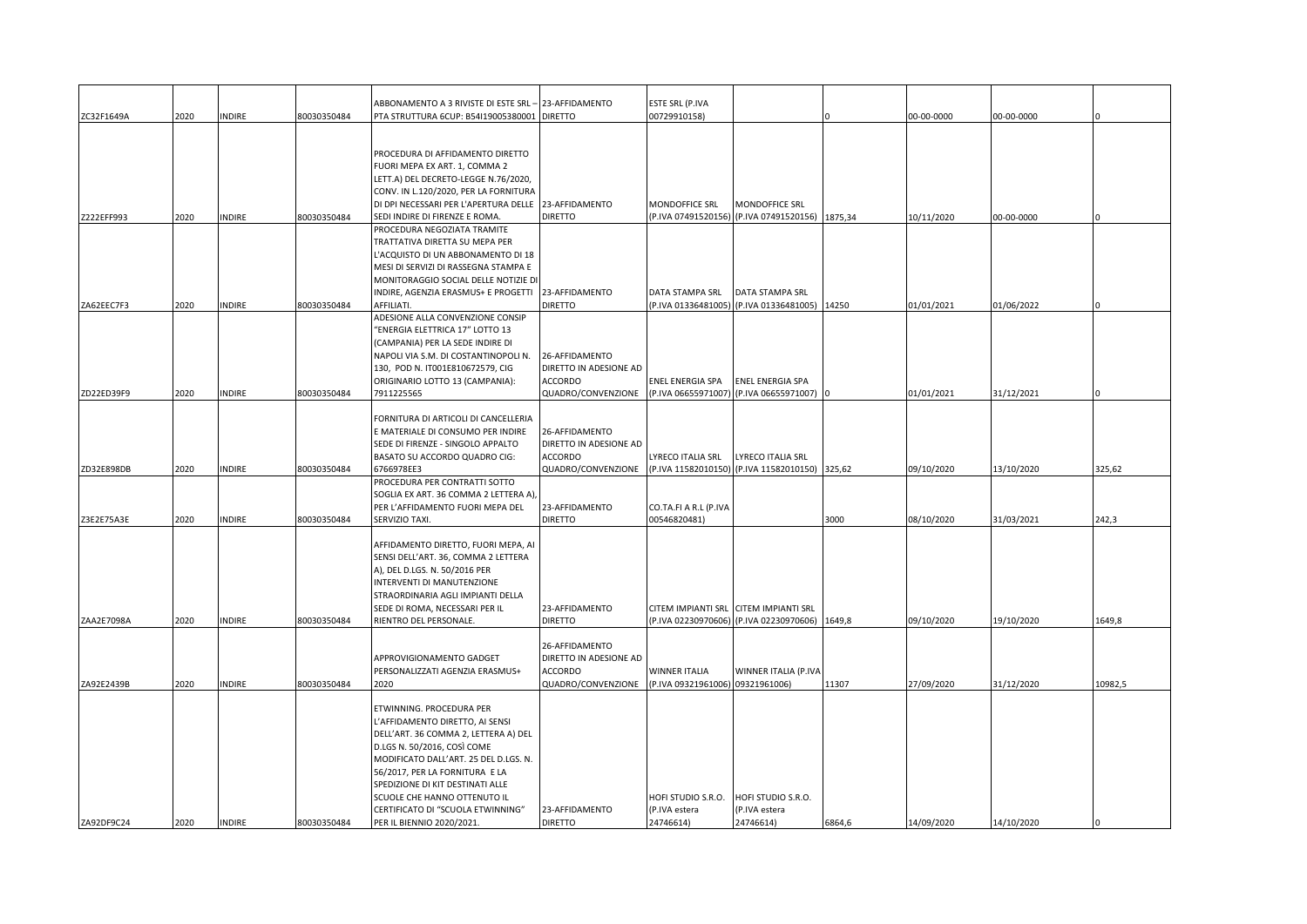|            |      |               |             | AFFIDAMENTO DIRETTO AI SENSI                                                         |                                         |                                    |                                                |      |            |            |      |
|------------|------|---------------|-------------|--------------------------------------------------------------------------------------|-----------------------------------------|------------------------------------|------------------------------------------------|------|------------|------------|------|
|            |      |               |             | DELL'ART. 1, COMMA 2 LETTERA A) DEL                                                  |                                         |                                    |                                                |      |            |            |      |
|            |      |               |             | DL 76/2020, CONV. IN L. N.120/2020,                                                  |                                         |                                    |                                                |      |            |            |      |
|            |      |               |             | MEDIANTE TRATTATIVA DIRETTA SU                                                       |                                         |                                    |                                                |      |            |            |      |
|            |      |               |             | MEPA, PE I SERVIZI DI STAMPA DELLA                                                   |                                         |                                    |                                                |      |            |            |      |
|            |      |               |             | PUBBLICAZIONE EPALE JOURNAL N.5 ITA-                                                 |                                         | ELETTRA OFFICINE                   |                                                |      |            |            |      |
|            |      |               |             | ENG ED IMPAGINAZIONE E STAMPA DEL                                                    | 23-AFFIDAMENTO                          | <b>GRAFICHE SRL (P.IVA</b>         |                                                |      |            |            |      |
| 8548717071 | 2020 | <b>INDIRE</b> | 80030350484 | QUADERNO DI EURYDICE N. 48.<br>AFFIDAMENTO SINGOLO APPALTO PER                       | <b>DIRETTO</b>                          | 05811120483)                       |                                                | 6800 | 24/12/2020 | 31/01/2021 |      |
|            |      |               |             | SERVIZIO DI TRADUZIONE INGLESE-                                                      |                                         |                                    |                                                |      |            |            |      |
|            |      |               |             | ITALIANO DELLA PARTE DELL'ANALISI                                                    |                                         |                                    |                                                |      |            |            |      |
|            |      |               |             | COMPARATIVA DELLO STUDIO DI                                                          |                                         |                                    |                                                |      |            |            |      |
|            |      |               |             | EURYDICE "TEACHERS' AND SCHOOL                                                       |                                         |                                    |                                                |      |            |            |      |
|            |      |               |             | HEADS' SALARIES AND ALLOWANCES IN                                                    | 26-AFFIDAMENTO                          | ITC - INTERPRETI E                 | <b>ITC - INTERPRETI E</b>                      |      |            |            |      |
|            |      |               |             | EUROPE 2018/2019" BASATO                                                             | DIRETTO IN ADESIONE AD                  | TRADUTTORI IN                      | TRADUTTORI IN                                  |      |            |            |      |
|            |      |               |             | SULL'ACCORDO QUADRO CIG:                                                             | ACCORDO                                 |                                    | COOPERATIVA (P.IVA COOPERATIVA (P.IVA          |      |            |            |      |
| ZE12F4F6A4 | 2020 | <b>INDIRE</b> | 80030350484 | 6395216B2F                                                                           | QUADRO/CONVENZIONE                      | 08425621003)                       | 08425621003)                                   | 777  | 26/11/2020 | 31/12/2020 |      |
|            |      |               |             | ERASMUS+AFFIDAMENTO SINGOLO                                                          |                                         |                                    |                                                |      |            |            |      |
|            |      |               |             | APPALTO PER SERVIZIO DI TRADUZIONE                                                   |                                         |                                    |                                                |      |            |            |      |
|            |      |               |             | DALL'ITALIANO AL FRANCESE DEL SITO                                                   | 26-AFFIDAMENTO                          | ITC - INTERPRETI E                 | <b>ITC - INTERPRETI E</b>                      |      |            |            |      |
|            |      |               |             | WEB "STUDY IN SICILY" BASATO                                                         | DIRETTO IN ADESIONE AD                  | <b>TRADUTTORI IN</b>               | TRADUTTORI IN                                  |      |            |            |      |
|            |      |               |             | SULL'ACCORDO QUADRO CIG:                                                             | ACCORDO                                 |                                    | COOPERATIVA (P.IVA COOPERATIVA (P.IVA          |      |            |            |      |
| Z172F053C1 | 2020 | <b>INDIRE</b> | 80030350484 | 6395216B2F                                                                           | QUADRO/CONVENZIONE                      | 08425621003)                       | 08425621003)                                   | 2800 | 26/11/2020 | 31/12/2020 |      |
|            |      |               |             |                                                                                      |                                         |                                    |                                                |      |            |            |      |
|            |      |               |             | EURYDICE - PROCEDURA DI AFFIDAMENTO                                                  |                                         |                                    |                                                |      |            |            |      |
|            |      |               |             | DIRETTO, PER IL SERVIZIO DI                                                          |                                         |                                    |                                                |      |            |            |      |
|            |      |               |             | IMPAGINAZIONE E STAMPA DEL                                                           |                                         |                                    |                                                |      |            |            |      |
|            |      |               |             | QUADERNO DI EURYDICE N. 47, DAL                                                      |                                         | ARTI GRAFICHE                      | <b>ARTI GRAFICHE</b>                           |      |            |            |      |
|            |      |               |             | TITOLO "STRUTTURE DEI SISTEMI                                                        | 23-AFFIDAMENTO                          | NENCINI (P.IVA                     | NENCINI (P.IVA                                 |      |            |            |      |
| ZE42E79E84 | 2020 | <b>INDIRE</b> | 80030350484 | EDUCATIVI EUROPEI 2020/2021"                                                         | <b>DIRETTO</b>                          | 01126620523)                       | 01126620523)                                   | 2100 | 28/10/2020 | 31/12/2020 |      |
|            |      |               |             |                                                                                      |                                         |                                    |                                                |      |            |            |      |
|            |      |               |             | ACQUISTO, MEDIANTE ADESIONE ALLA                                                     |                                         |                                    |                                                |      |            |            |      |
|            |      |               |             | CONVENZIONE CONSIP "RETI LOCALI 7"                                                   | 26-AFFIDAMENTO                          |                                    |                                                |      |            |            |      |
|            |      |               |             | (LOTTO 3), DI N. 4 SWITCH CISCO                                                      | DIRETTO IN ADESIONE AD TIM SPA (TELECOM |                                    | TIM SPA (TELECOM                               |      |            |            |      |
|            |      |               |             | CATALYST C9200L-24P-4G-E E N. 4<br>MODULES TRANSCEIVER CISCO GLC-TE                  | <b>ACCORDO</b><br>QUADRO/CONVENZIONE    | ITALIA SPA) (P.IVA<br>00488410010) | ITALIA SPA) (P.IVA<br>00488410010)             |      |            |            |      |
| ZA72FC1F31 | 2020 | <b>INDIRE</b> | 80030350484 | RIPRISTINO DEL CORRETTO                                                              |                                         |                                    |                                                | 1950 | 22/12/2020 | 22/03/2021 |      |
|            |      |               |             | FUNZIONAMENTO DELL'IMPIANTO                                                          |                                         | ARNO MANETTI                       | ARNO MANETTI                                   |      |            |            |      |
|            |      |               |             | ELEVATORE IN FUNZIONE PRESSO LA SEDE 23-AFFIDAMENTO                                  |                                         | ASCENSORI SRL                      | ASCENSORI SRL (P.IVA                           |      |            |            |      |
| Z1B2EA70DF | 2020 | <b>INDIRE</b> | 80030350484 | CENTRALE DI INDIRE A FIRENZE                                                         | <b>DIRETTO</b>                          | P.IVA 06064790485) 06064790485)    |                                                | 1530 | 03/11/2020 | 30/11/2020 | 1530 |
|            |      |               |             |                                                                                      |                                         |                                    |                                                |      |            |            |      |
|            |      |               |             | AFF DIRETTO TRAMITE MEPA AI SENSI                                                    |                                         |                                    |                                                |      |            |            |      |
|            |      |               |             | DELL'ART. 1, COMMA 2 LETTERA A) DEL                                                  |                                         |                                    |                                                |      |            |            |      |
|            |      |               |             | DL 76/2020, CONV. IN L. N.120/2020,                                                  |                                         |                                    |                                                |      |            |            |      |
|            |      |               |             | AVENTE AD OGGETTO L'ACQUISTO DI N.                                                   |                                         |                                    |                                                |      |            |            |      |
|            |      |               |             | 17 GIFT CARD QUALI PREMI NAZIONALI                                                   |                                         |                                    |                                                |      |            |            |      |
|            |      |               |             | ETWINNING 2020 PER SCUOLE DEI                                                        | 23-AFFIDAMENTO                          | EPIPOLI SPA (P.IVA                 | <b>EPIPOLI SPA (P.IVA</b>                      |      |            |            |      |
| Z082F1EB82 | 2020 | <b>INDIRE</b> | 80030350484 | PROGETTI VINCITORI                                                                   | <b>DIRETTO</b>                          | 13169720151)                       | 13169720151)                                   | 9996 | 05/01/2021 | 31/01/2021 |      |
|            |      |               |             |                                                                                      |                                         |                                    |                                                |      |            |            |      |
|            |      |               |             | AFFIDAMENTO SINGOLO APPALTO, A                                                       |                                         |                                    |                                                |      |            |            |      |
|            |      |               |             | VALERE SULL'ACCORDO QUADRO PER LA                                                    |                                         |                                    |                                                |      |            |            |      |
|            |      |               |             | FORNITURA DI PRODOTTI DI CANCELLERIA 26-AFFIDAMENTO                                  |                                         |                                    |                                                |      |            |            |      |
|            |      |               |             | E MATERIALE DI FACILE CONSUMO, PER<br>LA SEDI INDIRE DI TORINO - CIG ACCORDO ACCORDO | DIRETTO IN ADESIONE AD                  | LYRECO ITALIA SRL                  | LYRECO ITALIA SRL                              |      |            |            |      |
| ZAC2F18890 | 2020 | <b>INDIRE</b> | 80030350484 | QUADRO: 6766978EE3                                                                   | QUADRO/CONVENZIONE                      |                                    | (P.IVA 11582010150) (P.IVA 11582010150) 252.49 |      | 05/01/2021 | 31/01/2021 |      |
|            |      |               |             |                                                                                      |                                         |                                    |                                                |      |            |            |      |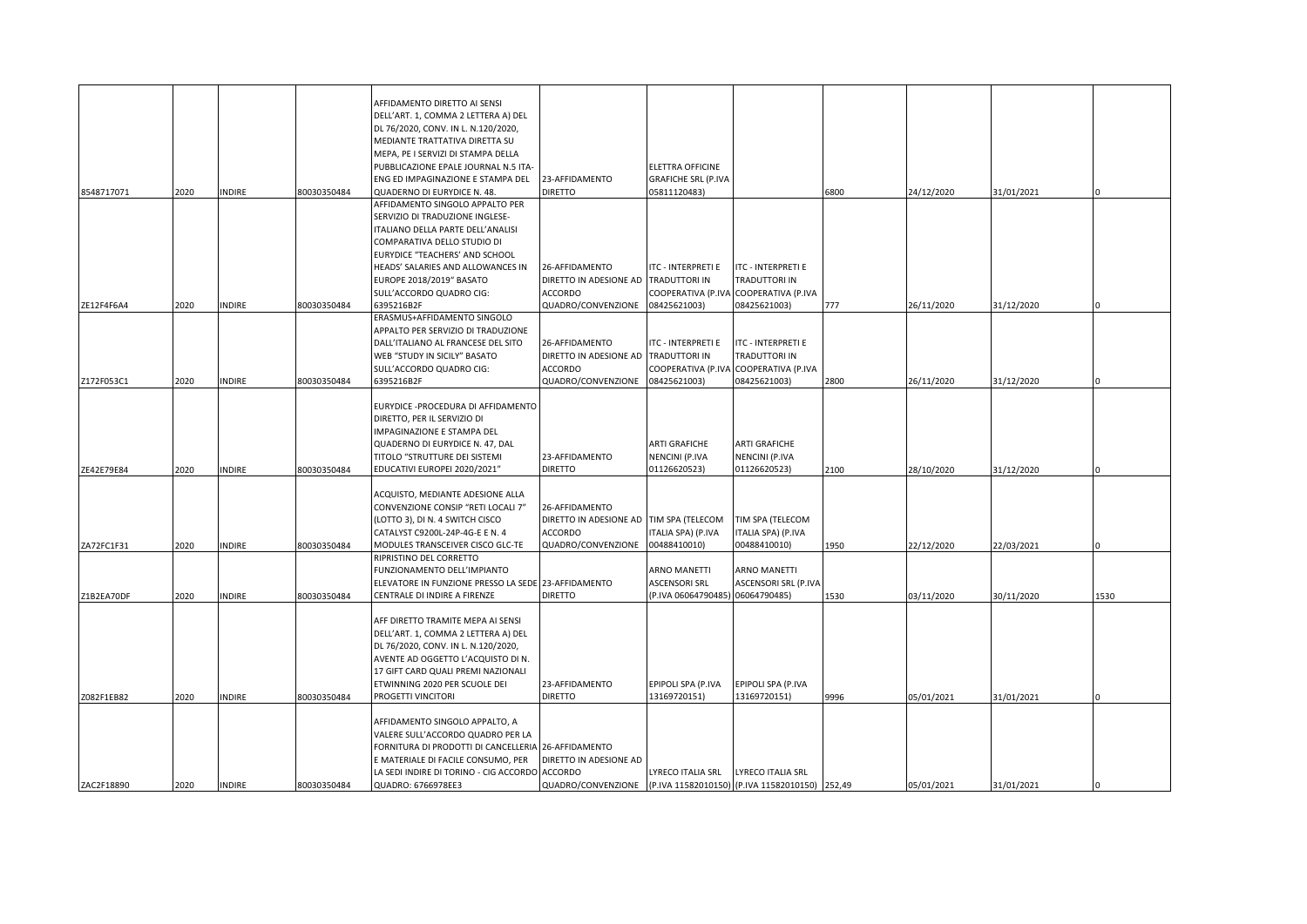|            |      |               |             | AFFIDAMENTO BASATO SU ACCORDO<br>QUADRO SERVIZI DI MONITORAGGIO E                           |                        |                          |                                         |         |            |            |  |
|------------|------|---------------|-------------|---------------------------------------------------------------------------------------------|------------------------|--------------------------|-----------------------------------------|---------|------------|------------|--|
|            |      |               |             | VALUTAZIONE CIG ACCORDO QUADRO:                                                             |                        |                          |                                         |         |            |            |  |
|            |      |               |             | 6664490F1D. ESTERNALIZZAZIONE                                                               | 27-CONFRONTO           |                          |                                         |         |            |            |  |
|            |      |               |             |                                                                                             |                        |                          |                                         |         |            |            |  |
|            |      |               |             | SERVIZIO ANALISI DATI ED ELABORAZIONE COMPETITIVO IN<br>STATISTICA NELL'AMBITO DEL PROGETTO | ADESIONE AD ACCORDO    | SOLCO S.R.L. (P.IVA      | SOLCO S.R.L. (P.IVA                     |         |            |            |  |
| ZB12E58824 | 2020 | <b>INDIRE</b> | 80030350484 | FORMAZIONE NEOASSUNTI 2019/2020                                                             | QUADRO/CONVENZIONE     | 03697851008)             | 03697851008)                            | 20055   | 21/10/2020 | 31/12/2020 |  |
|            |      |               |             | AFFIDAMENTO SINGOLO APPALTO                                                                 |                        |                          |                                         |         |            |            |  |
|            |      |               |             | BASATO SULL'ACCORDO QUADRO CIG                                                              |                        |                          |                                         |         |            |            |  |
|            |      |               |             | ACCORDO QUADRO: 6664490F1D.                                                                 |                        |                          |                                         |         |            |            |  |
|            |      |               |             | ESTERNALIZZAZIONE DEL SERVIZIO DI                                                           |                        |                          |                                         |         |            |            |  |
|            |      |               |             | MONITORAGGIO QUALITATIVO E                                                                  | 26-AFFIDAMENTO         |                          |                                         |         |            |            |  |
|            |      |               |             | QUANTITATIVO NELL'AMBITO DEL                                                                | DIRETTO IN ADESIONE AD |                          |                                         |         |            |            |  |
|            |      |               |             | PROGETTO PIANO NAZIONALE DELLA                                                              | <b>ACCORDO</b>         | SOLCO S.R.L. (P.IVA      | SOLCO S.R.L. (P.IVA                     |         |            |            |  |
| Z312F13663 | 2020 | <b>INDIRE</b> | 80030350484 | FORMAZIONE 2016/2019.                                                                       | QUADRO/CONVENZIONE     | 03697851008)             | 03697851008)                            | 19536   | 10/12/2020 | 31/12/2020 |  |
|            |      |               |             |                                                                                             |                        |                          |                                         |         |            |            |  |
|            |      |               |             | AFFIDAMENTO DIRETTO AI SENSI                                                                |                        |                          |                                         |         |            |            |  |
|            |      |               |             | DELL'ART. 1, CO. 2, LETT. A), DEL D.L. N.                                                   |                        |                          |                                         |         |            |            |  |
|            |      |               |             | 76/2020 (CONV. IN L. N. 120/2020),DI                                                        |                        |                          |                                         |         |            |            |  |
|            |      |               |             | IMPORTO INFERIORE A 75.000 EURO                                                             |                        |                          |                                         |         |            |            |  |
|            |      |               |             | (SERVIZI E FORNITURE), PER LA                                                               |                        |                          |                                         |         |            |            |  |
|            |      |               |             | FORNITURA DI N.2 POMPE PER IL                                                               |                        |                          |                                         |         |            |            |  |
|            |      |               |             | RIPRISTINO DEL FUNZIONAMENTO                                                                |                        |                          |                                         |         |            |            |  |
|            |      |               |             | DELL'IMPIANTO IDRICO-SANITARIO E DI                                                         |                        |                          |                                         |         |            |            |  |
|            |      |               |             | CONDIZIONAMENTO DELLA SEDE INDIRE                                                           |                        | THERMOCLIMA              |                                         |         |            |            |  |
|            |      |               |             | DI VIA GUIDUBALDO DEL MONTE, 54                                                             | 23-AFFIDAMENTO         | S.R.L. (P.IVA            | THERMOCLIMA S.R.L                       |         |            |            |  |
| Z9B2FA4C32 | 2020 | <b>INDIRE</b> | 80030350484 | ROMA.                                                                                       | <b>DIRETTO</b>         | 07103081001)             | (P.IVA 07103081001)                     | 1050    | 18/12/2020 | 18/02/2021 |  |
|            |      |               |             | AFFIDAMENTO DIRETTO AI SENSI                                                                |                        |                          |                                         |         |            |            |  |
|            |      |               |             | DELL'ART. 1, CO. 2, LETT. A), DEL D.L. N.                                                   |                        |                          |                                         |         |            |            |  |
|            |      |               |             | 76/2020 (CONV. IN L. N. 120/2020), PER                                                      |                        |                          |                                         |         |            |            |  |
|            |      |               |             | LA MANUTENZIONE ORDINARIA DELLE                                                             |                        |                          |                                         |         |            |            |  |
|            |      |               |             | AIUOLE SOVRATERRA DELLA SEDE DELL'                                                          |                        |                          |                                         |         |            |            |  |
|            |      |               |             | AGENZIA ERASMUS+ VIA C. LOMBROSO                                                            | 23-AFFIDAMENTO         | ARKE' SCS (P.IVA         | ARKE' SCS (P.IVA                        |         |            |            |  |
| Z292FBF07C | 2020 | <b>INDIRE</b> | 80030350484 | 6/15 FIRENZE.                                                                               | <b>DIRETTO</b>         | 05926490482)             | 05926490482)                            | 2000    | 01/01/2021 | 31/12/2021 |  |
|            |      |               |             | AFFIDAMENTO DIRETTO AI SENSI                                                                |                        |                          |                                         |         |            |            |  |
|            |      |               |             | DELL'ART. 1, CO. 2, LETT. A), DEL D.L. N.                                                   |                        |                          |                                         |         |            |            |  |
|            |      |               |             | 76/2020 (CONV. IN L. N. 120/2020) PER                                                       |                        |                          |                                         |         |            |            |  |
|            |      |               |             | LA FORNITURA DI N.2 BATTERIE DA 12 V 7                                                      |                        |                          |                                         |         |            |            |  |
|            |      |               |             | A PER LA CENTRALINA D'ALLARME                                                               |                        |                          |                                         |         |            |            |  |
|            |      |               |             | ANTINCENDIO SEDE AGENZIA ERASMUS+                                                           | 23-AFFIDAMENTO         | <b>CABER FIRENZE SRL</b> | <b>CABER FIRENZE SRL</b>                |         |            |            |  |
| Z7B2F526A5 | 2020 | <b>INDIRE</b> | 80030350484 | DI FIRENZE                                                                                  | <b>DIRETTO</b>         |                          | (P.IVA 06329300484) (P.IVA 06329300484) | 190     | 04/12/2020 | 04/02/2021 |  |
|            |      |               |             | FORNITURA DI LIBRI PER LO                                                                   |                        |                          |                                         |         |            |            |  |
|            |      |               |             | SVOLGIMENTO DELLE ATTIVITÀ DI                                                               |                        |                          |                                         |         |            |            |  |
|            |      |               |             | RICERCA INDIRE - AFFIDAMENTO                                                                |                        |                          |                                         |         |            |            |  |
|            |      |               |             | SINGOLO APPALTO BASATO                                                                      | 27-CONFRONTO           |                          |                                         |         |            |            |  |
|            |      |               |             | SULL'ACCORDO QUADRO CIG ACCORDO                                                             | COMPETITIVO IN         | CELDES SRL (C.F.         | CELDES SRL (C.F.                        |         |            |            |  |
|            |      |               |             | QUADRO: 7316399374 A VALERE SU PIU'                                                         | ADESIONE AD ACCORDO    | 02938930589 P.IVA        | 02938930589 P.IVA                       |         |            |            |  |
| Z732FD7CEE | 2020 | <b>INDIRE</b> | 80030350484 | STRUTTURE PTA                                                                               | QUADRO/CONVENZIONE     | 01137991004)             | 01137991004)                            | 4550,46 | 24/12/2020 | 00-00-0000 |  |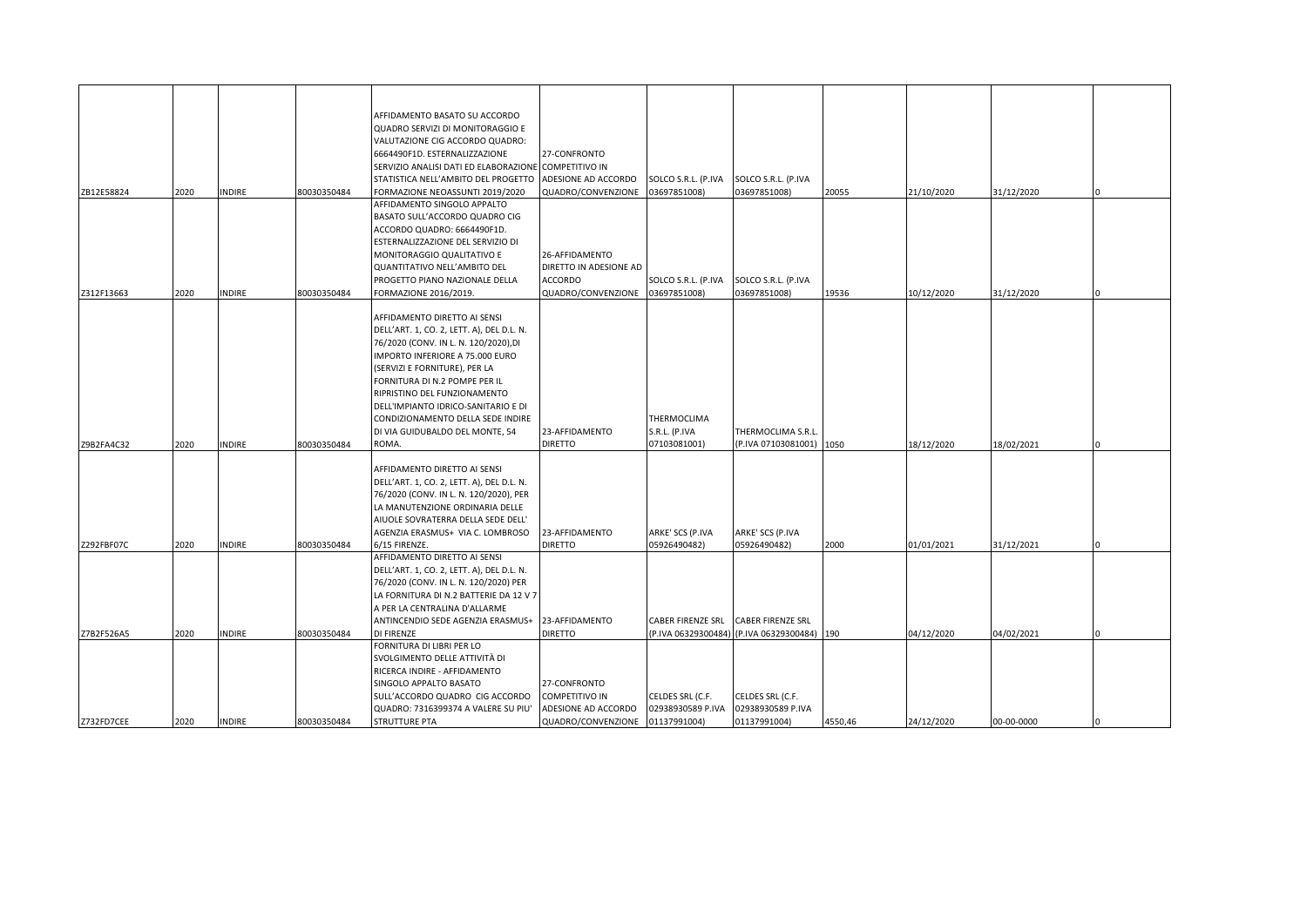|            |      |               |             | FORNITURA LICENZE URBISMART E<br>SERVIZI CONNESSI PER IL CORRETTO<br>FUNZIONAMENTO DEL GESTIONALE<br>GIURIDICO AMMINISTRATIVO IN USO |                                                                   |                           |                                               |        |            |            |      |
|------------|------|---------------|-------------|--------------------------------------------------------------------------------------------------------------------------------------|-------------------------------------------------------------------|---------------------------|-----------------------------------------------|--------|------------|------------|------|
|            |      |               |             | PRESSO L'AMMINISTRAZIONE.<br>AFFIDAMENTO DIRETTO TRAMITE                                                                             |                                                                   |                           |                                               |        |            |            |      |
|            |      |               |             | TRATTATIVA DIRETTA SU MEPA, AI SENSI                                                                                                 |                                                                   |                           |                                               |        |            |            |      |
|            |      |               |             | DELL'ART. 1 COMMA 2, LETT A), DEL                                                                                                    |                                                                   |                           |                                               |        |            |            |      |
|            |      |               |             | D.LGS. N. 76/2020 (CONVERTITO CON L                                                                                                  | 23-AFFIDAMENTO                                                    | PA DIGITALE SPA           | PA DIGITALE SPA                               |        |            |            |      |
| 8522969085 | 2020 | INDIRE        | 80030350484 | LEGGE.N. 120/2020). CIG: 8522969085                                                                                                  | <b>DIRETTO</b>                                                    |                           | (P.IVA 06628860964) (P.IVA 06628860964) 52500 |        | 15/01/2021 | 14/01/2022 |      |
|            |      |               |             |                                                                                                                                      |                                                                   |                           |                                               |        |            |            |      |
|            |      |               |             | REALIZZAZIONE E PRODUZIONE DI                                                                                                        |                                                                   |                           |                                               |        |            |            |      |
|            |      |               |             | PRODOTTI AUDIOVISIVI E MULTIMEDIALI                                                                                                  |                                                                   |                           |                                               |        |            |            |      |
|            |      |               |             | PERSONALIZZATI CIG ACCORDO QUADRO:                                                                                                   |                                                                   |                           |                                               |        |            |            |      |
|            |      |               |             | 7740809DA7 CONTRATTO APPLICATIVO                                                                                                     |                                                                   |                           |                                               |        |            |            |      |
|            |      |               |             | PER LA REALIZZAZIONE DI N. 2 VIDEO,<br>PER IL DISPOSITIVO MUSICALE                                                                   | 26-AFFIDAMENTO                                                    |                           |                                               |        |            |            |      |
|            |      |               |             | MUSICBLOCKS, IDEATO DA INDIRE NELLE                                                                                                  | DIRETTO IN ADESIONE AD LIM SRL                                    |                           | LIM SRL                                       |        |            |            |      |
|            |      |               |             | ATTIVITÀ AFFERENTI ALLA STRUTTURA 3                                                                                                  | ACCORDO                                                           | UNIPERSONALE              | UNIPERSONALE                                  |        |            |            |      |
| Z2F2F816C5 | 2020 | INDIRE        | 80030350484 | <b>DEL PTA</b>                                                                                                                       | QUADRO/CONVENZIONE                                                |                           | (P.IVA 09994831007) (P.IVA 09994831007) 1320  |        | 11/12/2020 | 00-00-0000 |      |
|            |      |               |             |                                                                                                                                      |                                                                   |                           |                                               |        |            |            |      |
|            |      |               |             | PARTECIPAZIONE DI N. 8 DIPENDENTI AL                                                                                                 |                                                                   |                           |                                               |        |            |            |      |
|            |      |               |             | CORSO DI FORMAZIONE CHE SI TERRÀ IL                                                                                                  |                                                                   |                           |                                               |        |            |            |      |
|            |      |               |             | 21/12/2020 IN DIRETTA STREAMING DAL                                                                                                  |                                                                   |                           |                                               |        |            |            |      |
|            |      |               |             | TITOLO "PERFORMANCE, SMART                                                                                                           | 23-AFFIDAMENTO                                                    | ITA SRL (P.IVA            |                                               |        |            |            |      |
| Z5C2FB9748 | 2020 | INDIRE        | 80030350484 | WORKING E POLA".                                                                                                                     | <b>DIRETTO</b>                                                    | 01593590605)              |                                               | 4480   | 21/12/2020 | 21/12/2020 | 4480 |
|            |      |               |             |                                                                                                                                      |                                                                   | <b>RESTAURO MOBILI</b>    |                                               |        |            |            |      |
|            |      |               |             | SERVIZIO DI RESTAURO DEL MOBILIO                                                                                                     |                                                                   | ANTICHI CHIARUGI<br>(C.F. | RESTAURO MOBILI                               |        |            |            |      |
|            |      |               |             | DISEGNATO DA GIOVANNI MICHELUCCI<br>CONSERVATO ALL'INTERNO DI PALAZZO                                                                |                                                                   | CHRSMN59A05A564           | <b>ANTICHI CHIARUGI</b>                       |        |            |            |      |
|            |      |               |             | GERINI E DELLA FONDAZIONE                                                                                                            | 23-AFFIDAMENTO                                                    | D P.IVA                   | (C.F.<br>CHRSMN59A05A564D                     |        |            |            |      |
| Z6C2ED5854 | 2020 | INDIRE        | 80030350484 | MICHELUCCI.                                                                                                                          | <b>DIRETTO</b>                                                    | 04333880484)              | P.IVA 04333880484)                            | 16260  | 10/12/2020 | 10/03/2021 |      |
|            |      |               |             |                                                                                                                                      |                                                                   |                           |                                               |        |            |            |      |
|            |      |               |             |                                                                                                                                      |                                                                   |                           |                                               |        |            |            |      |
|            |      |               |             | AFF DIRETTO AI SENSI DELL'ART. 1, CO. 2,                                                                                             |                                                                   |                           |                                               |        |            |            |      |
|            |      |               |             | LETT. A), DEL D.L. N. 76/2020 (CONV. IN L.                                                                                           |                                                                   | <b>D'AMICO SRL</b>        |                                               |        |            |            |      |
|            |      |               |             | N. 120/2020), FINALIZZATO ALL'ACQUISTO                                                                                               |                                                                   | <b>FORNITURE E</b>        | <b>D'AMICO SRL</b>                            |        |            |            |      |
|            |      |               |             | DI N. 1 BORSA PORTA UTENSILI PER LA                                                                                                  | 23-AFFIDAMENTO                                                    | SERVIZI (P.IVA            | <b>FORNITURE E SERVIZI</b>                    |        |            |            |      |
| Z4C2F70240 | 2020 | <b>INDIRE</b> | 80030350484 | SEDE DELL'AGENZIA ERASMUS+ FIRENZE                                                                                                   | <b>DIRETTO</b>                                                    | 08703561004)              | (P.IVA 08703561004)                           | 235,55 | 10/12/2020 | 10/02/2021 |      |
|            |      |               |             |                                                                                                                                      |                                                                   |                           |                                               |        |            |            |      |
|            |      |               |             | REALIZZAZIONE DI INFISSO IN ALLUMINIO                                                                                                |                                                                   |                           |                                               |        |            |            |      |
|            |      |               |             | PER LA SEDE INDIRE FIRENZE E N° 1                                                                                                    |                                                                   |                           |                                               |        |            |            |      |
|            |      |               |             | PALETTO DI CHIUSURA DA INSTALLARE SU                                                                                                 |                                                                   | PORTA IN                  | PORTA IN                                      |        |            |            |      |
|            |      |               |             | INFISSO ESISTENTE PER LA SEDE                                                                                                        | 23-AFFIDAMENTO                                                    | SERRAMENTI SRL            | SERRAMENTI SRL                                |        |            |            |      |
| Z302F71432 | 2020 | <b>INDIRE</b> | 80030350484 | DELL'AGENZIA ERASMUS PULS FIRENZE.                                                                                                   | <b>DIRETTO</b>                                                    |                           | (P.IVA 04926070485) (P.IVA 04926070485) 3680  |        | 04/01/2021 | 00-00-0000 |      |
|            |      |               |             | SINGOLO APPALTO A VALERE SU                                                                                                          |                                                                   |                           |                                               |        |            |            |      |
|            |      |               |             | ACCORDO QUADRO PER LA FORNITURA DI                                                                                                   |                                                                   |                           |                                               |        |            |            |      |
|            |      |               |             | PRODOTTI DI CANCELLERIA E MATERIALE                                                                                                  | 26-AFFIDAMENTO                                                    |                           |                                               |        |            |            |      |
|            |      |               |             | DI FACILE CONSUMO, SEDE INDIRE DI                                                                                                    | DIRETTO IN ADESIONE AD                                            |                           |                                               |        |            |            |      |
|            |      |               |             | ROMA. CIG ACCORDO QUADRO:                                                                                                            | <b>ACCORDO</b>                                                    | LYRECO ITALIA SRL         | LYRECO ITALIA SRL                             |        |            |            |      |
| ZC92EF6379 | 2020 | <b>INDIRE</b> | 80030350484 | 6766978EE3                                                                                                                           | QUADRO/CONVENZIONE (P.IVA 11582010150) (P.IVA 11582010150) 635,78 |                           |                                               |        | 20/11/2020 | 20/11/2020 |      |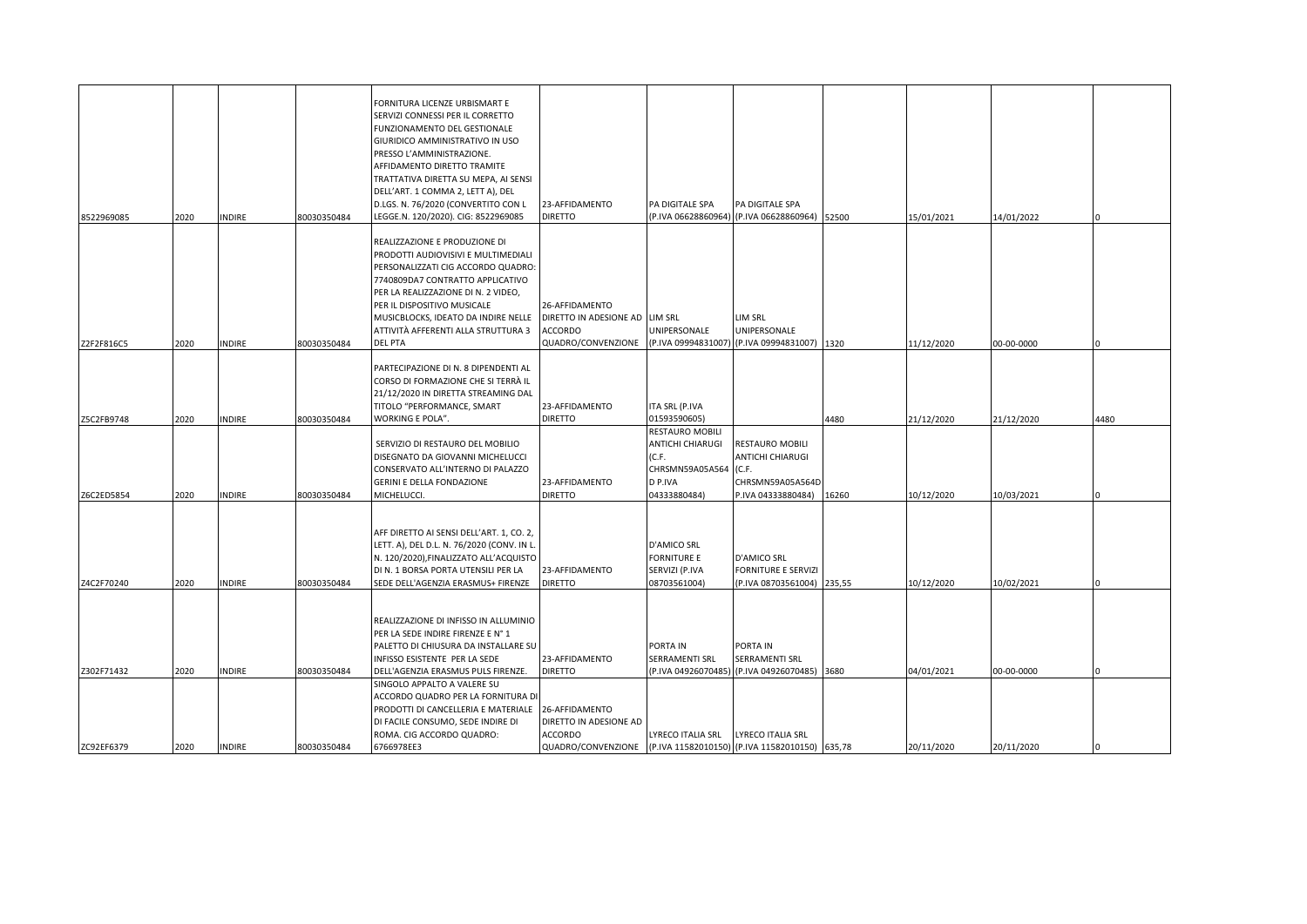| ZEB2FC4812               | 2020         | <b>INDIRE</b>                  | 80030350484                | AFFIDAMENTO SINGOLO APPALTO PER<br>SERVIZIO TRADUZIONE DEL CONTRIBUTO<br>DAL TITOLO "IL MODELLO PICCOLA<br>SCUOLA COME COMUNITÀ EDUCANTE AI 26-AFFIDAMENTO<br>TEMPI DEL COVID-19" [CIG ORIGINARIO:<br>6395216B2F] STRUTTURA DI RICERCA 8 -<br>CUP: B54I19005400001                                                                                 | DIRETTO IN ADESIONE AD<br><b>ACCORDO</b><br>QUADRO/CONVENZIONE                                     | ITC - INTERPRETI E<br><b>TRADUTTORI IN</b><br>COOPERATIVA (P.IVA<br>08425621003) | ITC - INTERPRETI E<br>TRADUTTORI IN<br>COOPERATIVA (P.IVA<br>08425621003)        | 255,08                         | 05/01/2021               | 06/01/2021               |       |
|--------------------------|--------------|--------------------------------|----------------------------|----------------------------------------------------------------------------------------------------------------------------------------------------------------------------------------------------------------------------------------------------------------------------------------------------------------------------------------------------|----------------------------------------------------------------------------------------------------|----------------------------------------------------------------------------------|----------------------------------------------------------------------------------|--------------------------------|--------------------------|--------------------------|-------|
| Z4E2FA939B               | 2020         | <b>INDIRE</b>                  | 80030350484                | SINGOLO APPALTO SERVIZIO TRADUZIONI<br>ITALIANO-INGLESE-FRANCESE DEI<br>QUADERNI DELLE PICCOLE SCUOLE -<br>SERIE STRUMENTI N. 6-7-8-FSE/FESR<br>2014IT05M2OP001 - CODICE PROGETTO: 26-AFFIDAMENTO<br>10.1.8.A1-FSEPON-INDIRE-2017-1 BASATO DIRETTO IN ADESIONE AD TRADUTTORI IN<br>SULL'ACCORDO CIG ORIGINARIO:<br>6395216B2F CUP: B59B17000010006 | <b>ACCORDO</b><br>QUADRO/CONVENZIONE                                                               | ITC - INTERPRETI E<br>COOPERATIVA (P.IVA<br>08425621003)                         | <b>ITC - INTERPRETI E</b><br>TRADUTTORI IN<br>COOPERATIVA (P.IVA<br>08425621003) | 5026,84                        | 11/01/2021               | 11/01/2021               |       |
| ZE02FA89EF               | 2020         | <b>INDIRE</b>                  | 80030350484                | ODA SUL MEPA PER L'ACQUISTO DI<br>MATERIALE DI LABORATORIO NECESSARI<br>PER LE ATTIVITÀ DELLA STRUTTURA DI<br>RICERCA 4 - APPLICAZIONI TECNOLOGICHE<br>PER LA DIDATTICA LABORATORIALE CUP:<br>B54I19005350001                                                                                                                                      | 23-AFFIDAMENTO<br><b>DIRETTO</b>                                                                   | MEDIA DIRECT SRL                                                                 | MEDIA DIRECT SRL<br>(P.IVA 02409740244) (P.IVA 02409740244) 1108,68              |                                | 12/01/2021               | 19/01/2021               |       |
| 8550654EE3               | 2020         | <b>INDIRE</b>                  | 80030350484                | ERASMUS+ PROCEDURA DI<br>AFFIDAMENTO DIRETTO AI SENSI<br>DELL'ART. 1, COMMA 2 LETTERA A) DEL<br>DL 76/2020, CONV. IN L. N.120/2020, AL<br>DI FUORI DEL MEPA, PER ACQUISTO DI<br>SPAZI PUBBLICITARI PER UN PERIODO DI 6<br>MESI CON CALENDARIZZAZIONE MENSILE                                                                                       |                                                                                                    | 23-AFFIDAMENTO<br><b>DIRETTO</b>                                                 | CASA EDITRICE LA<br>TECNICA DELLA<br>SCUOLA SRL (P.IVA<br>02204360875)           | CASA EDITRICE LA TE 09/05/1921 |                          | 01/01/2021               | 44377 |
|                          |              |                                |                            | PUBBLICAZIONE IN FORMATO E-PUB<br>OPEN ACCESS DEL VOLUME DAL TITOLO<br>"A SCUOLA NELLE PICCOLE SCUOLE.<br>STORIA, METODI, DIDATTICHE" FSE/FESR-<br>2014IT05M2OP001-ASSEI "ISTRUZIONE"<br>CODICE PROGETTO: 10.1.8.A1-FSEPON-<br>INDIRE-2017-1-DCUP: B59B17000010006<br>STRUTTURA DI RICERCA 8 - CUP:                                                | 23-AFFIDAMENTO                                                                                     | <b>EDITRICE</b><br>MORCELLIANA SRL                                               | <b>EDITRICE</b><br>MORCELLIANA SRL                                               |                                |                          |                          |       |
| Z6E2FBC841<br>ZF32FD0D57 | 2020<br>2020 | <b>INDIRE</b><br><b>INDIRE</b> | 80030350484<br>80030350484 | 354119005400001<br>STAMPA E SPEDIZIONE DELLE<br>PUBBLICAZIONI EUROPEE ETWINNING<br>2019 E 2020 E DEL CALENDARIO<br>ETWINNING 2021 DA DISTRIBUIRE NELLE<br>SCUOLE DELLE CLASSI PREMIATE CON IL<br>CERTIFICATO DI QUALITÀ ETWINNING<br>2020.ACCORDO QUADRO                                                                                           | <b>DIRETTO</b><br>26-AFFIDAMENTO<br>DIRETTO IN ADESIONE AD<br><b>ACCORDO</b><br>QUADRO/CONVENZIONE | P.IVA 00290950179)<br>INTERNATIONAL<br>PRINTING SRL (P.IVA<br>01978430641)       | (P.IVA 00290950179) 5000<br>INTERNATIONAL<br>PRINTING SRL (P.IVA<br>01978430641) | 10800                          | 18/12/2020<br>24/12/2020 | 31/01/2021<br>10/01/2021 | 10800 |
| Z652FA2812               | 2020         | <b>INDIRE</b>                  | 80030350484                | ACQUISTO DI KIT DBOOK PER LA<br>SPERIMENTAZIONE NELLE PICCOLO<br>SCUOLE, STRUTTURA DI RICERCA 8 -<br>NNOVAZIONE METODOLOGICA ED<br>ORGANIZZATIVA NELLE SCUOLE PICCOLE - 23-AFFIDAMENTO<br>PTA - 2020/22 CUP: B54I19005400001                                                                                                                       | <b>DIRETTO</b>                                                                                     | 14145671005)                                                                     | BEDURIN SRL (P.IVA BEDURIN SRL (P.IVA<br>14145671005)                            | 1633,42                        | 18/12/2020               | 29/01/2021               |       |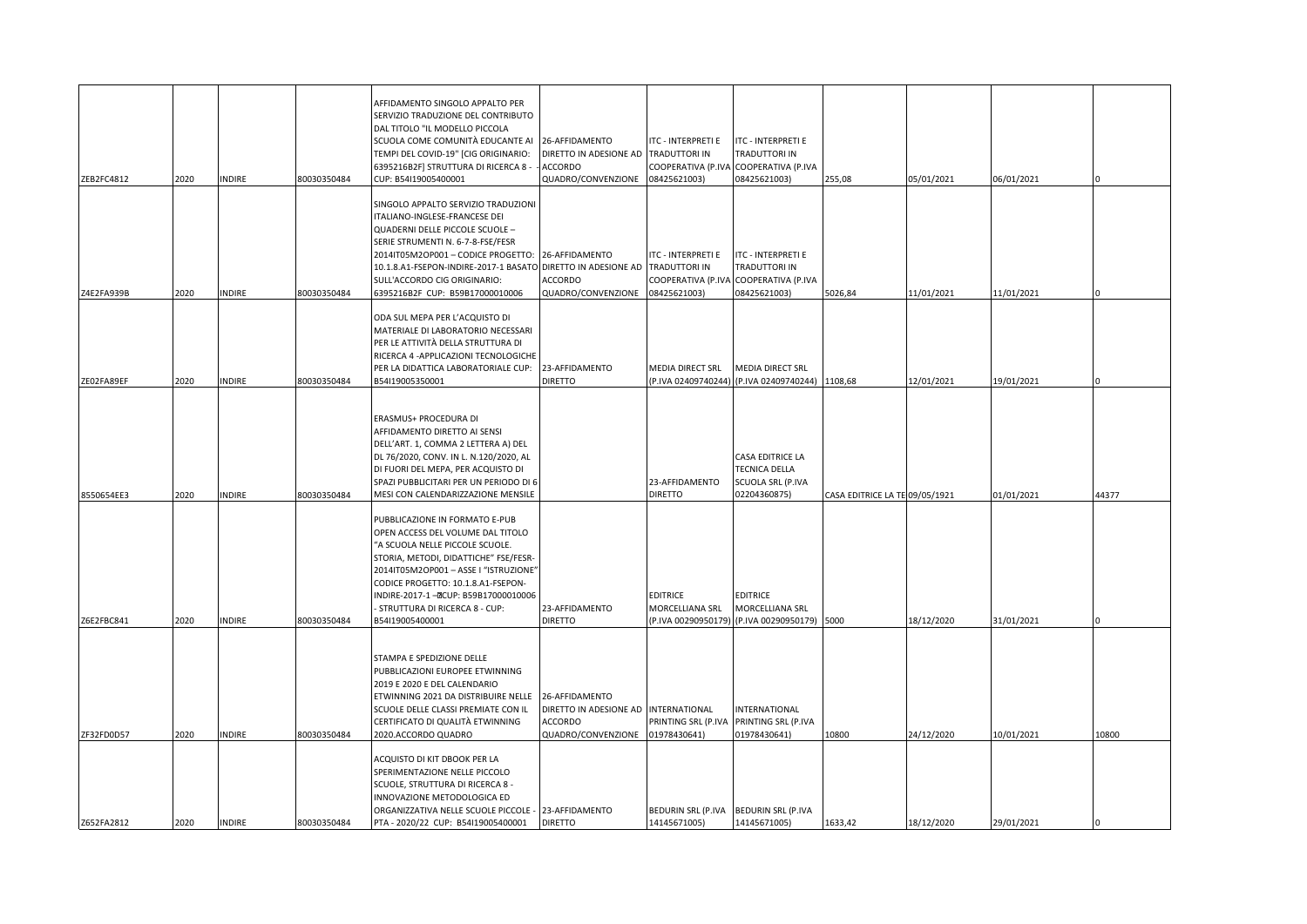|            |      |               |             |                                                                          |                                      | TIM SPA (TELECOM                        |                                       |          |            |            |  |
|------------|------|---------------|-------------|--------------------------------------------------------------------------|--------------------------------------|-----------------------------------------|---------------------------------------|----------|------------|------------|--|
|            |      |               |             |                                                                          |                                      | ITALIA SPA) (P.IVA<br>00488410010),     |                                       |          |            |            |  |
|            |      |               |             |                                                                          |                                      | ERGON S.R.L. (P.IVA                     |                                       |          |            |            |  |
|            |      |               |             |                                                                          |                                      | 05526190482),                           |                                       |          |            |            |  |
|            |      |               |             |                                                                          |                                      | KORA SISTEMI                            |                                       |          |            |            |  |
|            |      |               |             |                                                                          |                                      | INFORMATICI S.R.L.                      |                                       |          |            |            |  |
|            |      |               |             | PROCEDURA NEGOZIATA TELEMATICA,                                          |                                      | (P.IVA 02048930206)                     |                                       |          |            |            |  |
|            |      |               |             | TRAMITE RDO SUL MEPA, AI SENSI                                           |                                      | , SMS SISTEMI SRL                       |                                       |          |            |            |  |
|            |      |               |             | DELL'ART. 1, COMMA 2, LETTERA B) DEL                                     |                                      | (P.IVA 10348411009)                     |                                       |          |            |            |  |
|            |      |               |             | D.L. N. 76/2020 (CONV. IN L.N. 120/2020)                                 |                                      | , TECHWIN SRL                           |                                       |          |            |            |  |
|            |      |               |             | E DELL'ART. 36 COMMA 6 DEL D.LGS.<br>50/2016 FINALIZZATA ALL'ACQUISTO DI | 33-PROCEDURA<br>NEGOZIATA PER        | (P.IVA 02224540506)<br>, TECHWIN-SYSTEM | TIM SPA (TELECOM                      |          |            |            |  |
|            |      |               |             | N. 430 LICENZE MICROSOFT 365 A5 E                                        | AFFIDAMENTI SOTTO                    | SRL (P.IVA                              | ITALIA SPA) (P.IVA                    |          |            |            |  |
| 8497197CC7 | 2020 | INDIRE        | 80030350484 | SERVIZI CONNESSI                                                         | SOGLIA                               | 15133491009)                            | 00488410010)                          | 74144,16 | 24/12/2020 | 24/12/2021 |  |
|            |      |               |             |                                                                          |                                      |                                         |                                       |          |            |            |  |
|            |      |               |             | SERVIZIO DI SUPPORTO SPECIALISTICO                                       |                                      |                                         |                                       |          |            |            |  |
|            |      |               |             | PER ATTIVITÀ DI APPROFONDIMENTO                                          |                                      |                                         |                                       |          |            |            |  |
|            |      |               |             | SULLE NORME ATTINENTI                                                    |                                      |                                         |                                       |          |            |            |  |
|            |      |               |             | 'ARMONIZZAZIONE CONTABILE DELLE<br>PP.AA. E L'ALLINEAMENTO DELLE STESSE  |                                      | FERRARI &<br>ASSOCIATI STUDIO           | FERRARI & ASSOCIATI                   |          |            |            |  |
|            |      |               |             | ALLA GESTIONE DEI FONDI COMUNITARI                                       |                                      | legale e                                | STUDIO LEGALE E                       |          |            |            |  |
|            |      |               |             | ERASMUS PER IL NUOVO PROGRAMMA                                           | 23-AFFIDAMENTO                       | COMMERCIALE                             | COMMERCIALE (P.IVA                    |          |            |            |  |
| 85267153D0 | 2020 | INDIRE        | 80030350484 | 2021-2027                                                                | <b>DIRETTO</b>                       | (P.IVA 06380741006) 06380741006)        |                                       | 37000    | 01/01/2021 | 01/07/2021 |  |
|            |      |               |             |                                                                          |                                      |                                         |                                       |          |            |            |  |
|            |      |               |             | FORNITURADI N. 4000 LICENZE DEL                                          |                                      |                                         |                                       |          |            |            |  |
|            |      |               |             | SOFTWARE MINECRAFT EDUCATION<br>EDITIONE RELATIVA ASSISTENZA DI          |                                      | <b>MONTI E RUSSO</b>                    | <b>MONTI E RUSSO</b>                  |          |            |            |  |
|            |      |               |             | PRIMO LIVELLO, NECESSARIE PER IL                                         | 23-AFFIDAMENTO                       | DIGITAL S.R.L. (P.IVA                   | DIGITAL S.R.L. (P.IVA                 |          |            |            |  |
| 8532448ED2 | 2020 | <b>INDIRE</b> | 80030350484 | PERCORSO DI FORMAZIONE "MINECLASS" DIRETTO                               |                                      | 07311000157)                            | 07311000157)                          | 14380    | 17/12/2020 | 17/12/2020 |  |
|            |      |               |             |                                                                          |                                      |                                         |                                       |          |            |            |  |
|            |      |               |             | SINGOLO APPALTO BASATO SU ACCORDO                                        |                                      |                                         |                                       |          |            |            |  |
|            |      |               |             | QUADRO SERVIZI DI TRADUZIONE TESTI                                       |                                      |                                         |                                       |          |            |            |  |
|            |      |               |             | CIG ORIGINARIO: 6395216B2F PER                                           |                                      |                                         |                                       |          |            |            |  |
|            |      |               |             | TRADUZIONI ITALIANO-INGLESE DI FILES<br>CARICATI SU                      |                                      |                                         |                                       |          |            |            |  |
|            |      |               |             | PORTALE://MUSICASCUOLA.INDIRE.IT-                                        |                                      |                                         |                                       |          |            |            |  |
|            |      |               |             | DIDATTICA LABORATORIALE                                                  | 26-AFFIDAMENTO                       | <b>ITC - INTERPRETI E</b>               | <b>ITC - INTERPRETI E</b>             |          |            |            |  |
|            |      |               |             | MULTIDISCIPLINARE - AREA MUSICA-                                         | DIRETTO IN ADESIONE AD TRADUTTORI IN |                                         | TRADUTTORI IN                         |          |            |            |  |
|            |      |               |             | 10.8.4.A2-FSEPON-INDIRE-CUP:                                             | <b>ACCORDO</b>                       |                                         | COOPERATIVA (P.IVA COOPERATIVA (P.IVA |          |            |            |  |
| ZA42F565A9 | 2020 | INDIRE        | 80030350484 | B59B17000020006                                                          | QUADRO/CONVENZIONE                   | 08425621003)                            | 08425621003)                          | 1953     | 17/12/2020 | 17/12/2020 |  |
|            |      |               |             | SERVIZI DI TRADUZIONE INGLESE-                                           |                                      |                                         |                                       |          |            |            |  |
|            |      |               |             | ITALIANO, COORDINAMENTO ED EDITING                                       |                                      |                                         |                                       |          |            |            |  |
|            |      |               |             | GRAFICO E STAMPA DI N. 350 COPIE DI                                      |                                      |                                         |                                       |          |            |            |  |
|            |      |               |             | INEE GUIDA INTERNAZIONALI SULL'USO                                       |                                      | <b>EUN PARTNERSHIP</b>                  |                                       |          |            |            |  |
|            |      |               |             | DEGLI SPAZI EDUCATIVI INNOVATIVI (200                                    |                                      | A.I.S.B.L. (P.IVA                       | <b>EUN PARTNERSHIP</b>                |          |            |            |  |
|            |      |               |             | COPIE PER SPAZI DI ESPLORAZIONE E 150                                    | 23-AFFIDAMENTO                       | estera                                  | A.I.S.B.L. (P.IVA estera              |          |            |            |  |
| Z7A2F4BC7C | 2020 | <b>INDIRE</b> | 80030350484 | COPIE PER FUTURE LAB),                                                   | <b>DIRETTO</b>                       | BE0865838331)                           | BE0865838331)                         | 4890     | 15/12/2020 | 31/01/2021 |  |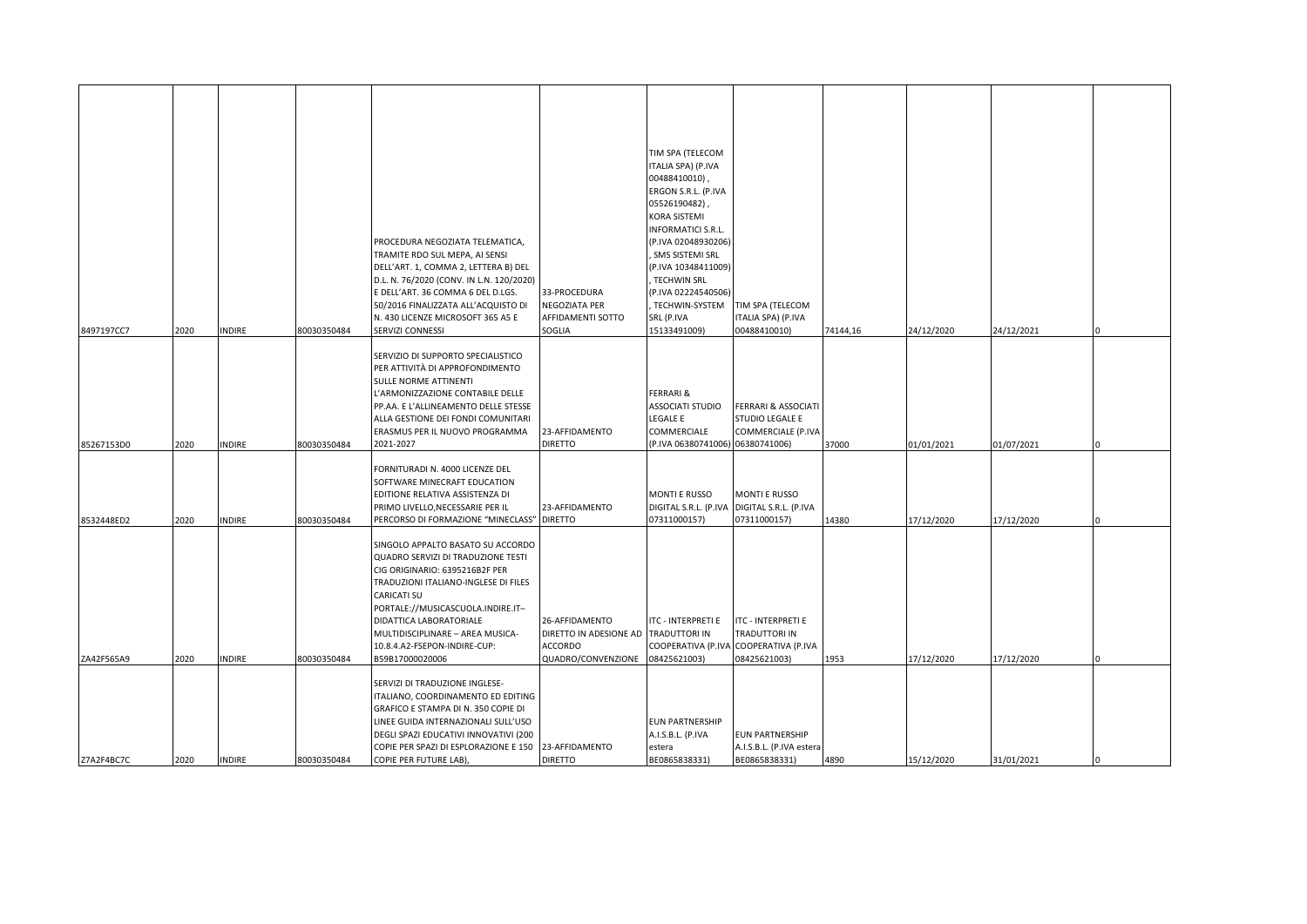| Z832FB8075 | 2020 | INDIRE        | 80030350484 | AFFIDAMENTO BASATO SU ACCORDO<br>QUADRO FORNITURA DI GADGET<br>PERSONALIZZATI CIG: 7352301EB5.<br>FORNITURA N. 5 TARGHE<br>PERSONALIZZATE PER IL PROGETTO<br>"AMPLIAMENTO DEL SISTEMA DI<br><b>GESTIONE DEGLI INTERVENTI</b><br>SULL'EDILIZIA SCOLASTICA - GIES"                                                                         | 26-AFFIDAMENTO<br>DIRETTO IN ADESIONE AD<br><b>ACCORDO</b><br>QUADRO/CONVENZIONE | <b>WINNER ITALIA</b><br>(P.IVA 09321961006) 09321961006) | WINNER ITALIA (P.IVA                                                | 45     | 00-00-0000 | 00-00-0000 |        |
|------------|------|---------------|-------------|------------------------------------------------------------------------------------------------------------------------------------------------------------------------------------------------------------------------------------------------------------------------------------------------------------------------------------------|----------------------------------------------------------------------------------|----------------------------------------------------------|---------------------------------------------------------------------|--------|------------|------------|--------|
|            |      |               |             | ACQUISTO MATERIALE INFORMATICO PER                                                                                                                                                                                                                                                                                                       |                                                                                  |                                                          |                                                                     |        |            |            |        |
|            |      |               |             | ATTIVITA' RICERCA DELLA STRUTTURA 5                                                                                                                                                                                                                                                                                                      | 23-AFFIDAMENTO                                                                   | <b>ADPARTNERS SRL</b>                                    | <b>ADPARTNERS SRL</b>                                               |        |            |            |        |
| Z262FA58C8 | 2020 | <b>INDIRE</b> | 80030350484 | <b>DEL PTA</b>                                                                                                                                                                                                                                                                                                                           | <b>DIRETTO</b>                                                                   |                                                          | (P.IVA 03340710270) (P.IVA 03340710270) 1567,55                     |        | 21/12/2020 | 31/03/2021 |        |
|            |      |               |             | ERASMUS+ AFFIDAMENTO DIRETTO AI<br>SENSI DELL'ART. 36 COMMA 2, LETT. A)<br>DEL D.LGS. 50/2016 E SS.MM.II PER LA<br>FORNITURA DI N. 300 ORE DI ASSISTENZA<br>TECNICA, AD INTEGRAZIONE DELLA<br>FORNITURA DI LICENZA D'USO PER LA<br>DURATA DI 12 MESI DI UNA<br>PIATTAFORMA DIGITALE PER LA<br>GESTIONE DEGLI EVENTI ORGANIZZATI          | 23-AFFIDAMENTO                                                                   | GOAPP SRL (P.IVA                                         | <b>GOAPP SRL (P.IVA</b>                                             |        |            |            |        |
| ZAE2EA26C2 | 2020 | INDIRE        | 80030350484 | DALL'AGENZIA ERASMUS PLUS/INDIRE.                                                                                                                                                                                                                                                                                                        | <b>DIRETTO</b>                                                                   | 02660110640)                                             | 02660110640)                                                        | 12000  | 04/12/2020 | 31/01/2021 |        |
| Z712F1584E | 2020 | INDIRE        | 80030350484 | SINGOLO APPALTO BASATO SU ACCORDO<br>QUADRO PER LA FORNITURA DI<br>PRODOTTI DI CANCELLERIA EMATERIALE<br>DI FACILE CONSUMO, PER LA SEDE INDIRE DIRETTO IN ADESIONE AD<br>DI NAPOLI CIG ACCORDO QUADRO:<br>6766978EE3                                                                                                                     | 26-AFFIDAMENTO<br>ACCORDO<br>QUADRO/CONVENZIONE                                  | LYRECO ITALIA SRL                                        | LYRECO ITALIA SRL<br>(P.IVA 11582010150) (P.IVA 11582010150) 572,05 |        | 02/12/2020 | 14/12/2020 |        |
| Z452EF9728 | 2020 | <b>INDIRE</b> | 80030350484 | REALIZZAZIONE E GESTIONE IN MODALITÀ<br>ASP (CLOUD COMPUTING) DI UN SISTEMA<br>INFORMATIVO UNICO E INTEGRATO<br>AFFIDAMENTO, MEDIANTE ODA SU<br>MEPA, DI SERVIZI COMPLEMENTARI, AI<br>SENSI DELL'ART. 57, COMMA 5, LETTERE<br>A), A.1) E A.2) DEL D.LGS. 163/2006 -<br>ATTIVAZIONE MODULO CONCORSI<br>ONLINE                             | 36-AFFIDAMENTO<br>DIRETTO PER LAVORI,<br>SERVIZI O FORNITURE<br>SUPPLEMENTARI    | PA DIGITALE SPA                                          | PA DIGITALE SPA<br>(P.IVA 06628860964) (P.IVA 06628860964)          | 3500   | 13/11/2020 | 15/01/2021 | 2500   |
|            |      |               |             | FORNITURA DI LIBRI PER LO<br>SVOLGIMENTO DELLE ATTIVITÀ DI<br>RICERCA INDIRE - AFFIDAMENTO<br>SINGOLO APPALTO BASATO<br>SULL'ACCORDO QUADRO AI SENSI DEGLI<br>ARTT. 36 E 54 DEL D.LGS. 50/2016 E<br>SS.MM.II CON 2 (DUE) OPERATORI<br>ECONOMICI PER LA DURATA DI 4<br>(QUATTRO) ANNI. CIG ACCORDO<br>QUADRO: 7316399374 - STRUTTURA N. 3 | 26-AFFIDAMENTO<br>DIRETTO IN ADESIONE AD CELDES SRL (C.F.<br><b>ACCORDO</b>      | 02938930589 P.IVA                                        | CELDES SRL (C.F.<br>02938930589 P.IVA                               |        |            |            |        |
| Z282EA26EB | 2020 | <b>INDIRE</b> | 80030350484 | <b>DEL PTA</b><br>FORNITURA DI LIBRI PER LO<br>SVOLGIMENTO DELLE ATTIVITÀ DI<br>RICERCA INDIRE - SINGOLO APPALTO                                                                                                                                                                                                                         | QUADRO/CONVENZIONE<br>26-AFFIDAMENTO                                             | 01137991004)                                             | 01137991004)                                                        | 395,38 | 29/10/2020 | 00-00-0000 | 213,48 |
|            |      |               |             | BASATO SULL'ACCORDO QUADRO CIG                                                                                                                                                                                                                                                                                                           | DIRETTO IN ADESIONE AD CELDES SRL (C.F.                                          |                                                          | CELDES SRL (C.F.                                                    |        |            |            |        |
|            |      |               |             | ACCORDO QUADRO: 7316399374                                                                                                                                                                                                                                                                                                               | <b>ACCORDO</b>                                                                   | 02938930589 P.IVA                                        | 02938930589 P.IVA                                                   |        |            |            |        |
| Z3B2EA252D | 2020 | <b>INDIRE</b> | 80030350484 | STRUTTURA N. 4 DEL PTA                                                                                                                                                                                                                                                                                                                   | QUADRO/CONVENZIONE                                                               | 01137991004)                                             | 01137991004)                                                        | 218,65 | 29/10/2020 | 00-00-0000 |        |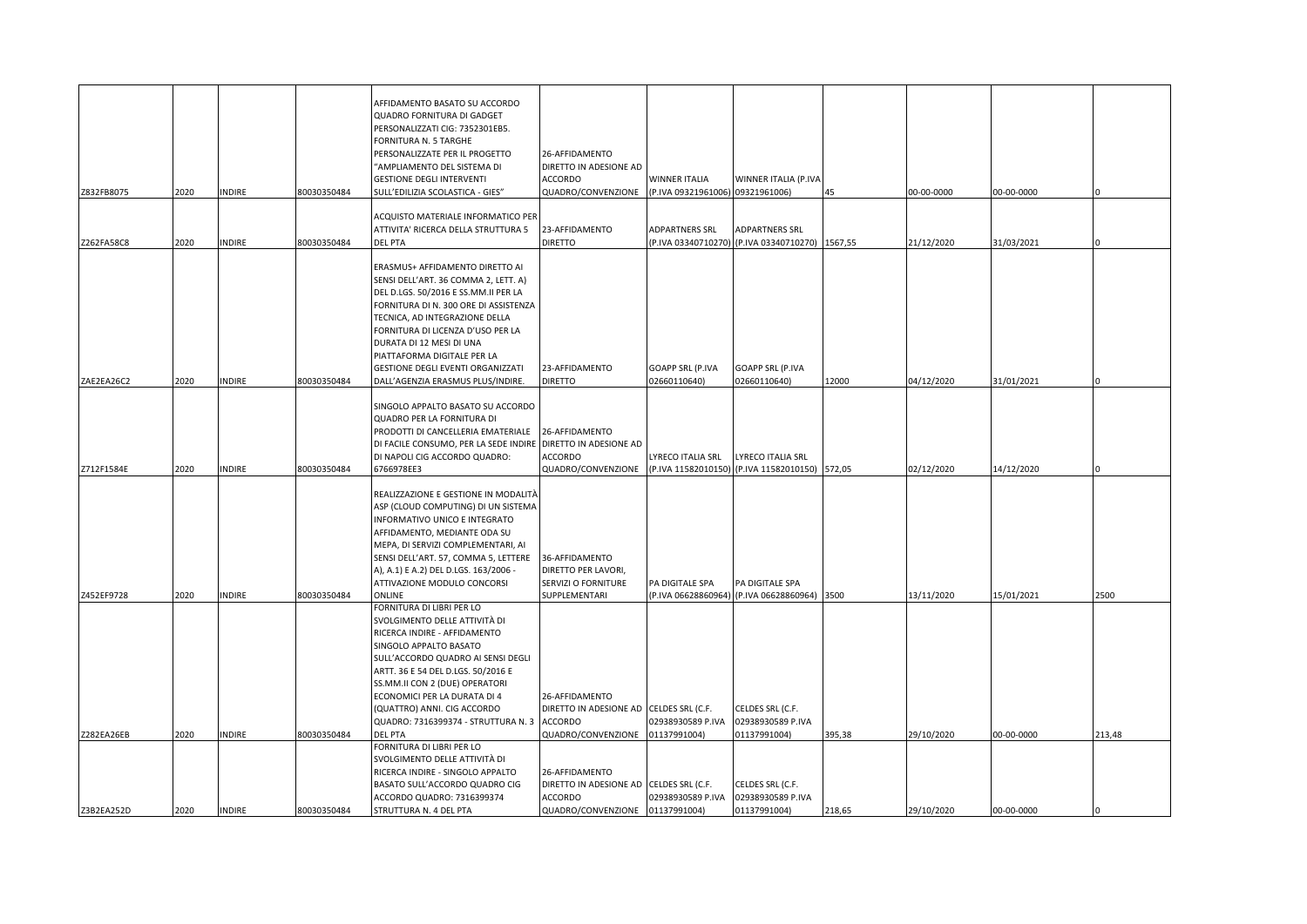|            |      |               |             | ODA SUL MEPA PER L'ACQUISTO DI N. 12                                        |                        |                                        |                                               |      |            |            |      |
|------------|------|---------------|-------------|-----------------------------------------------------------------------------|------------------------|----------------------------------------|-----------------------------------------------|------|------------|------------|------|
|            |      |               |             | TONER DI VARI COLORI PER STAMPANTE                                          |                        |                                        |                                               |      |            |            |      |
|            |      |               |             | MODELLO HPCOLOR LASERJET PRO MFP                                            |                        |                                        |                                               |      |            |            |      |
|            |      |               |             | M277DW - PROGETTO IO PROPONGO AI                                            |                        |                                        |                                               |      |            |            |      |
|            |      |               |             | SENSI DELL'ART. 1, CO. 2, LETT. A), DEL                                     | 23-AFFIDAMENTO         | FINBUC SRL (P.IVA                      | FINBUC SRL (P.IVA                             |      |            |            |      |
| Z072EE81A4 | 2020 | <b>INDIRE</b> | 80030350484 | D.L.N. 76/2020 (CONV. IN L. N. 120/2020) DIRETTO                            |                        | 08573761007)                           | 08573761007)                                  | 545  | 17/11/2020 | 26/11/2020 |      |
|            |      |               |             | FORNITURA DI LIBRI PER LO                                                   |                        |                                        |                                               |      |            |            |      |
|            |      |               |             | SVOLGIMENTO DELLE ATTIVITÀ DI                                               |                        |                                        |                                               |      |            |            |      |
|            |      |               |             | RICERCA INDIRE - SINGOLO APPALTO                                            |                        |                                        |                                               |      |            |            |      |
|            |      |               |             | BASATO SULL'ACCORDO QUADRO AI                                               |                        |                                        |                                               |      |            |            |      |
|            |      |               |             | SENSI DEGLI ARTT. 36 E 54 DEL D.LGS.                                        | 26-AFFIDAMENTO         |                                        |                                               |      |            |            |      |
|            |      |               |             | 50/2016 E SS.MM.II CON 2 (DUE)                                              | DIRETTO IN ADESIONE AD | <b>EDITORIALE LE</b>                   |                                               |      |            |            |      |
|            |      |               |             | OPERATORI ECONOMICI PER LA DURATA                                           | <b>ACCORDO</b>         | LETTERE SRL (P.IVA                     |                                               |      |            |            |      |
| Z4D2EF8A9B | 2020 | <b>INDIRE</b> | 80030350484 | DI 4 (QUATTRO) ANNI.                                                        | QUADRO/CONVENZIONE     | 09635940969)                           |                                               | 73   | 27/11/2020 | 31/12/2020 |      |
|            |      |               |             | ODA SUL MEPA PER ACQUISTO DI                                                |                        |                                        |                                               |      |            |            |      |
|            |      |               |             | STRUMENTAZIONE PER ALLESTIMENTO DI                                          |                        |                                        |                                               |      |            |            |      |
|            |      |               |             | POSTAZIONI MOBILI PER                                                       |                        |                                        |                                               |      |            |            |      |
|            |      |               |             | VIDEOCONFERENZE- AFFIDAMENTO                                                |                        |                                        |                                               |      |            |            |      |
|            |      |               |             | DIRETTO AI SENSI DELL'ART. 1, COMMA 2,                                      |                        |                                        |                                               |      |            |            |      |
|            |      |               |             | LETT. A), DEL D.L. N. 76/2020 - PROGETTO 23-AFFIDAMENTO                     |                        | <b>COMPUTERS SRL</b>                   | <b>COMPUTERS SRL</b>                          |      |            |            |      |
| 8488373AFC | 2020 | INDIRE        | 80030350484 | EDITORIA DIGITALE SCOLASTICA                                                | <b>DIRETTO</b>         |                                        | (P.IVA 02138390360) (P.IVA 02138390360) 18162 |      | 26/11/2020 | 10/12/2020 |      |
|            |      |               |             |                                                                             |                        |                                        |                                               |      |            |            |      |
|            |      |               |             |                                                                             |                        | <b>CARBONE GIUSEPPE</b>                | <b>CARBONE GIUSEPPE</b>                       |      |            |            |      |
|            |      |               |             |                                                                             |                        | (C.F.                                  | (C.F.                                         |      |            |            |      |
| Z4B2F5A8DB | 2020 | <b>INDIRE</b> | 80030350484 | ACQUISTO MATERIALE INFORMATICO PER 23-AFFIDAMENTO<br>DIREZIONE E PRESIDENZA | <b>DIRETTO</b>         | CRBGPP80A14F158B<br>P.IVA 02617880832) | CRBGPP80A14F158B<br>P.IVA 02617880832)        | 4600 | 23/11/2020 | 29/01/2021 | 4600 |
|            |      |               |             |                                                                             |                        |                                        |                                               |      |            |            |      |
|            |      |               |             | GIORNATA DI FORMAZIONE PER N. 10                                            |                        |                                        |                                               |      |            |            |      |
|            |      |               |             | DIPENDENTI DA EROGARE IN MODALITÀ                                           |                        |                                        |                                               |      |            |            |      |
|            |      |               |             | WEBINAR, IL GIORNO 24 NOVEMBRE                                              |                        |                                        |                                               |      |            |            |      |
|            |      |               |             | 2020, AVENTE AD OGGETTO "L'ACCORDO                                          |                        |                                        |                                               |      |            |            |      |
|            |      |               |             | <b>QUADRO COME SISTEMA DI</b>                                               |                        |                                        |                                               |      |            |            |      |
|            |      |               |             | PROGRAMMAZIONE DEGLI ACQUISTI E                                             | 23-AFFIDAMENTO         | FORMEL SRL (P.IVA                      | FORMEL SRL (P.IVA                             |      |            |            |      |
| Z6F2F24DDD | 2020 | <b>INDIRE</b> | 80030350484 | DEGLI INTERVENTI".                                                          | <b>DIRETTO</b>         | 01784630814)                           | 01784630814)                                  | 2080 | 24/11/2020 | 24/11/2020 | 2080 |
|            |      |               |             |                                                                             |                        |                                        |                                               |      |            |            |      |
|            |      |               |             | PROCEDURA DI AFFIDAMENTO DIRETTO                                            |                        |                                        |                                               |      |            |            |      |
|            |      |               |             | AI SENSI DELL'ART. 1, COMMA 2 LETTERA                                       |                        |                                        |                                               |      |            |            |      |
|            |      |               |             | A) DEL DECRETO-LEGGE N.76 DEL 16                                            |                        |                                        |                                               |      |            |            |      |
|            |      |               |             | LUGLIO 2020, CONV. IN L. N.120/2020,                                        |                        |                                        |                                               |      |            |            |      |
|            |      |               |             | PER ACQUISTO DI UN ABBONAMENTO                                              |                        |                                        |                                               |      |            |            |      |
|            |      |               |             | PER LA FORNITURA IMMAGINI DI                                                |                        |                                        |                                               |      |            |            |      |
|            |      |               |             | REPERTORIO PER ELABORAZIONI<br>GRAFICHE IMPAGINATI E MONTAGGI DI            |                        | <b>GETTY IMAGES</b>                    | <b>GETTY IMAGES ITALIA</b>                    |      |            |            |      |
|            |      |               |             | OGGETTI MULTIMEDIALI, PER L'AGENZIA                                         | 23-AFFIDAMENTO         | ITALIA S.R.L. (P.IVA                   | S.R.L. (P.IVA                                 |      |            |            |      |
| Z392E9E7D9 | 2020 | <b>INDIRE</b> | 80030350484 | ERASMUS+                                                                    | <b>DIRETTO</b>         | 08729160153)                           | 08729160153)                                  | 4000 | 20/11/2020 | 20/11/2021 |      |
|            |      |               |             |                                                                             |                        |                                        |                                               |      |            |            |      |
|            |      |               |             | PARTECIPAZIONE DI N. 4 RISORSE DEL                                          |                        |                                        |                                               |      |            |            |      |
|            |      |               |             | SERVIZIO FINANZA, PIANIFICAZIONE E                                          |                        |                                        |                                               |      |            |            |      |
|            |      |               |             | CONTROLLO AL CORSO "DM 132/2020 IL                                          |                        |                                        |                                               |      |            |            |      |
|            |      |               |             | RIFIUTO DELLE FATTURE VERSO LE P.A.", 9 23-AFFIDAMENTO                      |                        | ITA SRL (P.IVA                         | ITA SRL (P.IVA                                |      |            |            |      |
| Z3E2F51D11 | 2020 | <b>INDIRE</b> | 80030350484 | DICEMBRE 2020                                                               | <b>DIRETTO</b>         | 01593590605)                           | 01593590605)                                  | 1888 | 09/12/2020 | 09/12/2020 | 1888 |
|            |      |               |             | PARTECIPAZIONE DI N. 4 DIPENDENTI                                           |                        |                                        |                                               |      |            |            |      |
|            |      |               |             | INDIRE AL CORSO EROGATO IN MODALITÀ                                         |                        |                                        |                                               |      |            |            |      |
|            |      |               |             | WEBINAR DAL TITOLO "PROCEDIMENTI                                            |                        | FORMAT SRL (C.F.                       | FORMAT SRL (C.F.                              |      |            |            |      |
|            |      |               |             | AMMINISTRATIVI SEMPLIFICATI: NUOVE                                          | 23-AFFIDAMENTO         | 04332110370 P.IVA                      | 04332110370 P.IVA                             |      |            |            |      |
| Z742F363B4 | 2020 | <b>INDIRE</b> | 80030350484 | REGOLE"                                                                     | <b>DIRETTO</b>         | 08055290012)                           | 08055290012)                                  | 800  | 23/11/2020 | 23/11/2020 | 800  |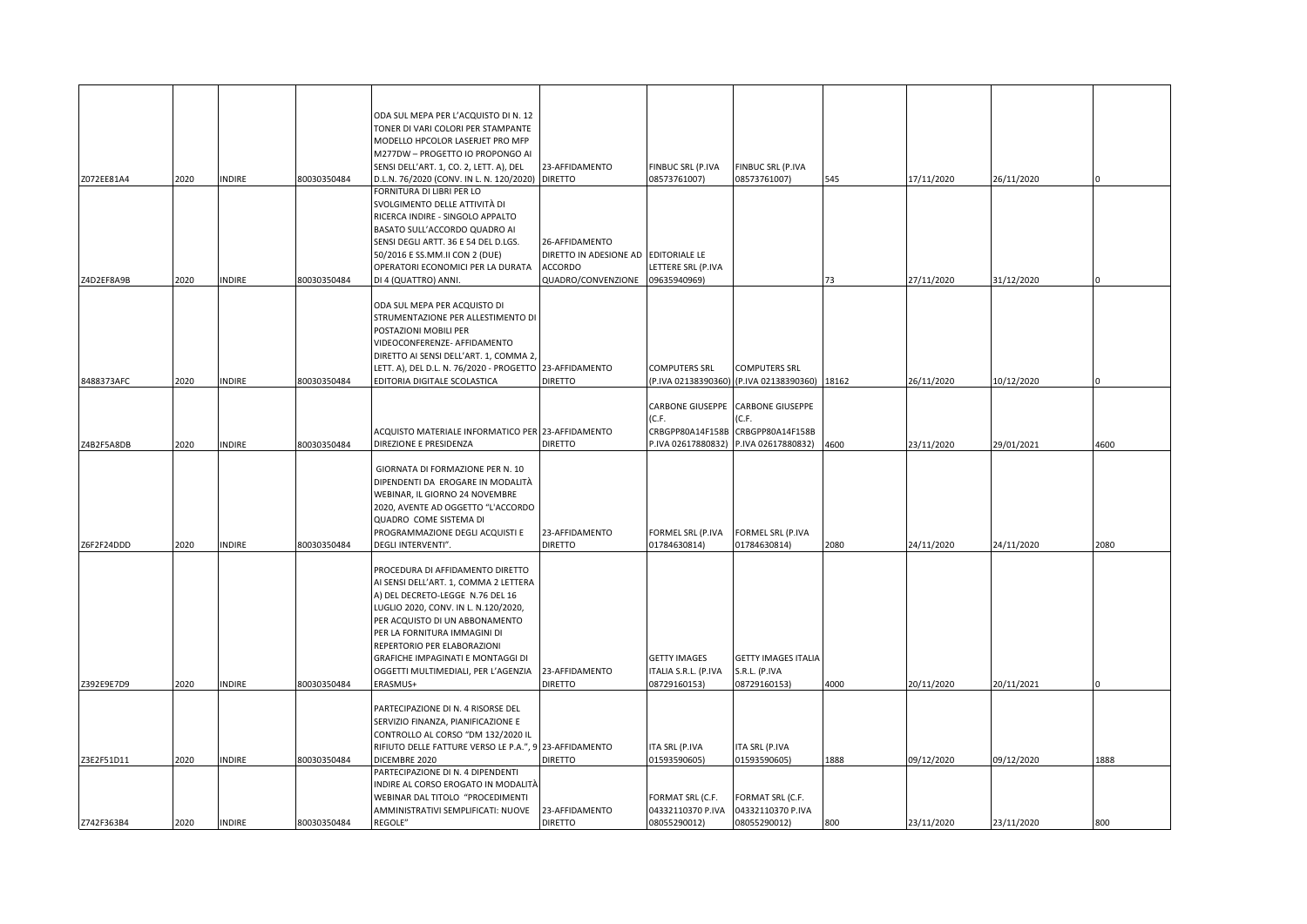| Z742EED00B | 2020 | <b>INDIRE</b> | 80030350484 | ERASMUS+ APPROVVIGIONAMENTO<br>BASATO SULL'ACCORDO QUADRO CIG<br>[6766978EE3] PER L'AFFIDAMENTO DELLA<br>FORNITURA DI ARTICOLI DI CANCELLERIA<br><b>EMATERIALE DI CONSUMO PER</b><br>L'AGENZIA NAZIONALE ERASMUS+ INDIRE ACCORDO<br>SEDE DI FIRENZE                                                                                                                                                                                                                                        | 26-AFFIDAMENTO<br>DIRETTO IN ADESIONE AD<br>QUADRO/CONVENZIONE                   | LYRECO ITALIA SRL                                                         | LYRECO ITALIA SRL<br>(P.IVA 11582010150) (P.IVA 11582010150) 790,14              |         | 09/11/2020 | 09/11/2020 |        |
|------------|------|---------------|-------------|--------------------------------------------------------------------------------------------------------------------------------------------------------------------------------------------------------------------------------------------------------------------------------------------------------------------------------------------------------------------------------------------------------------------------------------------------------------------------------------------|----------------------------------------------------------------------------------|---------------------------------------------------------------------------|----------------------------------------------------------------------------------|---------|------------|------------|--------|
|            |      |               |             | ACQUISTO PC PORTATILE PER ATTIVITA'                                                                                                                                                                                                                                                                                                                                                                                                                                                        |                                                                                  |                                                                           |                                                                                  |         |            |            |        |
| Z042F109E7 | 2020 | INDIRE        | 30030350484 | DI RICERCA DESTINATO ALLA DOTT.SSA<br>ANTONELLA ZUCCARO                                                                                                                                                                                                                                                                                                                                                                                                                                    | 23-AFFIDAMENTO<br><b>DIRETTO</b>                                                 | TESAC SRL (P.IVA<br>15288451006)                                          | TESAC SRL (P.IVA<br>15288451006)                                                 | 1336,25 | 22/12/2020 | 29/01/2021 |        |
| Z722DAD36B | 2020 | <b>INDIRE</b> | 80030350484 | PIANO NAZIONALE SCUOLA DIGITALE<br>"BIBLIOTECA DELLE MIGLIORI ATTIVITÀ<br>FORMATIVE" ACQUISIZIONE DI SERVIZI<br>SPECIALISTICI DI SUPPORTO ALLA RICERCA<br>FORNITI DALL'O.E. D.E. SOLUTION SPRL<br>FINALIZZATI ALL'ELABORAZIONE DI UNO<br>SCHEMA DI METADATI IN PROSPETTIVA<br>EUROPEA, TRANSNAZIONALE E<br>MULTILINGUE PER LA DESCRIZIONE E LA<br>CONDIVISIONE DI PRATICHE EDUCATIVE<br>CHE PROMUOVONO L'INNOVAZIONE NEL<br>PROGETTO DELLA BIBLIOTECA DELLE<br>MIGLIORI ATTIVITÀ FORMATIVE | 23-AFFIDAMENTO<br><b>DIRETTO</b>                                                 | D.E. SOLUTION SPRL<br>(C.F. BE0844755380<br>P.IVA estera<br>BE0844755380) | D.E. SOLUTION SPRL<br>(C.F. BE0844755380<br>P.IVA estera<br>BE0844755380)        | 9900    | 02/11/2020 | 31/12/2020 |        |
| ZAA2E33AF4 | 2020 | <b>INDIRE</b> | 80030350484 | AFFIDAMENTO SINGOLO APPALTO PER<br>SERVIZIO TRADUZIONI ITALIANO-INGLESE-<br>FRANCESE DEI QUADERNI DELLE PICCOLE<br>SCUOLE - SERIE STRUMENTI- FSE/FESR<br>2014IT05M2OP001 - ASSE I "ISTRUZIONE"<br>CODICE PROGETTO: 10.1.8.A1-FSEPON-<br>INDIRE-2017-1 BASATO SULL'ACCORDO<br>QUADRO CIG ORIGINARIO: 6395216B2F-<br>CUP: B59B17000010006                                                                                                                                                    | 26-AFFIDAMENTO<br>DIRETTO IN ADESIONE AD<br><b>ACCORDO</b><br>QUADRO/CONVENZIONE | ITC - INTERPRETI E<br>TRADUTTORI IN<br>COOPERATIVA (P.IVA<br>08425621003) | <b>ITC - INTERPRETI E</b><br>TRADUTTORI IN<br>COOPERATIVA (P.IVA<br>08425621003) | 4396    | 21/09/2020 | 16/11/2020 | 4396   |
| Z9B2EA1EB2 | 2020 | <b>INDIRE</b> | 80030350484 | AFFIDAMENTO DIRETTO, AI SENSI<br>DELL'ART. 36, COMMA 2, LETT. A) DEL<br>D.LGS. N. 50/2016 E SS.MM.II.,<br>FINALIZZATO ALL'ABBONAMENTO, PER<br>UN PERIODO DI 12 MESI, AL SITO<br>POWTOON NECESSARIA PER LA<br>CREAZIONE DI ANIMAZIONI,<br>INFOGRAFICHE, PRESENTAZIONI VIDEO                                                                                                                                                                                                                 | 23-AFFIDAMENTO<br><b>DIRETTO</b>                                                 | POWTOON (P.IVA<br>estera 000000000)                                       | POWTOON (P.IVA<br>estera 000000000)                                              | 863,76  | 18/11/2020 | 18/11/2021 | 740,04 |
| Z9E2E4831E | 2020 | <b>INDIRE</b> | 80030350484 | CONTRATTO APPLICATIVO PER LA<br>REALIZZAZIONE DI N. 7 VIDEO TIPOLOGIA<br>"VIDEO DI DOCUMENTAZIONE"<br>DESTINATI ALL'AMBIENTE DI<br>FORMAZIONE ONLINE 2020/2021 PER<br>DOCENTI NEOASSUNTI E CON PASSAGGIO<br>DI RUOLO                                                                                                                                                                                                                                                                       | 26-AFFIDAMENTO<br>DIRETTO IN ADESIONE AD<br><b>ACCORDO</b><br>QUADRO/CONVENZIONE | lim Srl<br>UNIPERSONALE                                                   | LIM SRL<br>UNIPERSONALE<br>(P.IVA 09994831007) (P.IVA 09994831007) 9100          |         | 15/10/2020 | 23/12/2020 | 9100   |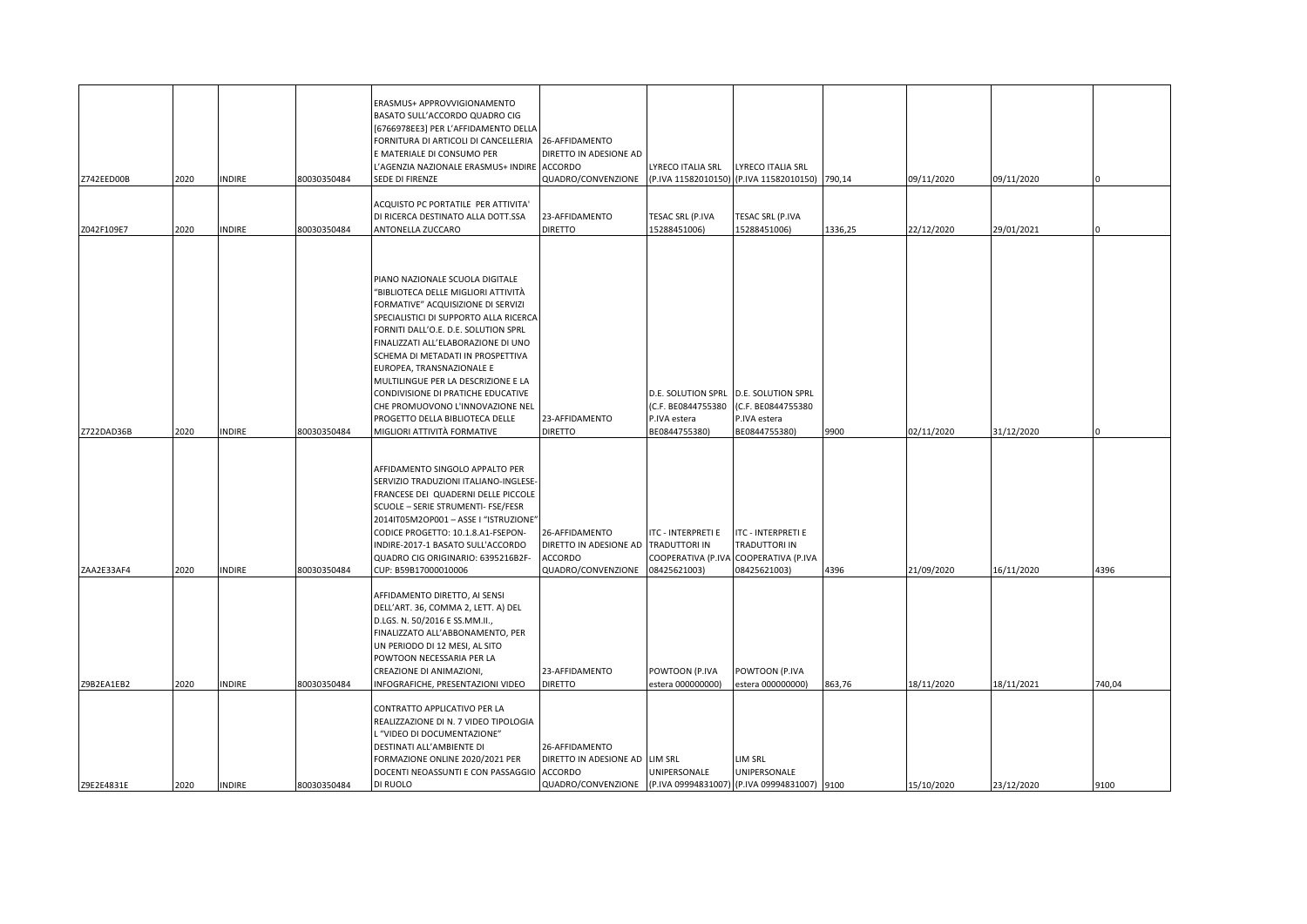| Z062E97AFF | 2020 | INDIRE        | 80030350484 | REALIZZAZIONE E GESTIONE IN MODALITÀ<br>ASP DI UN SISTEMA INFORMATIVO UNICO<br>E INTEGRATO. AFFIDAMENTO, MEDIANTE<br>ODA SU MEPA, DI SERVIZI<br>COMPLEMENTARI, AI SENSI DELL'ART. 57,<br>COMMA 5, LETTERE A), A.1) E A.2) DEL<br>D.LGS. 163/2006. ATTIVAZIONE API REST<br>E PAGO PA | 36-AFFIDAMENTO<br>DIRETTO PER LAVORI,<br>SERVIZI O FORNITURE<br>SUPPLEMENTARI | PA DIGITALE SPA                                                                                                                                                                                                                                                                                                                                                                                                                                                                                                        | PA DIGITALE SPA<br>(P.IVA 06628860964) (P.IVA 06628860964) 7250              |       | 08/10/2020 | 15/01/2021 | 6750 |
|------------|------|---------------|-------------|-------------------------------------------------------------------------------------------------------------------------------------------------------------------------------------------------------------------------------------------------------------------------------------|-------------------------------------------------------------------------------|------------------------------------------------------------------------------------------------------------------------------------------------------------------------------------------------------------------------------------------------------------------------------------------------------------------------------------------------------------------------------------------------------------------------------------------------------------------------------------------------------------------------|------------------------------------------------------------------------------|-------|------------|------------|------|
| 8449652968 | 2020 | <b>INDIRE</b> | 80030350484 | PARTECIPAZIONE DI N. 20 DIPENDENTI<br>INDIRE ED ERASMUS+ AL CORSO DI<br>FORMAZIONE IN PRESENZA EROGATO DA<br>MAGGIOLI DAL TITOLO "PROCEDURE<br>SOTTO-SOGLIA E AFFIDAMENTI DIRETTI<br>DOPO LA CONVERSIONE DEL DECRETO<br>"SEMPLIFICAZIONI" (LEGGE N. 120/2020)                       | 23-AFFIDAMENTO<br><b>DIRETTO</b>                                              | MAGGIOLI S.P.A.<br>(C.F. 06188330150<br>P.IVA 02066400405)                                                                                                                                                                                                                                                                                                                                                                                                                                                             | MAGGIOLI S.P.A. (C.F.<br>06188330150 P.IVA<br>02066400405)                   | 6800  | 01/10/2020 | 29/10/2020 | 6800 |
| ZC82EC89BC | 2020 | <b>INDIRE</b> | 80030350484 | PARTECIPAZIONE DELLA DOTT.SSA<br>FONTANI AL CORSO STREAMING "DEBITI<br>FUORI BILANCIO: DISCIPLINA, OBBLIGHI E<br>RESPONSABILITA' DEGLI ORGANI POLITICI,<br><b>GESTIONALI E DI REVISIONE" - 3</b><br>NOVEMBRE 2020                                                                   | 23-AFFIDAMENTO<br><b>DIRETTO</b>                                              | <b>ITA SRL (P.IVA</b><br>01593590605)                                                                                                                                                                                                                                                                                                                                                                                                                                                                                  | <b>ITA SRL (P.IVA</b><br>01593590605)                                        | 650   | 03/11/2020 | 03/11/2020 | 650  |
| ZF02E353B4 | 2020 | <b>INDIRE</b> | 80030350484 | SERVIZIO DI DISINFEZIONE CERTIFICATA<br>ANTI COVID-19 DELLE SEDI INDIRE ED<br>ERASMUS+ DI FIRENZE DA EFFETTUARSI<br>ENTRO IL MESE DI SETTEMBRE 2020.                                                                                                                                | 23-AFFIDAMENTO<br><b>DIRETTO</b>                                              | SUPERLUCIDA S.R.L.                                                                                                                                                                                                                                                                                                                                                                                                                                                                                                     | SUPERLUCIDA S.R.L.<br>(P.IVA 00434140489) (P.IVA 00434140489)                | 1800  | 14/09/2020 | 30/09/2020 |      |
| 83912728B5 | 2020 | <b>INDIRE</b> | 80030350484 | ACQUISIZIONE DEL SERVIZIO DI<br>CONSULENZA LEGALE E GIURIDICA IN<br>MATERIA DI CONTRATTI PUBBLICI,<br>DIRITTO AMMINISTRATIVO,<br>ORGANIZZAZIONE E DIRITTO DEL LAVORO<br>RELATIVAMENTE AL PERSONALE DELLE<br>PUBBLICHE AMMINISTRAZIONI.                                              | 23-AFFIDAMENTO<br><b>DIRETTO</b>                                              | SNDLDA66T02H501G<br>), STUDIO LEGALE<br><b>ASSOCIATO</b><br><b>GIORGINO &amp; DE</b><br>NIGRIS (P.IVA<br>04007530753)<br>CHERICI LUCIA (C.F.<br>CHRLCU68P42E507V<br>), LUCA GENINATTI<br>SATÈ (P.IVA<br>10413980961),<br><b>GORGA MICHELE</b><br>(C.F.<br>GRGMHL55A05H394<br>V), STUDIO LEGALE<br>CAFIERO PEZZALI E<br>ASSOCIATI (P.IVA<br>14133981002),<br>AVVOCATO<br><b>FRANCESCO VINCI</b><br>(C.F.<br>VNCFNC71A01H488<br>N P.IVA<br>01983640382),<br><b>STUDIO LEGALE</b><br>FALORNI DE MEO -<br>SOCIETÀ SEMPLICE | STUDIO SANDULLI<br>BATTINI CIMINO (C.F.<br>97843070588 P.IVA<br>13361911004) | 50000 | 23/09/2020 | 00-00-0000 |      |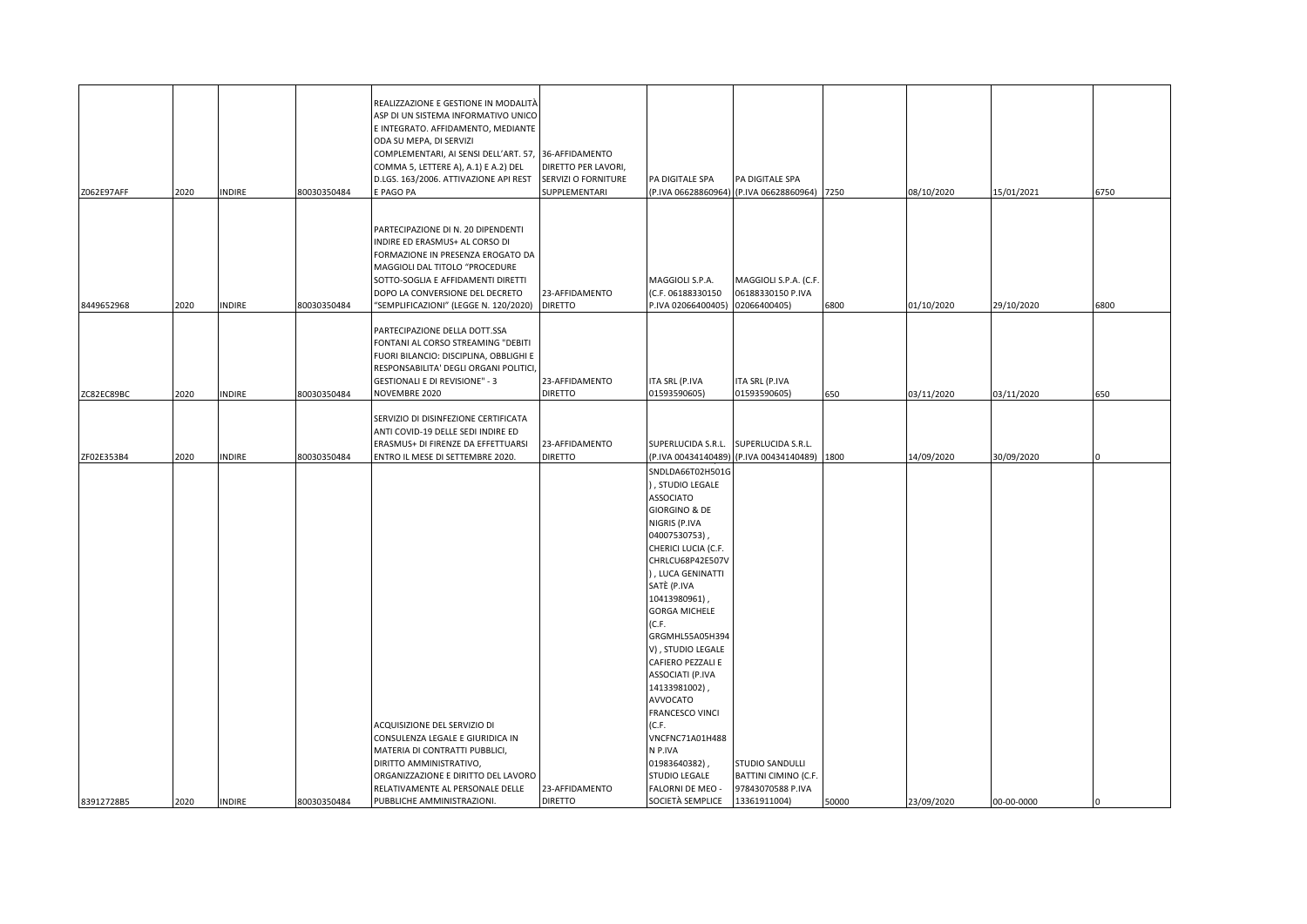| 825787887F               | 2020         | <b>INDIRE</b>                  | 80030350484                | RICHIESTA DI OFFERTA SU MEPA, PREVIO<br>AVVISO MANIFESTAZIONE INTERESSE, PER<br>'AFFIDAMENTO DEL SERVIZIO DI PULIZIE,<br>IGIENIZZAZIONE E FORNITURA DI<br>MATERIALE IGIENICO SANITARIO PER LE<br>SEDI INDIRE ED ERASMUS+ FIRENZE.<br>LOTTO 3 - CUP: B59F20000000007                                                                                       | 33-PROCEDURA<br>NEGOZIATA PER<br>AFFIDAMENTI SOTTO<br>SOGLIA                     | COOPERATIVA ZOE<br>SOCIETA'<br>COOPERATIVA<br>SOCIALE (P.IVA<br>04544560487) | COOPERATIVA ZOE<br>SOCIETA'<br>COOPERATIVA<br>SOCIALE (P.IVA<br>04544560487)        | 35479,5   | 21/09/2020               | 01/09/2022               | 2973,28       |
|--------------------------|--------------|--------------------------------|----------------------------|-----------------------------------------------------------------------------------------------------------------------------------------------------------------------------------------------------------------------------------------------------------------------------------------------------------------------------------------------------------|----------------------------------------------------------------------------------|------------------------------------------------------------------------------|-------------------------------------------------------------------------------------|-----------|--------------------------|--------------------------|---------------|
| 8257848FBB               | 2020         | <b>INDIRE</b>                  | 80030350484                | RICHIESTA DI OFFERTA SU MEPA, PREVIO<br>AVVISO DI MANIFESTAZIONE DI<br>INTERESSE, PER L'AFFIDAMENTO DEL<br>SERVIZIO DI PULIZIE, IGIENIZZAZIONE E<br>FORNITURA DI MATERIALE IGIENICO<br>SANITARIO PER LE SEDI DI INDIRE ED<br>ERASMUS+ DI FIRENZE.LOTTO 2 - INDIRE<br>VIA CESALPINO                                                                        | 33-PROCEDURA<br>NEGOZIATA PER<br>AFFIDAMENTI SOTTO<br>SOGLIA                     | COOPERATIVA ZOE<br>SOCIETA'<br>COOPERATIVA<br>SOCIALE (P.IVA<br>04544560487) | <b>COOPERATIVA ZOE</b><br>SOCIETA'<br>COOPERATIVA<br>SOCIALE (P.IVA<br>04544560487) | 39501,6   | 21/09/2020               | 01/09/2022               | 4962,69       |
| Z8C2E0ED73               | 2020         | <b>INDIRE</b>                  | 80030350484                | FORNITURA DI N. 45 LICENZE MYPORTAL<br>UNA GIORNATA ON SITE DI UN<br>TECNICO PER LA CONFIGURAZIONE DELLA<br>CENTRALE E PER TRAINING ON THE JOB,<br>PER LE SEDI DI ROMA E DI FIRENZE.                                                                                                                                                                      | 23-AFFIDAMENTO<br><b>DIRETTO</b>                                                 | DINETS SRL (P.IVA<br>02030980425)                                            | DINETS SRL (P.IVA<br>02030980425)                                                   | 4775      | 14/09/2020               | 21/09/2020               | 4775          |
| 8403411A20               | 2020         | <b>INDIRE</b>                  | 80030350484                | SERVIZI DI CLOUD COMPUTING, DI<br>SICUREZZA, DI REALIZZAZIONE DI PORTALI<br>E SERVIZI ONLINE E DI COOPERAZIONE<br>APPLICATIVA PER LE PUBBLICHE<br>AMMINISTRAZIONI - PROCEDURA DI<br>ADESIONE A CONTRATTO QUADRO<br>CONSIP SPC CLOUD LOTTO 1 "SERVIZI DI<br>CLOUD COMPUTING"                                                                               | 26-AFFIDAMENTO<br>DIRETTO IN ADESIONE AD<br><b>ACCORDO</b><br>QUADRO/CONVENZIONE | TIM SPA (TELECOM<br><b>TALIA SPA) (P.IVA</b><br>00488410010)                 | TIM SPA (TELECOM<br>ITALIA SPA) (P.IVA<br>00488410010)                              | 1148552,7 | 14/08/2020               | 13/08/2021               |               |
| Z322DFA735               | 2020         | <b>INDIRE</b>                  | 80030350484                | ACQUISTO, MEDIANTE ADESIONE ALLA<br>CONVENZIONE CONSIP "PC PORTATILI E<br>TABLET 4 - LOTTO 1", DI N. 8 PC<br>PORTATILI E RELATIVI PRODOTTI<br>OPZIONALI DA DESTINARE AL PERSONALE<br>INTERNO DELL'ENTE PER LA<br>PROSECUZIONE DELLE ATTIVITÀ IN<br>MODALITÀ AGILE E PER ATTIVITÀ<br>ESTERNE CONNESSE A PROGETTI DI<br>RICERCA. CIG ORIGINARIO: 8098801DFF | 26-AFFIDAMENTO<br>DIRETTO IN ADESIONE AD<br><b>ACCORDO</b><br>QUADRO/CONVENZIONE | I.T.D.<br>INTERNATIONAL<br>TRADING DEVICE<br>(P.IVA 10184840154              | I.T.D.<br><b>INTERNATIONAL</b><br>TRADING DEVICE<br>(P.IVA 10184840154) 4060,9      |           | 14/08/2020               | 27/11/2020               |               |
|                          |              |                                |                            | ACQUISTO N. 4 LICENZE E RINNOVO<br>LICENZA SURVYMONKEY PER AGENZIA                                                                                                                                                                                                                                                                                        | 23-AFFIDAMENTO                                                                   | SURVEYMONKEY<br>(P.IVA estera                                                | SURVEYMONKEY<br>(P.IVA estera                                                       |           |                          |                          |               |
| ZCA2DDB004<br>ZF42BFEF4A | 2020<br>2020 | <b>INDIRE</b><br><b>INDIRE</b> | 80030350484<br>80030350484 | ERASMUS+/ INDIRE<br>INTERVENTO DI SOMMA URGENZA EX<br>ART. 163 DEL D. LGS. 50/2016, PER<br>RIPARAZIONE E SOSTITUZIONE DELLA<br>PORTA D'INGRESSO DELL'ISTITUTO<br>ERASMUS CON SEDE IN FIRENZE, VIA<br>LOMBROSO, 6/15.                                                                                                                                      | <b>DIRETTO</b><br>23-AFFIDAMENTO<br><b>DIRETTO</b>                               | E3223102GH)<br>ZANGARELLI SRL                                                | E3223102GH)<br>ZANGARELLI SRL<br>(P.IVA 05242780483) (P.IVA 05242780483) 3200       | 1770,49   | 09/09/2020<br>29/01/2020 | 09/09/2021<br>03/03/2020 | 708,2<br>3200 |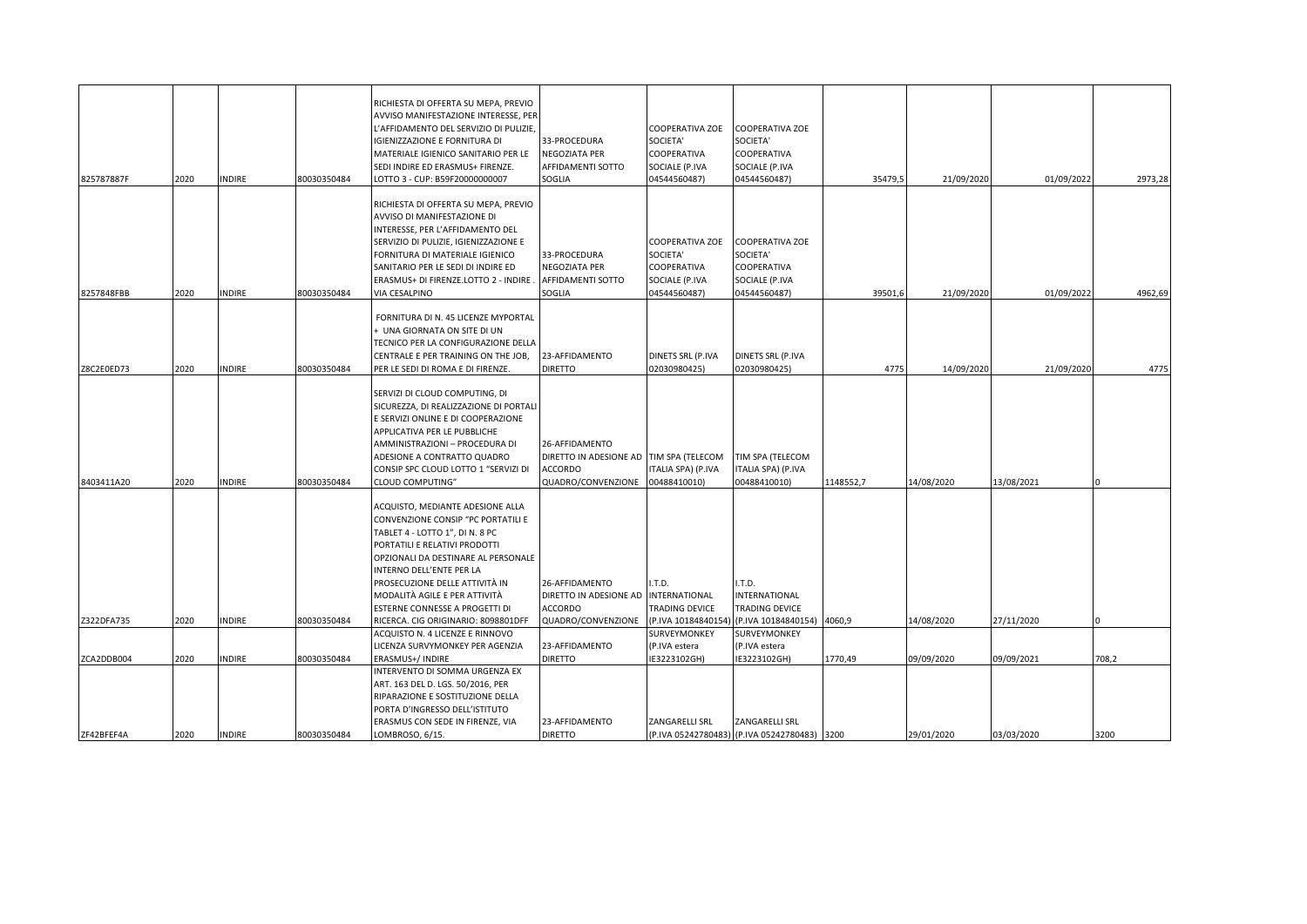| ZBC2DF0368 | 2020 | <b>INDIRE</b> | 80030350484 | SINGOLO APPALTO BASATO SU ACCORDO<br>QUADRO SERVIZI DI MONITORAGGIO CIG<br>ACCORDO QUADRO: 6664490F1D.<br>ESTERNALIZZAZIONE DEL SERVIZIO DI<br>MONITORAGGIO E VALUTAZIONE<br>RELATIVO ALLE ATTIVITÀ DI RICERCA PER<br>PROGETTI VARI<br>ODA SUL MEPA PER L'ACQUISTO DI                                                                                                                  | 26-AFFIDAMENTO<br>DIRETTO IN ADESIONE AD<br><b>ACCORDO</b><br>QUADRO/CONVENZIONE | SOLCO S.R.L. (P.IVA<br>03697851008)                                                                                                                                                                                                                                                                                                                                                                                                                                                                    | SOLCO S.R.L. (P.IVA<br>03697851008)                                                          | 36869,38 | 14/08/2020 | 02/02/2021 |        |
|------------|------|---------------|-------------|----------------------------------------------------------------------------------------------------------------------------------------------------------------------------------------------------------------------------------------------------------------------------------------------------------------------------------------------------------------------------------------|----------------------------------------------------------------------------------|--------------------------------------------------------------------------------------------------------------------------------------------------------------------------------------------------------------------------------------------------------------------------------------------------------------------------------------------------------------------------------------------------------------------------------------------------------------------------------------------------------|----------------------------------------------------------------------------------------------|----------|------------|------------|--------|
| Z802DE48A2 | 2020 | <b>INDIRE</b> | 80030350484 | MATERIALE ELETTRONICO DIGITALE<br>NECCESSARIO PER LO SVILUPPO DEGLI<br>OBIETTIVI DI RICERCA DEL PROGETTO "IO 23-AFFIDAMENTO<br>ORIENTO"                                                                                                                                                                                                                                                | <b>DIRETTO</b>                                                                   | ADPARTNERS SRL                                                                                                                                                                                                                                                                                                                                                                                                                                                                                         | <b>ADPARTNERS SRL</b><br>(P.IVA 03340710270) (P.IVA 03340710270) 3228                        |          | 11/08/2020 | 13/08/2020 | 3228   |
| 8257822A48 | 2020 | <b>INDIRE</b> | 80030350484 | RICHIESTA DI OFFERTA SU MEPA, PREVIO<br>AVVISO DI MANIFESTAZIONE DI<br>INTERESSE, PER L'AFFIDAMENTO DEL<br>SERVIZIO DI PULIZIE, IGIENIZZAZIONE E<br>FORNITURA DI MATERIALE IGIENICO<br>SANITARIO PER LE SEDI DI INDIRE ED<br>ERASMUS+ DI FIRENZE. CUP:<br>B59F20000000007                                                                                                              | 33-PROCEDURA<br><b>NEGOZIATA PER</b><br>AFFIDAMENTI SOTTO<br>SOGLIA              | COOPERATIVA<br>SOCIALE DI TIPO B<br>ONLUS (P.IVA<br>01587640515)<br>SCALA ENTERPRISE<br>S.R.L. (P.IVA<br>05594340639)<br>DIENNE SERVICE SRL<br>(P.IVA 01599380761)<br>, AUREA SERVIZI SRL<br>(P.IVA 04191210402)<br>AGA SERVIZI SRL<br>(P.IVA 02001370853)<br><b>CENTRO PULIZIE</b><br>VALDELSA-<br>TECNOCOTTO<br>VALDELSA DI<br>GENNARIELLI<br>FRANCESCO & C.<br>SAS, (P.IVA<br>00733970529),<br><b>ITALIANA SERVIZI</b><br>SPA (P.IVA<br>04728400484),<br>COOPERATIVA ZOE<br>SOCIETA'<br>COOPERATIVA | <b>COOPERATIVA ZOE</b><br>SOCIETA'<br>COOPERATIVA<br>SOCIALE (P.IVA<br>04544560487)          | 53584,4  | 01/09/2020 | 01/09/2022 | 6699,3 |
| Z792C7CF51 | 2020 | <b>INDIRE</b> | 80030350484 | PALE. PROCEDURA DI AFFIDAMENTO<br>DIRETTO AI SENSI DELL'ART. 36, COMMA<br>2, LETT. A) D. LGS. 50/2016 PER<br>L'ACQUISTO DI CAMPAGNE DI<br>SPONSORIZZAZIONE E PROMOZIONE SU<br>FACEBOOK PER L'UNITÀ NAZIONALE<br>EPALE.                                                                                                                                                                 | 23-AFFIDAMENTO<br><b>DIRETTO</b>                                                 | LIMITED (P.IVA<br>00009692928 P.IVA<br>estera 9692928F)                                                                                                                                                                                                                                                                                                                                                                                                                                                | FACEBOOK IRELAND FACEBOOK IRELAND<br>LIMITED (P.IVA<br>00009692928 P.IVA<br>estera 9692928F) | 1475,41  | 30/03/2020 | 31/12/2020 | 913,09 |
| Z1F2DD82E8 | 2020 | <b>INDIRE</b> | 80030350484 | AFFIDAMENTO DI UN SINGOLO<br>INTERVENTO DI MANUTENZIONE<br>STRAORDINARIA IN AMBITO DI<br>CONTRATTO DI MANUTENZIONE<br>ORDINARIA E OBBLIGATORIA<br>DELL'IMPIANTO ANTINCENDIO DELLA<br>SEDE DI ROMA STIPULATO CON<br>L'IMPRESA BLITZ ANTINCENDIO SRL<br>TRAMITE TRATTATIVA DIRETTA SU MEPA<br>AI SENSI DELL'ART. 36 COMMA 2 LETT. A) 23-AFFIDAMENTO<br>E 6 DEL D.LGS.50/2016 E SS.MM.II. | <b>DIRETTO</b>                                                                   | S.R.L. (C.F.<br>07333290588 P.IVA<br>01750131003)                                                                                                                                                                                                                                                                                                                                                                                                                                                      | BLITZ ANTINCENDIO BLITZ ANTINCENDIO<br>S.R.L. (C.F.<br>07333290588 P.IVA<br>01750131003)     | 174      | 10/08/2020 | 13/08/2020 |        |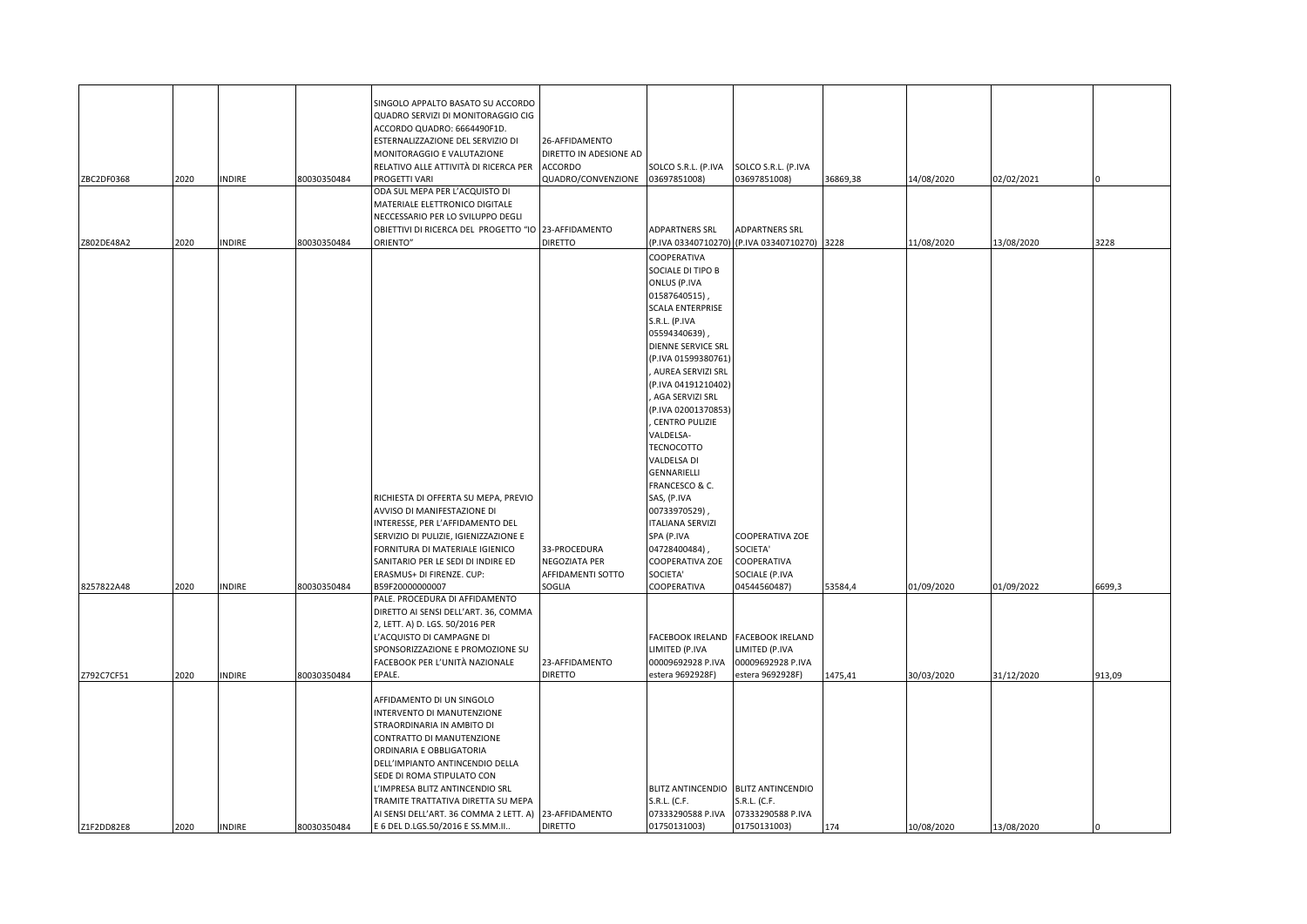|            |      |               |             | CONTRATTO APPLICATIVO PER LA<br>REALIZZAZIONE DI N. 10 VIDEO<br>TIPOLOGIA I "VIDEO DI<br>DOCUMENTAZIONE" E N. 1 VIDEO<br>TIPOLOGIA C "VIDEO INFORMATIVO DI | 26-AFFIDAMENTO                   |                                       |                                             |         |            |            |         |
|------------|------|---------------|-------------|------------------------------------------------------------------------------------------------------------------------------------------------------------|----------------------------------|---------------------------------------|---------------------------------------------|---------|------------|------------|---------|
|            |      |               |             | PRESENTAZIONE, PROMOZIONALE,                                                                                                                               | DIRETTO IN ADESIONE AD LIM SRL   |                                       |                                             |         |            |            |         |
|            |      |               |             | LANCIO DI EVENTI" PER ATTIVITA'                                                                                                                            | <b>ACCORDO</b>                   | UNIPERSONALE<br>(P.IVA 09994831007)   |                                             |         |            |            |         |
| Z792DD50A6 | 2020 | <b>INDIRE</b> | 80030350484 | PROGETTO E-TWINNING<br>SOMMA URGENZA EX ART. 163 DEL D.                                                                                                    | QUADRO/CONVENZIONE               |                                       |                                             | 15140   | 03/08/2020 | 16/12/2020 | 15140   |
|            |      |               |             | LGS. 50/2016, PER LA SOSTITUZIONE DI                                                                                                                       |                                  |                                       |                                             |         |            |            |         |
|            |      |               |             | N.6 RIVELATORI DELLE ZONE 2 E 3 LA                                                                                                                         |                                  |                                       |                                             |         |            |            |         |
|            |      |               |             | SUDDIVISIONE DELLE ZONE 2 E 3 IN                                                                                                                           |                                  |                                       |                                             |         |            |            |         |
|            |      |               |             | ULTERIORE "ZONA 5" MEDIANTE                                                                                                                                |                                  |                                       |                                             |         |            |            |         |
|            |      |               |             | L'INSTALLAZIONE DI NUOVI CAVI                                                                                                                              |                                  |                                       |                                             |         |            |            |         |
|            |      |               |             | DELL'IMPIANTO ANTINTRUSIONE DELLA                                                                                                                          | 23-AFFIDAMENTO                   |                                       | GIOVE IMPIANTI SRL GIOVE IMPIANTI SRL       |         |            |            |         |
| ZE62DC42FC | 2020 | <b>INDIRE</b> | 80030350484 | SEDE INDIRE DI NAPOLI.                                                                                                                                     | <b>DIRETTO</b>                   |                                       | (P.IVA 01243400635) (P.IVA 01243400635) 860 |         | 03/08/2020 | 04/08/2020 | 860     |
|            |      |               |             | PROCEDURA EX ART 63 D. LGS 50/2016                                                                                                                         |                                  |                                       |                                             |         |            |            |         |
|            |      |               |             | PER AFFIDAMENTO SERVIZIO DI                                                                                                                                |                                  |                                       |                                             |         |            |            |         |
|            |      |               |             | ORGANIZZAZIONE DELL'EVENTO                                                                                                                                 | 04-PROCEDURA                     |                                       | FIRENZE MARATHON FIRENZE MARATHON           |         |            |            |         |
|            | 2020 | <b>INDIRE</b> | 80030350484 | ERASMUS+CORRI LA VITA CHE SI TERRÀ A INEGOZIATA SENZA                                                                                                      |                                  | <b>SCSDPA (P.IVA</b>                  | SCSDPA (P.IVA                               |         | 27/09/2020 | 27/09/2020 | 18000   |
| Z6C2DC3B98 |      |               |             | FIRENZE IL 27/09/2020.                                                                                                                                     | PREVIA PUBBLICAZIONE             | 04203690484)                          | 04203690484)                                | 18000   |            |            |         |
|            |      |               |             | RINNOVO ABBONAMENTO TRIENNALE AD                                                                                                                           |                                  | MAGGIOLI S.P.A.                       | MAGGIOLI S.P.A. (C.F.                       |         |            |            |         |
|            |      |               |             | APPALTI E CONTRATTI, INCLUSO IL                                                                                                                            | 23-AFFIDAMENTO                   | (C.F. 06188330150                     | 06188330150 P.IVA                           |         |            |            |         |
| ZAE2DC1193 | 2020 | <b>INDIRE</b> | 80030350484 | FORMULARIO APPALTI                                                                                                                                         | <b>DIRETTO</b>                   | P.IVA 02066400405)                    | 02066400405)                                | 1967,21 | 31/08/2020 | 31/08/2023 | 655.73  |
|            |      |               |             |                                                                                                                                                            |                                  |                                       |                                             |         |            |            |         |
|            |      |               |             | ACQUISTO DI APPLICAZIONI                                                                                                                                   |                                  |                                       |                                             |         |            |            |         |
|            |      |               |             | TECNOLOGICHE PER LO SVILUPPO DELLA                                                                                                                         |                                  |                                       |                                             |         |            |            |         |
|            |      |               |             | DIDATTICA LABORATORIALE NECESSARI                                                                                                                          |                                  |                                       |                                             |         |            |            |         |
|            |      |               |             | PER LE ATTIVITÀ DI RICERCA DELLA                                                                                                                           | 23-AFFIDAMENTO                   | <b>BEDURIN SRL (P.IVA</b>             | <b>BEDURIN SRL (P.IVA</b>                   |         |            |            |         |
| ZA22DB5021 | 2020 | <b>INDIRE</b> | 80030350484 | STRUTTURA 4- CUP: B54119005350001                                                                                                                          | <b>DIRETTO</b>                   | 14145671005)                          | 14145671005)                                | 1942,68 | 27/07/2020 | 30/07/2020 | 1942,68 |
|            |      |               |             | N. 2 INTERVENTI DI DISINFEZIONE                                                                                                                            |                                  |                                       |                                             |         |            |            |         |
|            |      |               |             | CERTIFICATA ANTI COVID-19 DELLA SEDE                                                                                                                       |                                  |                                       |                                             |         |            |            |         |
|            |      |               |             | INDIRE NUCLEO TERRITORIALE NORD<br>CORSO VITTORIO EMANUELE N. 70                                                                                           | 23-AFFIDAMENTO                   | <b>GRATTACASO SRL</b><br>UNIPERSONALE | <b>GRATTACASO SRL</b><br>UNIPERSONALE       |         |            |            |         |
| ZB42D82731 | 2020 | <b>INDIRE</b> | 80030350484 | TORINO.                                                                                                                                                    | <b>DIRETTO</b>                   | (P.IVA 00965350093)                   | (P.IVA 00965350093)                         | 400     | 03/08/2020 | 31/12/2021 |         |
|            |      |               |             | ACQUISTO, PER IL PERIODO DAL                                                                                                                               |                                  |                                       |                                             |         |            |            |         |
|            |      |               |             | 01/06/2020 AL 31/05/2021, DELLE                                                                                                                            |                                  |                                       |                                             |         |            |            |         |
|            |      |               |             | LICENZE D'USO DEL SOFTWARE SAS                                                                                                                             |                                  |                                       |                                             |         |            |            |         |
|            |      |               |             | MEDIANTE TRATTATIVA DIRETTA SUL                                                                                                                            |                                  |                                       |                                             |         |            |            |         |
|            |      |               |             | MEPA, AI SENSI DELL'ART. 36, COMMI 2,                                                                                                                      |                                  |                                       |                                             |         |            |            |         |
|            |      |               |             | LETTERA A), E 6, DEL D.LGS. N. 50/2016 E 23-AFFIDAMENTO                                                                                                    |                                  | SAS INSTITUTE SRL                     | SAS INSTITUTE SRL                           |         |            |            |         |
| Z132D9F2C7 | 2020 | <b>INDIRE</b> | 80030350484 | SS.MM.II                                                                                                                                                   | <b>DIRETTO</b>                   |                                       | (P.IVA 08517850155) (P.IVA 08517850155)     | 3380    | 01/06/2020 | 31/05/2021 | 3380    |
|            |      |               |             | SERVIZIO DI MANUTENZIONE ORDINARIA                                                                                                                         |                                  |                                       |                                             |         |            |            |         |
|            |      |               |             | E STRAORDINARIA DELL'IMPIANTO                                                                                                                              |                                  |                                       |                                             |         |            |            |         |
|            |      |               |             | TERMICO/IDRICO-SANITARIO,                                                                                                                                  |                                  |                                       |                                             |         |            |            |         |
|            |      |               |             | DELL'IMPIANTO ANTINCENDIO E                                                                                                                                |                                  |                                       |                                             |         |            |            |         |
|            |      |               |             | DELL'IMPIANTO ELETTRICO/ANTI-                                                                                                                              |                                  |                                       |                                             |         |            |            |         |
|            |      |               |             | INTRUSIONE, PER LE SEDI INDIRE NUCLEO                                                                                                                      |                                  | NWF SERVICE SRL A                     | NWF SERVICE SRL A                           |         |            |            |         |
| Z6D2D4DE6C | 2020 | <b>INDIRE</b> | 80030350484 | TERRITORIALE SUD E NUCLEO<br><b>TERRITORIALE NORD</b>                                                                                                      | 23-AFFIDAMENTO<br><b>DIRETTO</b> | SOCIO UNICO (P.IVA<br>10356340017)    | SOCIO UNICO (P.IVA<br>10356340017)          | 5123,97 | 30/09/2020 | 12/12/2021 |         |
|            |      |               |             |                                                                                                                                                            |                                  |                                       |                                             |         |            |            |         |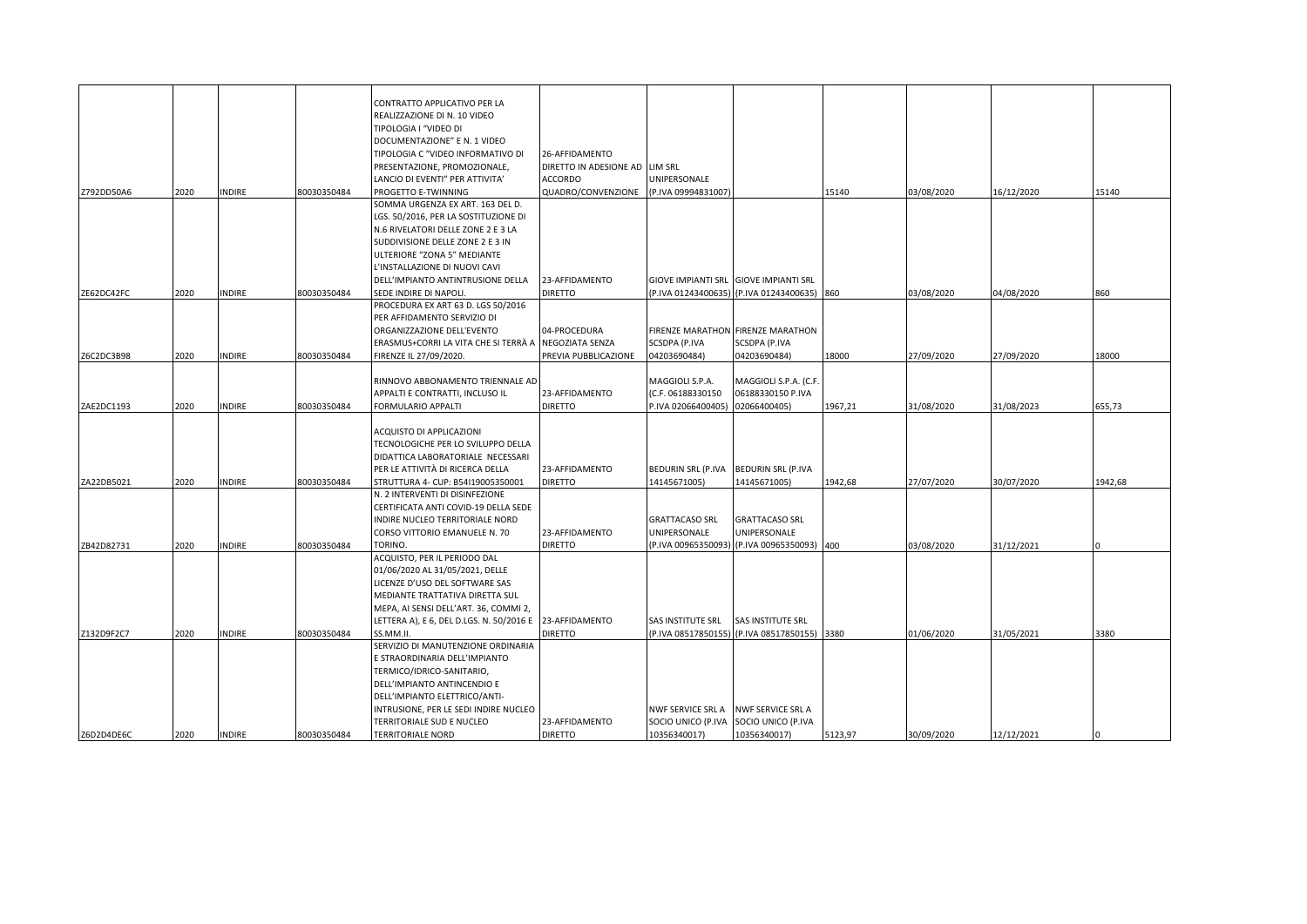| Z1F2D9FAEA | 2020 | <b>INDIRE</b> | 80030350484 | SERVIZIO DI MANUTENZIONE ORDINARIA<br>E STRAORDINARIA DELL'IMPIANTO<br>TERMICO/IDRICO-SANITARIO,<br>DELL'IMPIANTO ANTINCENDIO E<br>DELL'IMPIANTO ELETTRICO/ANTI-<br>INTRUSIONE, PER LE SEDI INDIRE NUCLEO<br>TERRITORIALE SUD E NUCLEO<br>TERRITORIALE NORD                                            | 23-AFFIDAMENTO<br><b>DIRETTO</b> |                                                                                                 | GIOVE IMPIANTI SRL GIOVE IMPIANTI SRL<br>(P.IVA 01243400635) (P.IVA 01243400635)  | 17150  | 01/01/2021 | 31/12/2022 |        |
|------------|------|---------------|-------------|--------------------------------------------------------------------------------------------------------------------------------------------------------------------------------------------------------------------------------------------------------------------------------------------------------|----------------------------------|-------------------------------------------------------------------------------------------------|-----------------------------------------------------------------------------------|--------|------------|------------|--------|
| Z502DA9A36 | 2020 | <b>INDIRE</b> | 80030350484 | INTERVENTO DI SOMMA URGENZA EX<br>ART. 163 DEL D. LGS. 50/2016, PER LA<br>RIPARAZIONE DI UNA PERDITA D'ACQUA<br>PROVENIENTE DALL'IMPIANTO DI<br>CONDIZIONAMENTO DELLA SEDE INDIRE<br>DI VIA LOMBROSO, 6/11, CHE HA<br>INTERESSATO I BOX SOTTOSTANTI LA<br>SEDE.                                        | 23-AFFIDAMENTO<br><b>DIRETTO</b> | <b>PROGET IMPIANTI</b><br>SRL (P.IVA<br>05005090484)                                            | PROGET IMPIANTI<br>SRL (P.IVA<br>05005090484)                                     | 1990   | 30/06/2020 | 30/06/2020 | 1990   |
| Z8F2DA3C66 | 2020 | <b>INDIRE</b> | 80030350484 | PARTECIPAZIONE DI N. 1 RISORSA DEL<br>SERVIZIO PIANIFICAZIONE, FINANZA E<br>CONTROLLO AL CORSO IN DIRETTA<br>STREAMING "LA PIATTAFORMA DEI<br>CREDITI COMMERCIALI: SISTEMAZIONE<br>DEI DATI E NOVITA' DAL 2020", 22<br>SETTEMBRE 2020.                                                                 | 23-AFFIDAMENTO<br><b>DIRETTO</b> | ITA SRL (P.IVA<br>01593590605)                                                                  | ITA SRL (P.IVA<br>01593590605)                                                    | 800    | 22/09/2020 | 22/09/2020 | 800    |
| Z412D93A1A | 2020 | <b>INDIRE</b> | 80030350484 | ACQUISTO 350 COPIE DEL NUMERO<br>SPECIALE DELLA RIVISTA<br>'FORMAZIONE&INSEGNAMENTO" ANNO<br>XVIII . NUMERO 1 . 2020 SUPPLEMENTO,<br>VERSO LA SOSTENIBILITÀ DIDATTICA<br>NELLE PICCOLE SCUOLE: INTERVENTI PER<br>LA FORMAZIONE, LA VALORIZZAZIONE<br>PROFESSIONALE E LO SCALING UP<br>DELL'INNOVAZIONE | 23-AFFIDAMENTO<br><b>DIRETTO</b> | SRL (P.IVA<br>03730420753)                                                                      | PENSA MULTIMEDIA PENSA MULTIMEDIA<br>SRL (P.IVA<br>03730420753)                   | 3730   | 20/07/2020 | 30/09/2020 | 3730   |
| ZCC2D7E711 | 2020 | <b>INDIRE</b> | 80030350484 | RINNOVO DEL SERVIZIO DI NOLEGGIO<br>DELLA MACCHINA AFFRANCATRICE<br>INSTALLATA PRESSO LA SEDE DI INDIRE A<br>FIRENZE (VIA M. BUONARROTI 10)                                                                                                                                                            | 23-AFFIDAMENTO<br><b>DIRETTO</b> | <b>AZOLVER ITALIA SRL</b><br><b>EX PITNEY BOWES</b><br><b>ITALIA SRL (P.IVA</b><br>09346150155) | AZOLVER ITALIA SRL<br>EX PITNEY BOWES<br><b>ITALIA SRL (P.IVA</b><br>09346150155) | 252    | 15/07/2020 | 15/07/2021 | 126    |
| ZA72D66789 | 2020 | <b>INDIRE</b> | 80030350484 | N.2 INTERVENTI DI DISINFEZIONE<br>CERTIFICATA ANTI COVID-19 DELLA SEDE<br>INDIRE NUCLEO TERRITORIALE SUD VIA G. 23-AFFIDAMENTO<br>MELISURGO N. 4 NAPOLI.                                                                                                                                               | <b>DIRETTO</b>                   | ECOTEAM S.R.L.                                                                                  | ECOTEAM S.R.L.<br>(P.IVA 03315530653) (P.IVA 03315530653) 480                     |        | 02/07/2020 | 31/08/2020 |        |
| Z5C2D2A9FE | 2020 | <b>INDIRE</b> | 80030350484 | ACQUISTO DI COMPONENTI ELETTRONICI<br>NECESSARI NELL'ATTIVITÀ DI<br>PROTOTIPAZIONE DI DISPOSITIVI<br>INFORMATICI-ELETTRONICI FINALIZZATA<br>ALLA CREAZIONE DI UN DISPOSITIVO IN<br>GRADO DI GESTIRE DISTANZIAMENTO<br>SOCIALE A SCUOLA PER EMERGENZA<br>COVID 19                                       | 23-AFFIDAMENTO<br><b>DIRETTO</b> | 14145671005)                                                                                    | BEDURIN SRL (P.IVA   BEDURIN SRL (P.IVA<br>14145671005)                           | 452,63 | 19/06/2020 | 26/06/2020 | 452,63 |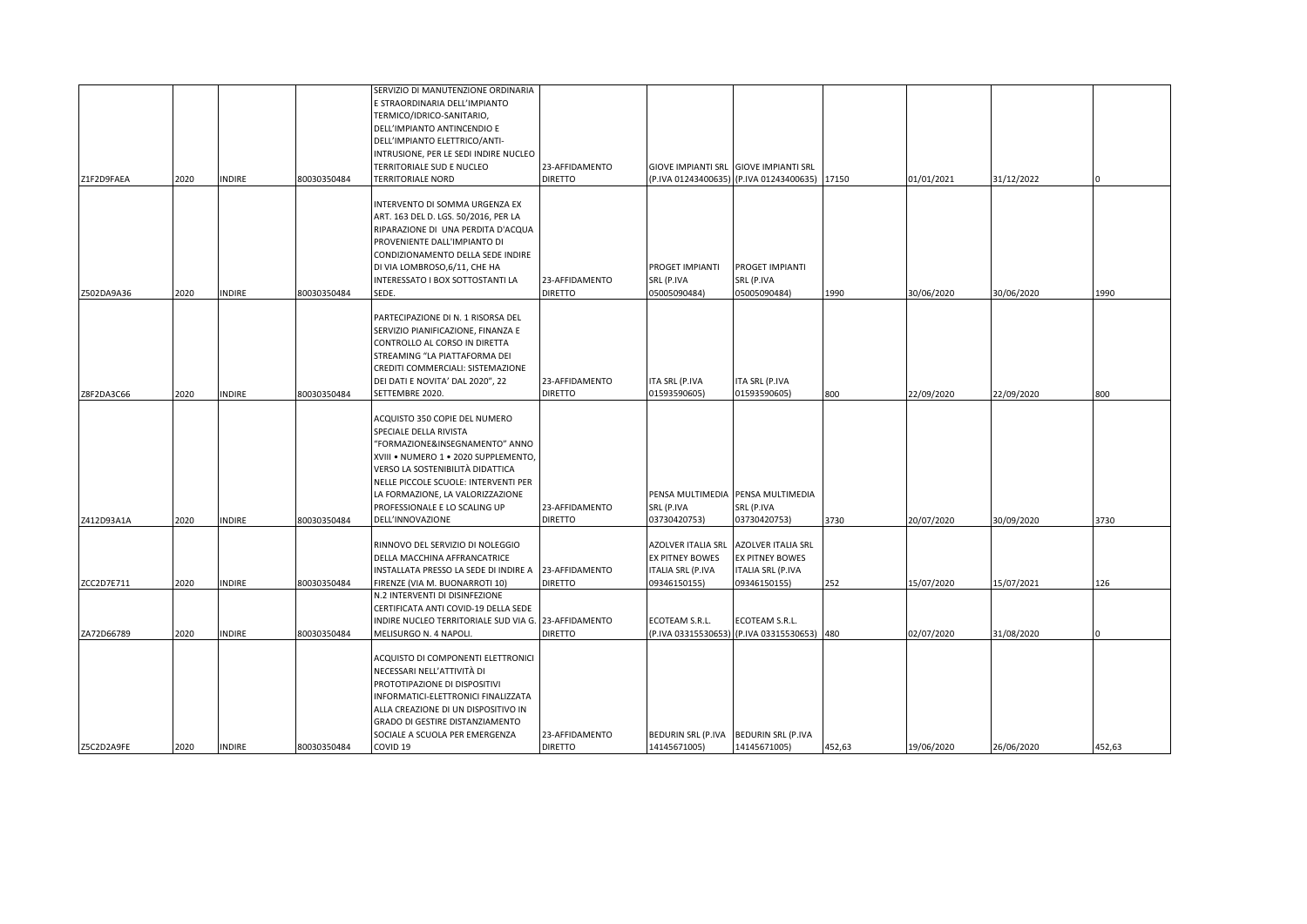| Z172D313EA               | 2020         | <b>INDIRE</b>          | 80030350484                | ERASMUS+ INDIRE- FORNITURA DI N.200<br>FLACONI DI SANIFICANTE IDROALCOLICO<br>PER LA PULIZIA DELLE POSTAZIONI DI<br>LAVORO E APPARATI ELETTRONICI, E N.<br>23 CESTINI CON PEDALE CAPIENZA 18 LT<br>PER LO SMALTIMENTO DEI DPI, PER LE<br>SEDI INDIRE ED ERASMUS+ DI FIRENZE,<br>ROMA, NAPOLI E TORINO CUP:<br>B59F20000000007 | 23-AFFIDAMENTO<br><b>DIRETTO</b>                   | CLEAN ACCENT<br>(P.IVA 00958280521) 00958280521)                           | CLEAN ACCENT (P.IVA                                                        | 1024,39       | 09/07/2020               | 17/07/2020               | 955,31 |
|--------------------------|--------------|------------------------|----------------------------|-------------------------------------------------------------------------------------------------------------------------------------------------------------------------------------------------------------------------------------------------------------------------------------------------------------------------------|----------------------------------------------------|----------------------------------------------------------------------------|----------------------------------------------------------------------------|---------------|--------------------------|--------------------------|--------|
|                          |              |                        |                            | ODA SUL MEPA PER L'ACQUISTO DI<br>MATERIALE INFORMATICO NECESSARI<br>PER IL LABORATORIO MAKER PER<br>POTERE SOPPERIRE ALLE CRESCENTI<br>ESIGENZE DI PROTOTIPAZIONE E STAMPA<br>DEI PROGETTI AFFERENTI AL                                                                                                                      | 23-AFFIDAMENTO                                     | <b>CIANO SHAPES SRL</b>                                                    | <b>CIANO SHAPES SRL</b>                                                    |               |                          |                          |        |
| Z722D30539               | 2020         | <b>INDIRE</b>          | 80030350484                | LABORATORIO<br>AFFIDAMENTO DIRETTO AI SENSI<br>DELL'ART. 36, COMMI 2, LETTERA A), E 6,<br>DEL D.LGS. N. 50/2016, FINALIZZATO<br>ALL'ACQUISTO ED INSTALLAZIONE DI<br>BADGE ZUCCHETTI 930 ZP2 PER LA SEDE<br>DI ROMA, VIA GUIDUBALDO DEL MONTE                                                                                  | <b>DIRETTO</b><br>23-AFFIDAMENTO                   | PC SYSTEM SRL                                                              | (P.IVA 04205930169) (P.IVA 04205930169) 3688,52<br>PC SYSTEM SRL (P.IVA    |               | 12/06/2020               | 19/06/2020               | 3688,4 |
| Z7A2D1707C               | 2020         | <b>NDIRE</b>           | 80030350484                | 54.<br>PROCEDURA DI AFFIDAMENTO DIRETTO<br>AI SENSI DELL'ART 36 COMMA 2 LETT A<br>DEL D. LGS 50/2016 PER LA<br>REALIZZAZIONE DELL'EVENTO ROLE<br>MODEL ERASMUS+2020 E RELATIVA                                                                                                                                                | <b>DIRETTO</b><br>23-AFFIDAMENTO                   | (P.IVA 02094370463) 02094370463)<br>CONTRORADIO SRL                        | CONTRORADIO SRL                                                            | 1840          | 10/07/2020               | 31/08/2020               | 1840   |
| ZCF2D28942<br>Z122D014D2 | 2020<br>2020 | INDIRE<br><b>NDIRE</b> | 80030350484<br>80030350484 | CAMPAGNA DI COMUNICAZIONE.<br>TRAMITE TRATTATIVA DIRETTA SU MEPA<br>PER L'AFFIDAMENTO DEI SERVIZI<br>TIPOGRAFICI INERENTI LA STAMPA DELLA<br>PUBBLICAZIONE EPALE JOURNAL N.4 ITA-<br>ENG E LA STAMPA DEL QUADERNO DI<br>EURYDICE N. 46 DAL TITOLO"<br>L'EDUCAZIONE DIGITALE A SCUOLA IN<br>EUROPA.                            | <b>DIRETTO</b><br>23-AFFIDAMENTO<br><b>DIRETTO</b> | (P.IVA 03353190485)<br><b>GRAFICA ZNOJMO</b><br>SRL (P.IVA<br>03521660484) | (P.IVA 03353190485)<br><b>GRAFICA ZNOJMO</b><br>SRL (P.IVA<br>03521660484) | 2400<br>11500 | 15/06/2020<br>15/06/2020 | 30/06/2020<br>30/06/2020 | 2400   |
| ZDC08E1BC8               | 2020         | <b>INDIRE</b>          | 80030350484                | AFFIDAMENTO DEL SERVIZIO DI<br>VIGILANZA DEI LOCALI SEDE DELL'EX –<br>IRRE PUGLIA - DECRETO DI IMPEGNO,<br>LIQUIDAZIONE E PAGAMENTO FATTURA<br>N. 9714/2013 DEL 02.09.2013                                                                                                                                                    | 23-AFFIDAMENTO<br><b>DIRETTO</b>                   | FARO S.R.L. (P.IVA<br>01243920723)                                         | FARO S.R.L. (P.IVA<br>01243920723)                                         | 130           | 00-00-0000               | 00-00-0000               | 130    |
| Z7F2CD3F3D               | 2020         | <b>INDIRE</b>          | 80030350484                | ACQUISTO N. 1 SISTEMA TELEPROMPTER<br>E N. 2 MICROFONI SENNHEISER PER<br>REALIZZAZIONE VIDEO INTERVISTE.<br>PROGETTO DI FORMAZIONE PERSONALE<br>SCOLASTICO - INTERVENTI SU FONDI<br>STRUTTURALI EUROPEI 2014-2020.CUP<br>B56C18004620001 - CODICE PROGETTO<br>11.3.3°-FSEPON -INDIRE-2018-1.                                  | 23-AFFIDAMENTO<br><b>DIRETTO</b>                   | APICELLA SISTEMI<br>SRL (P.IVA<br>04645420755)                             | APICELLA SISTEMI SRL<br>(P.IVA 04645420755) 1204,9                         |               | 15/05/2020               | 15/06/2020               | 1204.9 |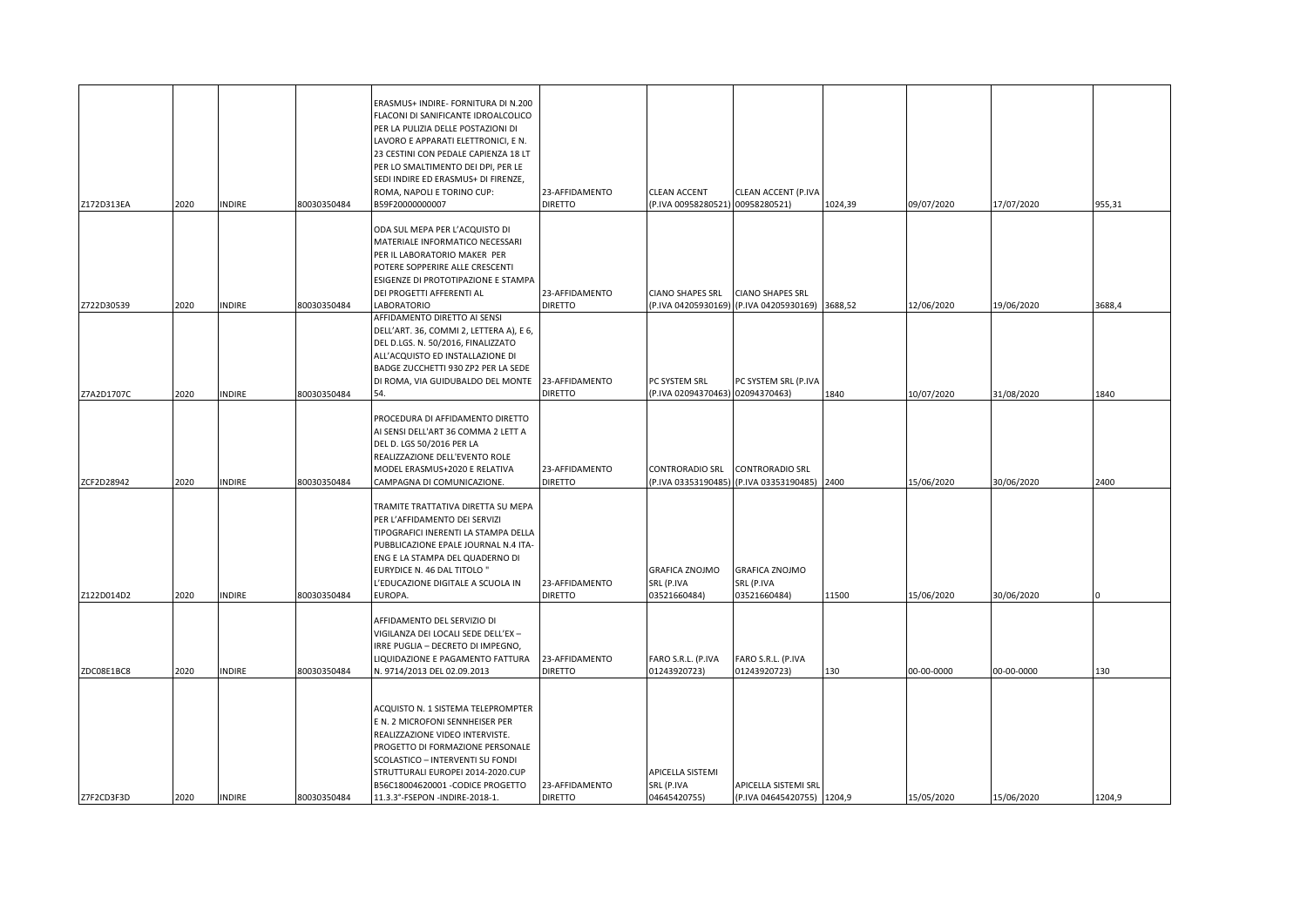| ZDC2CC2A52 | 2020 | <b>INDIRE</b> | 80030350484 | AFFIDAMENTO DIRETTO EX ART 36 CO. 2<br>LETT. A D. LGS 50/2016 PER ACQUISTO DI<br>CAMPAGNE DI PROMOZIONE SU<br>FACEBOOK PER AGENZIA ERASMUS +                                                                                                                                                                           | 23-AFFIDAMENTO<br><b>DIRETTO</b>                                          | FACEBOOK IRELAND<br>LIMITED (P.IVA<br>00009692928 P.IVA<br>estera 9692928F) | FACEBOOK IRELAND<br>LIMITED (P.IVA<br>00009692928 P.IVA<br>estera 9692928F)        | 3120   | 25/04/2020 | 31/12/2020 | 2040,18 |
|------------|------|---------------|-------------|------------------------------------------------------------------------------------------------------------------------------------------------------------------------------------------------------------------------------------------------------------------------------------------------------------------------|---------------------------------------------------------------------------|-----------------------------------------------------------------------------|------------------------------------------------------------------------------------|--------|------------|------------|---------|
| Z322CA339A | 2020 | <b>INDIRE</b> | 80030350484 | EURYDICE AFFIDAMENTO SINGOLO<br>APPALTO PER SERVIZIO DI TRADUZIONE<br>DALL'INGLESE ALL'ITALIANO DELLA<br>PUBBLICAZIONE EURYDICE DAL TITOLO<br>"MOBILITY SCOREBOARD HIGHER<br>EDUCATION BACKGROUND REPORT"<br>BASATO SULL'ACCORDO QUADRO [CIG:<br>6395216B2F] - CUP: B55B20000000007                                    | 26-AFFIDAMENTO<br>DIRETTO IN ADESIONE AD<br>ACCORDO<br>QUADRO/CONVENZIONE | ITC - INTERPRETI E<br>TRADUTTORI IN<br>COOPERATIVA (P.IVA<br>08425621003)   | ITC - INTERPRETI E<br>TRADUTTORI IN<br>COOPERATIVA (P.IVA<br>08425621003)          | 2632   | 15/04/2020 | 13/08/2020 | 2632    |
| Z0D2C830B0 | 2020 | <b>INDIRE</b> | 80030350484 | EPALE. AFFIDAMENTO SINGOLO APPALTO<br>PER SERVIZIO DI TRADUZIONE<br>DALL'ITALIANO ALL'INGLESE DELL'"EPALE<br>JOURNAL N.5" BASATO SULL'ACCORDO<br>QUADRO CIG: 6395216B2F - CUP:<br>B59E19000020007                                                                                                                      | 26-AFFIDAMENTO<br>DIRETTO IN ADESIONE AD<br>ACCORDO<br>QUADRO/CONVENZIONE | ITC - INTERPRETI E<br>TRADUTTORI IN<br>COOPERATIVA (P.IVA<br>08425621003)   | ITC - INTERPRETI E<br>TRADUTTORI IN<br>COOPERATIVA (P.IVA<br>08425621003)          | 1176   | 15/04/2020 | 22/06/2020 | 1176    |
| Z192C86BCF | 2020 | <b>NDIRE</b>  | 80030350484 | EPALE. AFFIDAMENTO DIRETTO AI SENSI<br>DELL'ART 36 COMMA 2 LETT. A) D. LGS.<br>50/2016PER L'ACQUISTO DI CAMPAGNE<br>DI SPONSORIZZAZIONE E PROMOZIONE<br>SU TWITTER PER L'UNITÀ EPALE ITALIA.                                                                                                                           | 23-AFFIDAMENTO<br><b>DIRETTO</b>                                          | TWITTER<br>INTERNATIONAL<br>COMPANY (P.IVA<br>estera IE 9803175Q)           | <b>TWITTER</b><br>INTERNATIONAL<br>COMPANY (P.IVA<br>estera IE 9803175Q)           | 163,93 | 31/03/2020 | 31/12/2020 | 160,2   |
| Z112C413C3 | 2020 | INDIRE        | 80030350484 | FORNITURA DI LIBRI PER LO<br>SVOLGIMENTO DELLE ATTIVITÀ DI<br>RICERCA INDIRE - AFFIDAMENTO<br>SINGOLO APPALTO BASATO<br>SULL'ACCORDO QUADRO AI SENSI DEGLI<br>ARTT. 36 E 54 DEL D.LGS. 50/2016 E<br>SS.MM.II CON 2 (DUE) OPERATORI<br>ECONOMICI PER LA DURATA DI 4<br>(QUATTRO) ANNI.CIG ACCORDO<br>QUADRO: 7316399374 | 26-AFFIDAMENTO<br>DIRETTO IN ADESIONE AD<br>ACCORDO<br>QUADRO/CONVENZIONE | CELDES SRL (C.F.<br>02938930589 P.IVA<br>01137991004)                       | CELDES SRL (C.F.<br>02938930589 P.IVA<br>01137991004)                              | 180,54 | 06/03/2020 | 13/10/2020 | 180,54  |
| Z482D7B6BE | 2020 | <b>INDIRE</b> | 80030350484 | SERVIZIO DI VIGILANZA ATTIVA DELLA<br>SEDE OPERATIVA INDIRE, NUCLEO<br>TERRITORIALE SUD SITA IN VIA G.<br>MELISURGO N. 4 NAPOLI DELLA DURATA<br>DI 5 ANNI, CON FACOLTÀ DI PROROGA<br>PRECEDUTO DA CONSULTAZIONE<br>PRELIMINARE DI MERCATO                                                                              | 23-AFFIDAMENTO<br><b>DIRETTO</b>                                          | REAL POL SRL (P.IVA<br>02592731216)                                         | REAL POL SRL (P.IVA<br>02592731216)                                                | 4000   | 01/10/2020 | 30/09/2025 |         |
| Z0C2C1C527 | 2020 | <b>INDIRE</b> | 80030350484 | ORGANIZZAZIONE EVENTO IN OCCASIONE<br>DELLA MOSTRA "VEDERE È UN ATTO":<br>AFFITTO SPAZI E SERVIZIO CATERING -<br>CAVA DE' TIRRENI (SA), 4 MARZO 2020 -<br>evento annullato causa emergenza<br>sanitaria                                                                                                                | 23-AFFIDAMENTO<br><b>DIRETTO</b>                                          | MARTE SRL (P.IVA<br>04871710655)                                            | MARTE SRL (P.IVA<br>04871710655)                                                   | 540    | 04/03/2020 | 04/03/2020 |         |
| Z942C1D43D | 2020 | <b>INDIRE</b> | 80030350484 | ETWINNING. PROCEDURA DI<br>AFFIDAMENTO DIRETTO AI SENSI<br>DELL'ART. 36, COMMA 2, LETT. A) D. LGS.<br>50/2016 PER L'ACQUISTO DI CAMPAGNE<br>DI SPONSORIZZAZIONE E PROMOZIONE<br>SU FACEBOOK PER L'UNITÀ NAZIONALE<br>ETWINNING                                                                                         | 23-AFFIDAMENTO<br><b>DIRETTO</b>                                          | FACEBOOK IRELAND<br>LIMITED (P.IVA<br>00009692928 P.IVA<br>estera 9692928F) | <b>FACEBOOK IRELAND</b><br>LIMITED (P.IVA<br>00009692928 P.IVA<br>estera 9692928F) | 3120   | 01/03/2020 | 31/12/2020 | 1632,13 |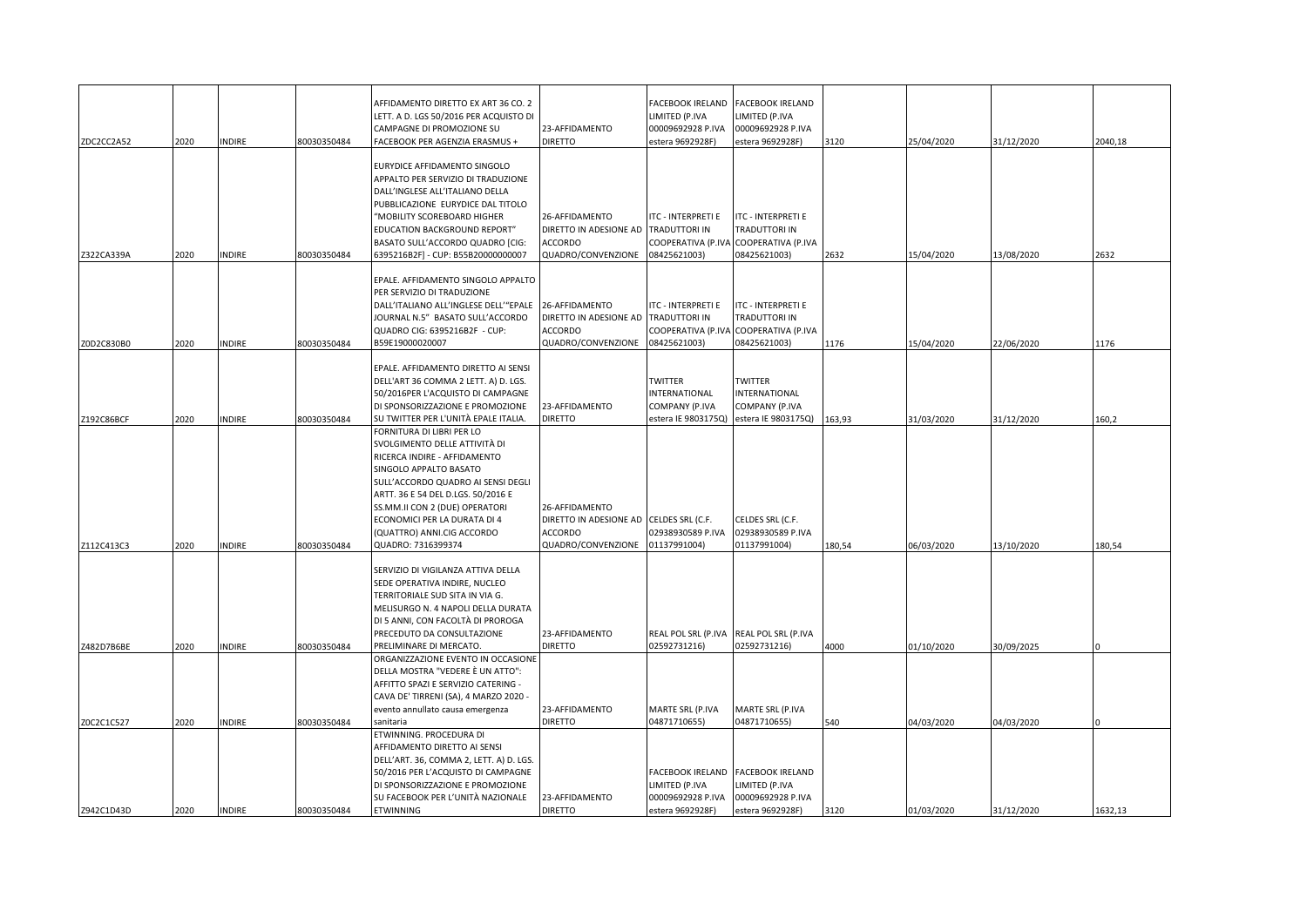|            |      |               |             | INTERVENTO DI SOMMA URGENZA EX                               |                |                                 |                                                |         |            |            |         |
|------------|------|---------------|-------------|--------------------------------------------------------------|----------------|---------------------------------|------------------------------------------------|---------|------------|------------|---------|
|            |      |               |             | ART. 163 DEL D. LGS. 50/2016, PER LA                         |                |                                 |                                                |         |            |            |         |
|            |      |               |             | MESSA IN SICUREZZA DELLE LAMELLE IN                          |                |                                 | METAL DESIGN SRLS. METAL DESIGN SRLS.          |         |            |            |         |
|            |      |               |             | VETRO E UN FISSAGGIO ORIZZONTALE,                            |                | DI BORRELLI                     | DI BORRELLI                                    |         |            |            |         |
|            |      |               |             | POSTE SUL BALCONE DELLA SEDE IN                              | 23-AFFIDAMENTO | <b>GIONATAN (P.IVA</b>          | <b>GIONATAN (P.IVA</b>                         |         |            |            |         |
| Z842BA1C34 | 2020 | <b>INDIRE</b> | 80030350484 | <b>NAPOLI</b>                                                | <b>DIRETTO</b> | 09236541216)                    | 09236541216)                                   | 300     | 08/01/2020 | 08/01/2020 | 300     |
|            |      |               |             |                                                              |                |                                 |                                                |         |            |            |         |
|            |      |               |             | RINNOVO DI 1 ANNO DEL CONTRATTO                              |                |                                 |                                                |         |            |            |         |
|            |      |               |             | AFFIDAMENTO DEL SERVIZIO DI                                  |                |                                 |                                                |         |            |            |         |
|            |      |               |             | MANUTENZIONE ORDINARIA E                                     |                |                                 |                                                |         |            |            |         |
|            |      |               |             | OBBLIGATORIA, DELL'IMPIANTO<br>ANTINCENDIO DELLA SEDE INDIRE |                |                                 | BLITZ ANTINCENDIO BLITZ ANTINCENDIO            |         |            |            |         |
|            |      |               |             | NUCLEO TERRITORIALE CENTRO IN VIA                            |                | S.R.L. (C.F.                    | S.R.L. (C.F.                                   |         |            |            |         |
|            |      |               |             | GUIDUBALDO DEL MONTE 54, ROMA,                               | 23-AFFIDAMENTO | 07333290588 P.IVA               | 07333290588 P.IVA                              |         |            |            |         |
| Z442D18053 | 2020 | <b>INDIRE</b> | 80030350484 | TRAMITE TRATTATIVA DIRETTA SUL MEPA DIRETTO                  |                | 01750131003)                    | 01750131003)                                   | 1316    | 04/09/2020 | 04/09/2021 | 219,33  |
|            |      |               |             |                                                              |                |                                 |                                                |         |            |            |         |
|            |      |               |             | RINNOVO LICENZE SOFTWARE "ADOBE                              | 23-AFFIDAMENTO | <b>BG&amp;PARTNERS SRL</b>      | <b>BG&amp;PARTNERS SRL</b>                     |         |            |            |         |
| ZC52D39431 | 2020 | <b>INDIRE</b> | 80030350484 | CREATIVE CLOUD"                                              | <b>DIRETTO</b> |                                 | P.IVA 06272481000) (P.IVA 06272481000) 4130    |         | 22/06/2020 | 22/06/2021 | 4130    |
|            |      |               |             | AFFIDAMENTO DIRETTO, MEDIANTE ODA                            |                |                                 |                                                |         |            |            |         |
|            |      |               |             | SUL MEPA, AI SENSI DELL'ART. 36, COMMI                       |                |                                 |                                                |         |            |            |         |
|            |      |               |             | 2, LETTERA A), E 6, DEL D.LGS. N. 50/2016,                   |                |                                 |                                                |         |            |            |         |
|            |      |               |             | FINALIZZATO AL RINNOVO, PER UN                               |                |                                 |                                                |         |            |            |         |
|            |      |               |             | PERIODO DI 36 MESI, DI N. 43 LICENZE                         |                |                                 |                                                |         |            |            |         |
|            |      |               |             | D'USO "RED HAT ENTERPRISE LINUX                              | 23-AFFIDAMENTO | PLURIMEDIA SRL                  | PLURIMEDIA SRL                                 |         |            |            |         |
| 8305587337 | 2020 | <b>INDIRE</b> | 80030350484 | ACADEMIC SERVER"                                             | <b>DIRETTO</b> |                                 | P.IVA 03835650106) (P.IVA 03835650106) 7758,06 |         | 22/06/2020 | 22/06/2023 | 7758,06 |
|            |      |               |             | ISCRIZIONE ANNUALE AL PORTALE                                |                |                                 | CONTRATTI PUBBLICI CONTRATTI PUBBLICI          |         |            |            |         |
|            |      |               |             | "CONTRATTI PUBBLICI ITALIA - LINO                            | 23-AFFIDAMENTO | <b>ITALIA SRL (P.IVA</b>        | <b>ITALIA SRL (P.IVA</b>                       |         |            |            |         |
| Z782D34692 | 2020 | <b>INDIRE</b> | 80030350484 | BELLAGAMBA"                                                  | <b>DIRETTO</b> | 02668770429)                    | 02668770429)                                   | 390     | 22/06/2020 | 22/06/2021 | 390     |
|            |      |               |             |                                                              |                |                                 |                                                |         |            |            |         |
|            |      |               |             | ATTIVAZIONE DI UN SERVIZIO DI                                |                |                                 |                                                |         |            |            |         |
|            |      |               |             | ABBONAMENTI ANNUALI IN FORMATO                               |                |                                 |                                                |         |            |            |         |
|            |      |               |             | DIGITALE NELLA FORMULA EDICOLA                               |                |                                 |                                                |         |            |            |         |
|            |      |               |             | DIGITALE DI NR 11 (UNDICI) TESTATE                           |                |                                 |                                                |         |            |            |         |
|            |      |               |             | NAZIONALI FRUIBILI SULLA PIATTAFORMA 23-AFFIDAMENTO          |                | VOLOCOM SRL                     | VOLOCOM SRL (P.IVA                             |         |            |            |         |
| ZBD2D690C3 | 2020 | <b>INDIRE</b> | 80030350484 | VOLOEASYREADER PER NR 3 UTENTI.                              | <b>DIRETTO</b> | P.IVA 13313330154) 13313330154) |                                                | 3670,43 | 31/07/2020 | 31/07/2021 | 3670,43 |
|            |      |               |             | <b>ISCRIZIONE DI N. 1 DIPENDENTE</b>                         |                |                                 |                                                |         |            |            |         |
|            |      |               |             | DELL'AMMINISTRAZIONE AL CORSO DI                             |                |                                 |                                                |         |            |            |         |
|            |      |               |             | FORMAZIONE CHE VERRÀ EROGATO IN                              |                |                                 |                                                |         |            |            |         |
|            |      |               |             | DIRETTA STREAMING IL GIORNO                                  |                |                                 |                                                |         |            |            |         |
|            |      |               |             | 18/06/2020 DAL TITOLO "I CONTROLLI                           |                |                                 |                                                |         |            |            |         |
|            |      |               |             | DELLE PA IN SEDE DI PAGAMENTO CON LE 23-AFFIDAMENTO          |                | ITA SRL (P.IVA                  | ITA SRL (P.IVA                                 |         |            |            |         |
| ZE52D19044 | 2020 | <b>INDIRE</b> | 80030350484 | NOVITÀ COVID-19″                                             | <b>DIRETTO</b> | 01593590605)                    | 01593590605)                                   | 1050    | 18/06/2020 | 18/06/2020 | 1050    |
|            |      |               |             | AFFIDAMENTO DIRETTO, AI SENSI                                |                |                                 |                                                |         |            |            |         |
|            |      |               |             | DELL'ART. 36 COMMA 2, LETTERA A) DEL                         |                |                                 |                                                |         |            |            |         |
|            |      |               |             | D. LGS N. 50/2016, PER SERVIZIO DI                           |                |                                 |                                                |         |            |            |         |
|            |      |               |             | DISINFEZIONE CERTIFICATA ANTI COVID-                         |                |                                 |                                                |         |            |            |         |
|            |      |               |             | 19 DELLE SEDI INDIRE ED ERASMUS+ DI                          | 23-AFFIDAMENTO | PERSEO 2000 S.R.L.              | PERSEO 2000 S.R.L.                             |         |            |            |         |
| ZEB2D1CFA7 | 2020 | <b>INDIRE</b> | 80030350484 | FIRENZE IN DUE INTERVENTI                                    | <b>DIRETTO</b> |                                 | (P.IVA 05019280485) (P.IVA 05019280485) 3280   |         | 10/06/2020 | 31/08/2020 | 1640    |
|            |      |               |             | ACQUISTO DISPOSITIVI DI PROTEZIONE                           |                |                                 |                                                |         |            |            |         |
|            |      |               |             | INDIVIDUALE PER LE SEDI INDIRE ED                            |                | MARTEC S.R.L.                   | MARTEC S.R.L.                                  |         |            |            |         |
|            |      |               |             | ERASMUS+ DELLE SEDI DI FIRENZE,                              | 23-AFFIDAMENTO | UNIPERSONALE                    | UNIPERSONALE                                   |         |            |            |         |
| Z962D17DEA | 2020 | <b>INDIRE</b> | 80030350484 | ROMA, NAPOLI E TORINO                                        | <b>DIRETTO</b> |                                 | (P.IVA 06867540632) (P.IVA 06867540632) 4618,7 |         | 04/06/2020 | 31/12/2020 | 4618,7  |
|            |      |               |             |                                                              |                |                                 |                                                |         |            |            |         |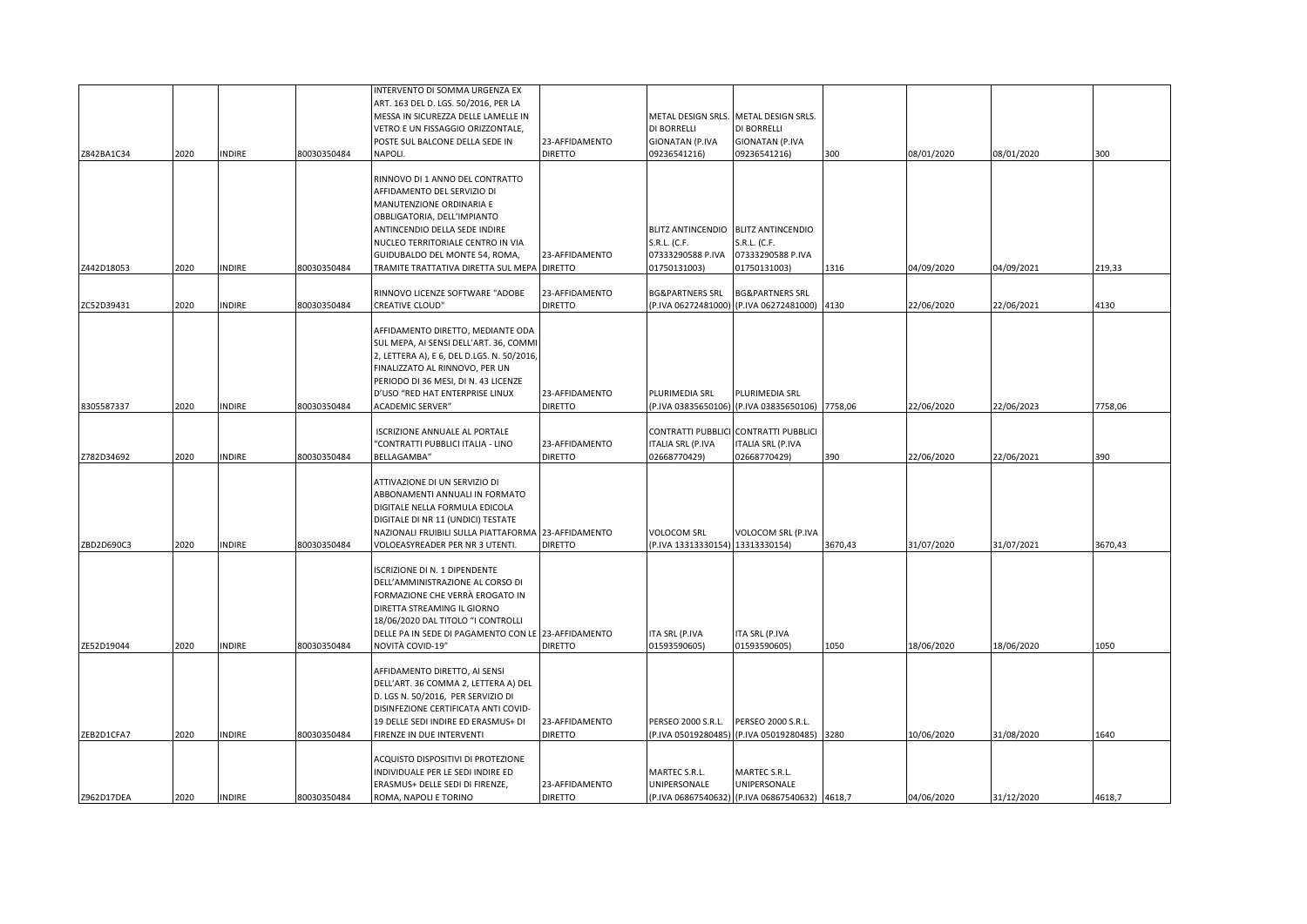| Z902CC12E5 | 2020 | <b>INDIRE</b> | 80030350484 | INTERVENTO DI SOMMA URGENZA EX<br>ART. 163 DEL D. LGS. 50/2016, PER<br>RIPRISTINO DEL FUNZIONAMENTO<br>IMPIANTO IDRICO SANITARIO DELLA SEDE 23-AFFIDAMENTO<br>INDIRE, VIA BUONARROTI,10.                                                                                            | <b>DIRETTO</b>                                                                                    | TERMOIDRAULICA<br>FIUMI & C. SRL<br>(P.IVA 02079050486)             | TERMOIDRAULICA<br>FIUMI & C. SRL (P.IVA<br>02079050486)             | 3451    | 13/01/2020 | 14/01/2020 | 3451    |
|------------|------|---------------|-------------|-------------------------------------------------------------------------------------------------------------------------------------------------------------------------------------------------------------------------------------------------------------------------------------|---------------------------------------------------------------------------------------------------|---------------------------------------------------------------------|---------------------------------------------------------------------|---------|------------|------------|---------|
|            |      |               |             | SERVIZIO DI SANIFICAZIONE CERTIFICATA<br>ANTI COVID-19 DELLE SEDI INDIRE ED<br>ERASMUS+ NT ROMA DA EFFETTUARSI IN<br>NR 2 (DUE) INTERVENTI. CUP:                                                                                                                                    | 23-AFFIDAMENTO                                                                                    | <b>DELTA SERVICE SRL</b>                                            | <b>DELTA SERVICE SRL</b>                                            |         |            |            |         |
| ZAE2D4B422 | 2020 | <b>INDIRE</b> | 80030350484 | B59F20000000007                                                                                                                                                                                                                                                                     | <b>DIRETTO</b>                                                                                    | (P.IVA 06930021008)                                                 | (P.IVA 06930021008) 580                                             |         | 15/06/2020 | 05/09/2020 |         |
| Z232CCE7B1 | 2020 | INDIRE        | 80030350484 | ACQUISTO DEL CORSO WEBINAR - !LA<br>RESPONSABILITÀ DEI VERTICI E DEI<br>DIRIGENTI DI PA E SOCIETÀ PUBBLICHE<br>ALLA LUCE DELL'EMERGENZA COVID-19!                                                                                                                                   | 23-AFFIDAMENTO<br><b>DIRETTO</b>                                                                  | PARADIGMA SRL<br>(P.IVA 06222110014)                                | PARADIGMA SRL<br>(P.IVA 06222110014) 450                            |         | 06/05/2020 | 30/05/2020 | 450     |
| Z8D2C2AFF0 | 2020 | <b>INDIRE</b> | 80030350484 | ODA SUL MEPA, AI SENSI DELL'ART. 36,<br>COMMI 2, LETTERA A), E 6, DEL D.LGS. N.<br>50/2016, FINALIZZATO AL RINNOVO<br>DELLE LICENZE SOFTWARE KASPERSKY<br><b>ANTI-VIRUS</b>                                                                                                         | 23-AFFIDAMENTO<br><b>DIRETTO</b>                                                                  | ARGONAVIS (P.IVA<br>02246890129)                                    | ARGONAVIS (P.IVA<br>02246890129)                                    | 5500    | 30/04/2020 | 30/04/2021 | 5500    |
| ZA02CC745A | 2020 | <b>INDIRE</b> | 80030350484 | ACQUISTO, PER UN PERIODO DI 24 MESI,<br>DI 1 LICENZA DEL PACCHETTO SOFTWARE<br>"BITEABLE" PER SUPPORTARE IL SERVIZIO<br>DI ASSISTENZA TECNICA NEL<br>COMUNICARE AGLI UTENTI LE NUOVE<br>FUNZIONI DELLA PIATTAFORMA GPU.                                                             | 23-AFFIDAMENTO<br><b>DIRETTO</b>                                                                  | <b>BITEABLE PTY LTD</b><br>(P.IVA estera<br>65167644591)            | <b>BITEABLE PTY LTD</b><br>(P.IVA estera<br>65167644591)            | 1091,68 | 02/05/2020 | 02/05/2022 | 551,41  |
| Z2C2CCC9C3 | 2020 | <b>INDIRE</b> | 80030350484 | ACQUISTO, PER UN PERIODO DI 12 MESI,<br>DI 3 LICENZE DEL SOFTWARE<br>"SYNCFUSION PER VUE.JS" NECESSARIO A<br>RINNOVARE L'IMPIANTO TECNICO E<br>SISTEMISTICO DELLA PIATTAFORMA GPU.                                                                                                  | 23-AFFIDAMENTO<br><b>DIRETTO</b>                                                                  | SYNCFUSION (P.IVA<br>00000000001 P.IVA<br>estera 1-888-<br>9DOTNET) | SYNCFUSION (P.IVA<br>00000000001 P.IVA<br>estera 1-888-<br>9DOTNET) | 2750,64 | 29/04/2020 | 29/04/2021 | 2750,64 |
| Z6D2C70BE9 | 2020 | <b>INDIRE</b> | 80030350484 | FORNITURA DI LIBRI PER LO<br>SVOLGIMENTO DELLE ATTIVITÀ DI<br>RICERCA INDIRE - AFFIDAMENTO<br>SINGOLO APPALTO BASATO<br>SULL'ACCORDO QUADRO AI SENSI DEGLI<br>ARTT. 36 E 54 DEL D.LGS. 50/2016 E<br>SS.MM.II CON 2 (DUE) OPERATORI<br>ECONOMICI - CIG ACCORDO QUADRO:<br>7316399374 | 26-AFFIDAMENTO<br>DIRETTO IN ADESIONE AD CELDES SRL (C.F.<br><b>ACCORDO</b><br>QUADRO/CONVENZIONE | 02938930589 P.IVA<br>01137991004)                                   | CELDES SRL (C.F.<br>02938930589 P.IVA<br>01137991004)               | 200,44  | 22/04/2020 | 00-00-0000 | 190,25  |
|            |      |               |             |                                                                                                                                                                                                                                                                                     |                                                                                                   | CELDES SRL (C.F.                                                    | CELDES SRL (C.F.                                                    |         |            |            |         |
| Z342C7D345 | 2020 | <b>INDIRE</b> | 80030350484 | RINNOVO ABBONAMENTO ANNUALE A<br>OECD ILIBRARY EDUCATION                                                                                                                                                                                                                            | 23-AFFIDAMENTO<br><b>DIRETTO</b>                                                                  | 02938930589 P.IVA<br>01137991004)                                   | 02938930589 P.IVA<br>01137991004)                                   | 782     | 16/04/2020 | 16/04/2021 | 782     |
| Z082C35225 | 2020 | <b>INDIRE</b> | 80030350484 | ACQUISTO DEL CORSO DI FORMAZIONE A<br>DISTANZA (MODALITÀ FAD) DESTINATO A<br>TUTTO IL PERSONALE INDIRE<br>RIGUARDANTE IL PIANO FORMATIVO<br>ANTICORRUZIONE 2019-2020                                                                                                                | 23-AFFIDAMENTO<br><b>DIRETTO</b>                                                                  | MAGGIOLI S.P.A.<br>(C.F. 06188330150<br>P.IVA 02066400405)          | MAGGIOLI S.P.A. (C.F.<br>06188330150 P.IVA<br>02066400405)          | 2850    | 18/03/2020 | 18/03/2021 | 2850    |
|            |      |               |             |                                                                                                                                                                                                                                                                                     |                                                                                                   |                                                                     |                                                                     |         |            |            |         |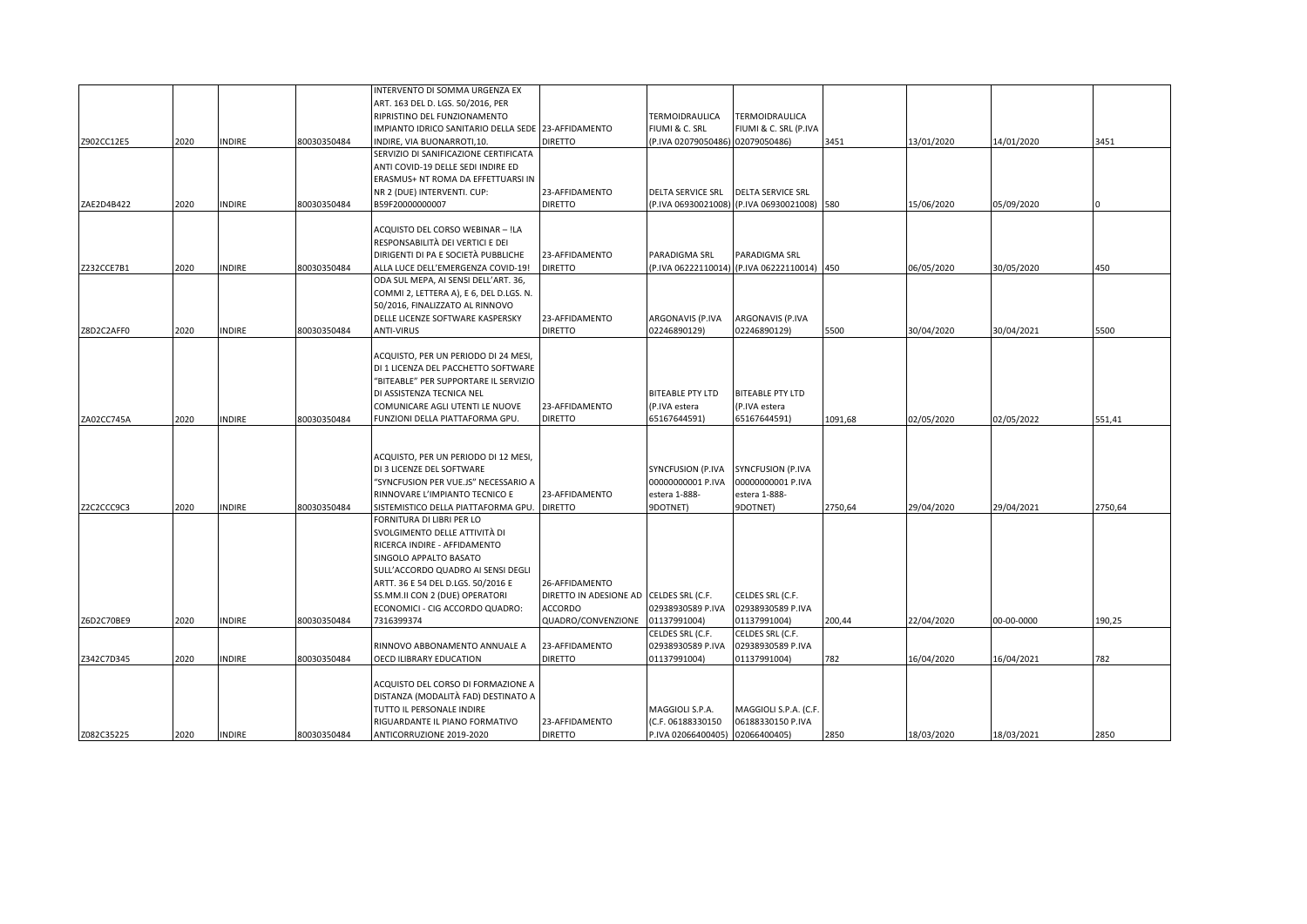| ZDB2C7B1D8 | 2020 | NDIRE         | 80030350484 | ERASMUS+AFFIADMENTO SINGOLO<br>APPALTO PER SERVIZIO TRADUZIONE<br>DALL'IATLIANO ALL'INGLESE<br>DELL'EXECUTIVE SUMMARY DEL<br>QUADERNO ERASMUS N. 3 DAL TITOLO "<br>L'INNOVAZIONE NEI PATERNARIATI<br>STRATEGICI ERASMUS+. SECONDO<br>STUDIO SULL'IMPATTO" BASATO<br>SULL'ACCORDO QUADRO PER<br>L'AFFIDAMENTO DEI SERVIZI DI<br>TRADUZIONE INDIRE ED ERASMUS+ CIG<br>6395216B2F                                                                                                                                                                                                                      | 26-AFFIDAMENTO<br>DIRETTO IN ADESIONE AD<br>ACCORDO<br>QUADRO/CONVENZIONE | ITC - INTERPRETI E<br>TRADUTTORI IN<br>COOPERATIVA (P.IVA<br>08425621003)                         | ITC - INTERPRETI E<br>TRADUTTORI IN<br>COOPERATIVA (P.IVA<br>08425621003)    | 686     | 01/04/2020                                         | 16/04/2020 | 686   |     |
|------------|------|---------------|-------------|-----------------------------------------------------------------------------------------------------------------------------------------------------------------------------------------------------------------------------------------------------------------------------------------------------------------------------------------------------------------------------------------------------------------------------------------------------------------------------------------------------------------------------------------------------------------------------------------------------|---------------------------------------------------------------------------|---------------------------------------------------------------------------------------------------|------------------------------------------------------------------------------|---------|----------------------------------------------------|------------|-------|-----|
|            |      |               |             | RINNOVO ANNUALE DELLA CASELLA DI                                                                                                                                                                                                                                                                                                                                                                                                                                                                                                                                                                    |                                                                           | ARUBA SPA (C.F.                                                                                   | ARUBA SPA (C.F.                                                              |         |                                                    |            |       |     |
|            |      |               |             | POSTA ELETTRONICA CERTIFICATA IN USO 23-AFFIDAMENTO                                                                                                                                                                                                                                                                                                                                                                                                                                                                                                                                                 |                                                                           | 04552920482 P.IVA                                                                                 | 04552920482 P.IVA                                                            |         |                                                    |            |       |     |
| ZD92C7C6E0 | 2020 | INDIRE        | 80030350484 | AD INDIRE - DECRETO DI IMPEGNO.                                                                                                                                                                                                                                                                                                                                                                                                                                                                                                                                                                     | <b>DIRETTO</b>                                                            | 01573850516)                                                                                      | 01573850516)                                                                 | 120     | 31/03/2020                                         | 31/03/2021 | 120   |     |
|            |      |               |             | ODA SUL MEPA, AI SENSI DELL'ART. 36,<br>COMMI 2, LETTERA A), E 6, DEL D.LGS. N.<br>50/2016, FINALIZZATO ALL'ACQUISTO DI<br>N. 1 CERTIFICATO "RAPIDSSL WILDCARD                                                                                                                                                                                                                                                                                                                                                                                                                                      | 23-AFFIDAMENTO                                                            | TRUST ITALIA SPA                                                                                  | PER AZIONI (P.IVA                                                            |         |                                                    |            |       |     |
| Z7D2C6D46A | 2020 | INDIRE        | 80030350484 | <b>BIENNALE"</b>                                                                                                                                                                                                                                                                                                                                                                                                                                                                                                                                                                                    | <b>DIRETTO</b>                                                            | SOCIETĀ                                                                                           | 01214540559)                                                                 |         | TRUST ITALIA SPA SO PER AZIONI (P.IVA 0116/09/1900 |            | 43913 | 260 |
| Z582C0EE53 | 2020 | NDIRE         | 80030350484 | ISCRIZIONE DI N. 3 COLLABORATORI<br>AMMINISTRATIVI A TEMPO<br>INDETERMINATO (STEFANO CALONACI,<br>DARIA CAMPANINI E SERGIO VILLANI) AL<br>CORSO DI FORMAZIONE EROGATO, IN<br>MODALITÀ WEBINAR IL GIORNO 07<br>APRILE 2020, DALLA FORMEL SRL E DAL<br>TITOLO "IL NUOVO PASSWEB - LO<br>STRUMENTO A DISPOSIZIONE DELLE<br>AMMINISTRAZIONI PER SISTEMARE LE<br>POSIZIONI ASSICURATIVE DEI DIPENDENTI<br>PUBBLICI E PER SUPPORTARE L'INPS<br>NELL'EROGAZIONE DELLE PRESTAZIONI<br>PENSIONISTICHE CON PARTICOLARE<br>RIFERIMENTO AI MIGLIORAMENTI<br>CONTRATTUALI E AL TFS DA EROGARE AI<br>PENSIONATI". | 23-AFFIDAMENTO<br><b>DIRETTO</b>                                          | FORMEL SRL (P.IVA<br>01784630814)                                                                 | FORMEL SRL (P.IVA<br>01784630814)                                            | 960     | 26/02/2020                                         | 26/02/2020 | 960   |     |
|            |      |               |             |                                                                                                                                                                                                                                                                                                                                                                                                                                                                                                                                                                                                     |                                                                           |                                                                                                   |                                                                              |         |                                                    |            |       |     |
|            |      |               |             | ACQUISTO DELL'ABBONAMENTO<br>ANNUALE IN FORMATO DIGITALE AL<br>PERIODICO AGENDA DEL GIORNALISTA<br>NELLA FORMULA AGENDA DEL<br>GIORNALISTA DIGITALE 12 MESI,<br>COMPRENSIVO DEI N. 2 VOLUMI                                                                                                                                                                                                                                                                                                                                                                                                         | 23-AFFIDAMENTO                                                            | <b>CENTRO DI</b><br><b>DOCUMENTAZIONE</b><br><b>GIORNALISTICA SRL</b>                             | <b>CENTRO DI</b><br><b>DOCUMENTAZIONE</b><br><b>GIORNALISTICA SRL</b>        |         |                                                    |            |       |     |
| ZF62C477B9 | 2020 | <b>INDIRE</b> | 80030350484 | CARTACEI.                                                                                                                                                                                                                                                                                                                                                                                                                                                                                                                                                                                           | <b>DIRETTO</b>                                                            |                                                                                                   | (P.IVA 03670431000) (P.IVA 03670431000)                                      | 600     | 14/03/2020                                         | 31/12/2020 | 600   |     |
|            |      |               |             | ACQUISTO DI MATERIALE INFORMATICO<br>PER SVILUPPO E IMPLEMENTAZIONE<br>VERSIONI OTTIMIZZATE E MIGLIORATE<br>DEL DEVICE "MUSICBLOCKS" PER<br>ATTIVITÀ RICERCA STRUTTURA 3-                                                                                                                                                                                                                                                                                                                                                                                                                           | 23-AFFIDAMENTO                                                            | <b>CENTRO SERVIZI</b><br><b>COMPUTER DI</b><br><b>LORENZO SARRIA</b><br>(C.F.<br>SRRLNZ72M08I452U | CENTRO SERVIZI<br>COMPUTER DI<br>LORENZO SARRIA<br>(C.F.<br>SRRLNZ72M08I452U |         |                                                    |            |       |     |
| Z452C40558 | 2020 | INDIRE        | 80030350484 | CUP:B54L19005340001                                                                                                                                                                                                                                                                                                                                                                                                                                                                                                                                                                                 | <b>DIRETTO</b>                                                            | P.IVA 01735920900)                                                                                | P.IVA 01735920900)                                                           | 2619,25 | 09/03/2020                                         | 23/03/2020 | 2161  |     |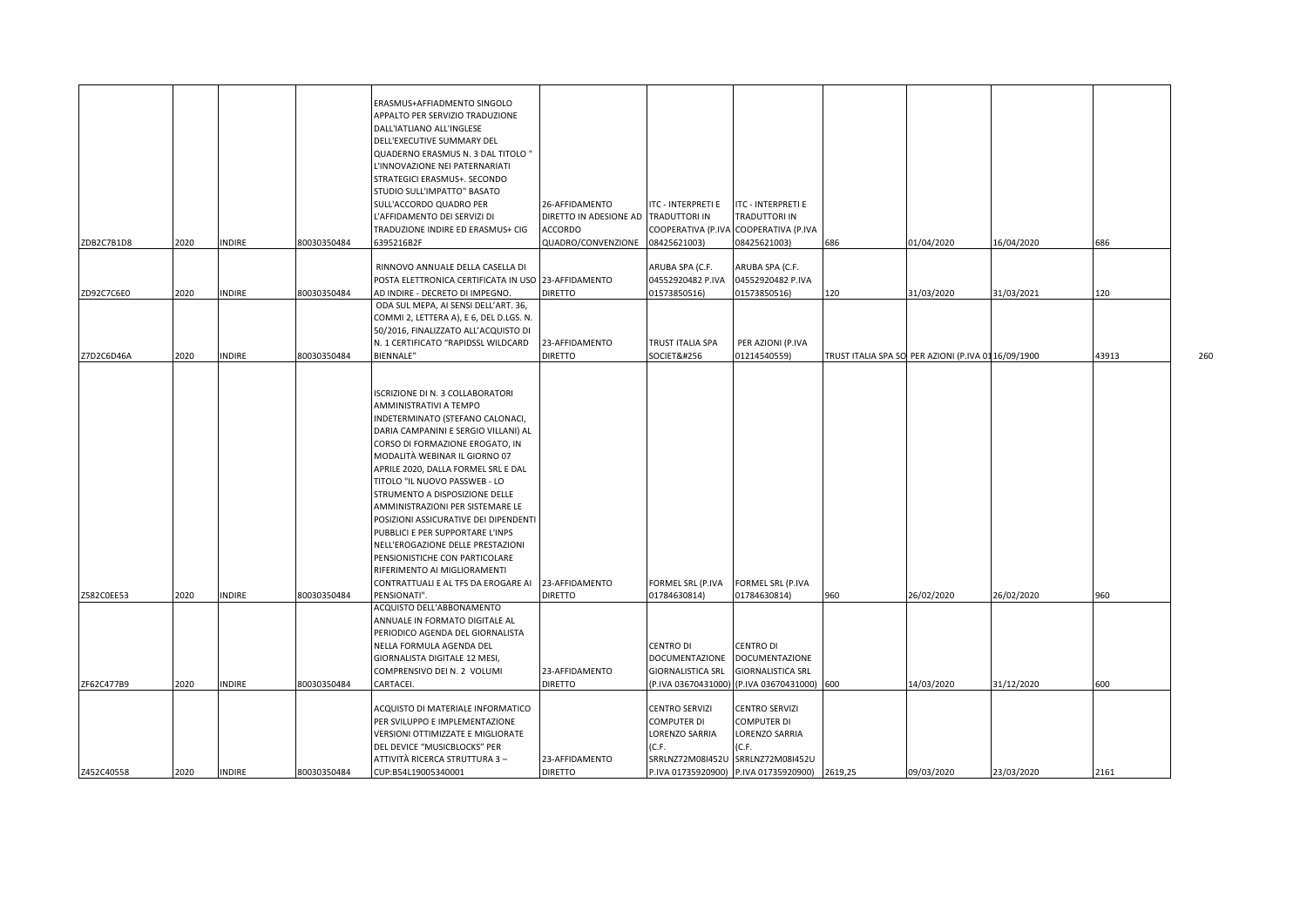|            |      |               |             | PROCEDURA DI GARA, AI SENSI DELL'ART.                         |                        |                     |                                                |         |            |            |         |
|------------|------|---------------|-------------|---------------------------------------------------------------|------------------------|---------------------|------------------------------------------------|---------|------------|------------|---------|
|            |      |               |             | 125 DEL D.LGS. 163/2006, PER LA                               |                        |                     |                                                |         |            |            |         |
|            |      |               |             | REALIZZAZIONE E GESTIONE IN MODALITÀ                          |                        |                     |                                                |         |            |            |         |
|            |      |               |             | ASP (CLOUD COMPUTING) DI UN SISTEMA                           |                        |                     |                                                |         |            |            |         |
|            |      |               |             | INFORMATIVO UNICO E INTEGRATO PER                             |                        |                     |                                                |         |            |            |         |
|            |      |               |             | LE AREE DI SEGRETERIA, CONTABILITÀ,                           |                        |                     |                                                |         |            |            |         |
|            |      |               |             | LEGALE E PERSONALE DI INDIRE ED                               |                        |                     |                                                |         |            |            |         |
|            |      |               |             | ERASMUS+. AFFIDAMENTO, MEDIANTE                               |                        |                     |                                                |         |            |            |         |
|            |      |               |             | ODA SU MEPA, DI SERVIZI                                       | 36-AFFIDAMENTO         |                     |                                                |         |            |            |         |
|            |      |               |             | COMPLEMENTARI, AI SENSI DELL'ART. 57                          | DIRETTO PER LAVORI,    |                     |                                                |         |            |            |         |
|            |      |               |             | COMMA 5, LETTERE A), A.1) E A.2) DEL                          | SERVIZI O FORNITURE    | PA DIGITALE SPA     | PA DIGITALE SPA                                |         |            |            |         |
| ZCE2C39733 | 2020 | <b>INDIRE</b> | 80030350484 | D.LGS. 163/2006                                               | SUPPLEMENTARI          | (P.IVA 06628860964) | (P.IVA 06628860964)                            | 3733,32 | 01/01/2020 | 31/12/2020 | 3733,32 |
|            |      |               |             |                                                               |                        | CENTRO PULIZIE      |                                                |         |            |            |         |
|            |      |               |             | RINNOVO DI 1 (UNO) ANNO DEL                                   |                        | VALDELSA-           | <b>CENTRO PULIZIE</b>                          |         |            |            |         |
|            |      |               |             | CONTRATTO PER UN SERVIZIO DI                                  |                        | TECNOCOTTO          | VALDELSA-                                      |         |            |            |         |
|            |      |               |             | ATTIVITÀ DI PULIZIA E DI IGIENIZZAZIONE                       |                        | VALDELSA DI         | <b>TECNOCOTTO</b>                              |         |            |            |         |
|            |      |               |             | DELLA SEDE INDIRE NUCLEO                                      |                        | GENNARIELLI         | VALDELSA DI                                    |         |            |            |         |
|            |      |               |             | TERRITORIALE CENTRO E ERASMUS+ DI                             |                        | FRANCESCO & C.      | GENNARIELLI                                    |         |            |            |         |
|            |      |               |             | ROMA, CUP ERASMUS 2020:                                       | 23-AFFIDAMENTO         | SAS, (P.IVA         | FRANCESCO & C. SAS,                            |         |            |            |         |
| ZB42C2E3A1 | 2020 | <b>INDIRE</b> | 80030350484 | B59F20000000007                                               | <b>DIRETTO</b>         | 00733970529)        | (P.IVA 00733970529) 21565,6                    |         | 01/04/2020 | 01/04/2021 | 14391,8 |
|            |      |               |             | SISTEMAZIONE DI ALCUNI ELEMENTI                               |                        |                     |                                                |         |            |            |         |
|            |      |               |             | DELL'IMPIANTO DI RISCALDAMENTO,                               |                        |                     |                                                |         |            |            |         |
|            |      |               |             | IDRICO- SANITARIO ED ELETTRICO DELLA                          |                        |                     |                                                |         |            |            |         |
|            |      |               |             | SEDE INDIRE DI VIA BUONARROTI, 10,                            |                        | PROGET IMPIANTI     | PROGET IMPIANTI                                |         |            |            |         |
|            |      |               |             | FIRENZE E DELLA SEDE DELL'AGENZIA                             | 23-AFFIDAMENTO         | SRL (P.IVA          | SRL (P.IVA                                     |         |            |            |         |
| Z032C4FA52 | 2020 | <b>INDIRE</b> | 80030350484 | ERASMUS PLUS.                                                 | <b>DIRETTO</b>         | 05005090484)        | 05005090484)                                   | 2180    | 25/03/2020 | 25/03/2020 | 2180    |
|            |      |               |             |                                                               |                        |                     |                                                |         |            |            |         |
|            |      |               |             | AFFIDAMENTO DIRETTO, FUORI MEPA, EX                           |                        |                     |                                                |         |            |            |         |
|            |      |               |             | ARTICOLO 36 COMMA 2 LETTERA A,<br>D.LGS 50/2016 RELATIVO ALLA |                        |                     |                                                |         |            |            |         |
|            |      |               |             | SOSTITUZIONE DEI TELI DELLE TENDE DA                          |                        | TAPPEZZERIE         |                                                |         |            |            |         |
|            |      |               |             | SOLE DELLA SEDE DELL'AGENZIA                                  | 23-AFFIDAMENTO         | PAOLINI (P.IVA      | <b>TAPPEZZERIE PAOLINI</b>                     |         |            |            |         |
| Z6B2C4DC81 | 2020 | <b>INDIRE</b> | 80030350484 | ERASMUS PLUS DI VIA LOMBROSO 6/15.                            | <b>DIRETTO</b>         | 02332970488)        | (P.IVA 02332970488)                            | 2890    | 17/04/2020 | 30/07/2020 | 2890    |
|            |      |               |             | AFFIDAMENTO DIRETTO AI SENSI                                  |                        |                     |                                                |         |            |            |         |
|            |      |               |             | DELL'ART. 36, COMMI 2, LETTERA A), E 6,                       |                        |                     |                                                |         |            |            |         |
|            |      |               |             | DEL D.LGS. N. 50/2016, FINALIZZATO                            |                        |                     |                                                |         |            |            |         |
|            |      |               |             | ALL'ACQUISTO DI 18 ANTE IN                                    |                        |                     |                                                |         |            |            |         |
|            |      |               |             | MELAMINICO PER LA SEDE DELL'AGENZIA                           |                        |                     |                                                |         |            |            |         |
|            |      |               |             | ERASMUS PLUS DI VIA LOMBROSO                                  | 23-AFFIDAMENTO         | NEWALL SRL (P.IVA   | NEWALL SRL (P.IVA                              |         |            |            |         |
| ZB62C19FA2 | 2020 | <b>INDIRE</b> | 80030350484 | N.6/15.                                                       | <b>DIRETTO</b>         | 01362350413)        | 01362350413)                                   | 1770,8  | 15/04/2020 | 25/06/2020 | 1770,8  |
|            |      |               |             |                                                               |                        |                     |                                                |         |            |            |         |
|            |      |               |             |                                                               | 26-AFFIDAMENTO         |                     |                                                |         |            |            |         |
|            |      |               |             | FORNITURA DI ARTICOLI DI CANCELLERIA                          | DIRETTO IN ADESIONE AD |                     |                                                |         |            |            |         |
|            |      |               |             | E MATERIALE DI CONSUMO PER INDIRE                             | <b>ACCORDO</b>         | LYRECO ITALIA SRL   | LYRECO ITALIA SRL                              |         |            |            |         |
| Z032C352C2 | 2020 | <b>INDIRE</b> | 80030350484 | SEDE DI FIRENZE VIA LOMBROSO 6/11 -                           | QUADRO/CONVENZIONE     |                     | (P.IVA 11582010150) (P.IVA 11582010150) 665,36 |         | 09/03/2020 | 11/03/2020 | 665,36  |
|            |      |               |             | OPERE DI MANUTENZIONE ORDINARIA                               |                        |                     |                                                |         |            |            |         |
|            |      |               |             | DA EFFETTUARSI PRESSO LA SEDE DI                              |                        |                     |                                                |         |            |            |         |
|            |      |               |             | INDIRE - PALAZZO GERINI, VIA M.                               |                        |                     |                                                |         |            |            |         |
|            |      |               |             | BUONARROTI, N.10, FIRENZE E                                   | 23-AFFIDAMENTO         | TINTE FORTI (P.IVA  | TINTE FORTI (P.IVA                             |         |            |            |         |
| ZE72C41398 | 2020 | <b>INDIRE</b> | 80030350484 | DELL'AGENZIA ERASMUS PLUS                                     | <b>DIRETTO</b>         | 04288380480)        | 04288380480)                                   | 4640    | 15/03/2020 | 01/04/2020 | 4640    |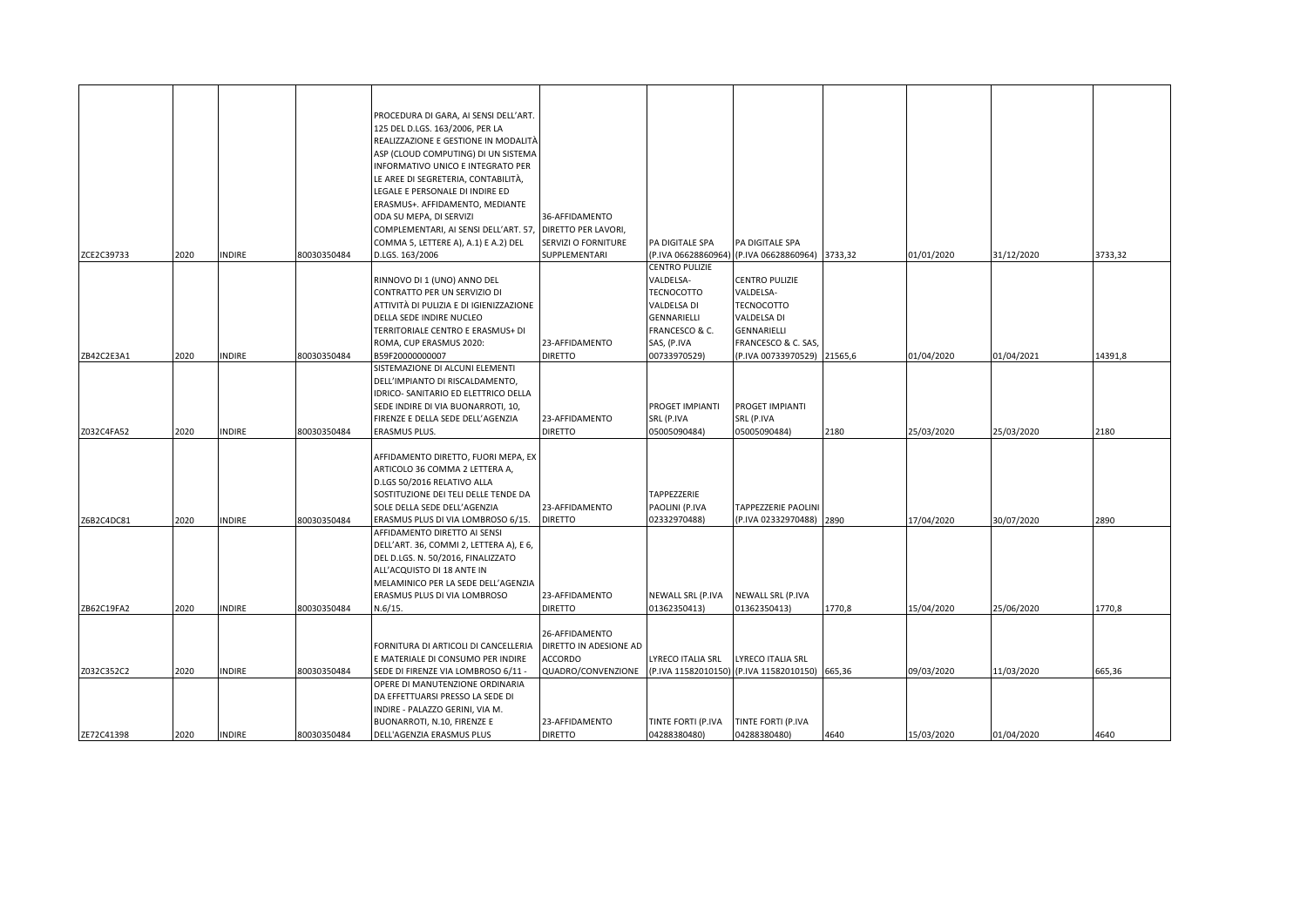| Z982C4859B | 2020 | <b>INDIRE</b> | 80030350484 | ERASMUS+. RICARICA DEL CONTO<br>CORRENTE RELATIVO ALLE MACCHINE<br>AFFRANCATRICI FORNITE DALLA SOCIETÀ<br>FRANCOPOST SRL IN USO PRESSO LE SEDI<br>DELL'AGENZIA NAZIONALE ERASMUS<br>PLUS DI FIRENZE E ROMA - DECRETO DI<br>IMPEGNO, LIQUIDAZIONE E PAGAMENTO. 23-AFFIDAMENTO<br>CUP: B59F20000000007 | DIRETTO                                                                                       | FRANCOPOST SRL                                                            | <b>FRANCOPOST SRL</b><br>(P.IVA 01228580153) (P.IVA 01228580153) 5000     |         | 10/03/2020 | 00-00-0000 | 5000    |
|------------|------|---------------|-------------|------------------------------------------------------------------------------------------------------------------------------------------------------------------------------------------------------------------------------------------------------------------------------------------------------|-----------------------------------------------------------------------------------------------|---------------------------------------------------------------------------|---------------------------------------------------------------------------|---------|------------|------------|---------|
| ZEA2C3A1B0 | 2020 | <b>INDIRE</b> | 80030350484 | CONVENZIONE CONSIP SPA "ENERGIA<br>ELETTRICA 17" PER LE SEDI DELL'ISTITUTO<br>DI FIRENZE E DI TORINO:POD<br>T001E43253468 SEDE INDIRE VIA<br>LOMBROSO N.6/13 FIRENZE - CIG<br>ORIGINARIO LOTTO N. 8 (TOSCANA):<br>7911186536                                                                         | 26-AFFIDAMENTO<br>DIRETTO IN ADESIONE AD<br>ACCORDO<br>QUADRO/CONVENZIONE                     | A2A ENERGIA SPA                                                           | A2A ENERGIA SPA<br>(P.IVA 12883420155) (P.IVA 12883420155)                |         | 01/12/2020 | 30/11/2021 |         |
| Z0F2C3A46E | 2020 | INDIRE        | 80030350484 | CONVENZIONE CONSIP SPA "ENERGIA<br>ELETTRICA 17" PER LE SEDI DELL'ISTITUTO<br>DI FIRENZE E DI TORINO:POD<br>IT020E00709222 (DAL 01.08.2020 AL<br>31.07.2021) PER LA SEDE INDIRE DI<br>TORINO, VIA VITTORIO EMANUELE II, 70<br>CIG ORIGINARIO LOTTO 1: 79111317D2                                     | 26-AFFIDAMENTO<br>DIRETTO IN ADESIONE AD<br>ACCORDO<br>QUADRO/CONVENZIONE                     | IREN MERCATO SPA<br>(P.IVA 01178580997)                                   | <b>IREN MERCATO SPA</b><br>(P.IVA 01178580997)                            | 458,76  | 01/08/2020 | 31/07/2021 | 458,76  |
| Z312C39610 | 2020 | <b>NDIRE</b>  | 80030350484 | CONVENZIONE CONSIP SPA "ENERGIA<br>ELETTRICA 17" PER LE SEDI INDIRE<br>FIRENZE E TORINO:POD IT001E41979568<br>E POD IT001E41975872 SEDE ERASMUS +<br>VIA CESALPINO 7/11 CIG ORIGINARIO<br>LOTTO N. 8 (TOSCANA): 7911186536-<br>CUP:B59F20000000007                                                   | 26-AFFIDAMENTO<br>DIRETTO IN ADESIONE AD<br><b>ACCORDO</b><br>QUADRO/CONVENZIONE              | A2A ENERGIA SPA                                                           | A2A ENERGIA SPA<br>(P.IVA 12883420155) (P.IVA 12883420155) 1765,27        |         | 01/05/2020 | 30/04/2021 | 1765,27 |
| Z592C38855 | 2020 | <b>INDIRE</b> | 80030350484 | ADESIONE ALLA CONVENZIONE CONSIP<br>SPA "ENERGIA ELETTRICA 17" PER LE SEDI<br>DELL'ISTITUTO DI FIRENZE E DI<br>TORINO:POD IT001E42334403 SEDE<br>INDIRE VIA M. BUONARROTI 10 FIRENZE<br>CIG ORIGINARIO LOTTO N. 8 (TOSCANA):<br>7911186536- CIG DERIVATO LOTTO N. 8<br>N. Z592C38855                 | 26-AFFIDAMENTO<br>DIRETTO IN ADESIONE AD<br>ACCORDO<br>QUADRO/CONVENZIONE                     | A2A ENERGIA SPA<br>(P.IVA 12883420155)                                    | A2A ENERGIA SPA<br>(P.IVA 12883420155)                                    | 1857,78 | 01/05/2020 | 30/04/2021 | 1857,78 |
| Z912BC15B5 | 2020 | INDIRE        | 80030350484 | SERVIZI CONGRESSUALI PER LO<br>SVOLGIMENTO DEL SEMINARIO<br>NAZIONALE DESTINATO AGLI ISTITUTI DI<br>ISTRUZIONE SUPERIORE ITALIANI<br>TITOLARI DI ECHE O POTENZIALI TITOLARI<br>DI ECHE. ROMA, 18 MARZO 2020. -<br>PROCEDURA REVOCATA CAUSA<br>EMERGENZA SANITARIA                                    | 23-AFFIDAMENTO<br><b>DIRETTO</b>                                                              | <b>DEMA HOTELS</b><br>(NAZIONALE SPAZIO<br>EVENTI) (P.IVA<br>12377231001) | <b>DEMA HOTELS</b><br>(NAZIONALE SPAZIO<br>EVENTI) (P.IVA<br>12377231001) | 3400    | 00-00-0000 | 00-00-0000 |         |
| 8152239072 | 2020 | <b>INDIRE</b> | 80030350484 | CONTRATTO QUADRO CONSIP "SERVIZI DI<br>CLOUD COMPUTING, DI SICUREZZA, DI<br>REALIZZAZIONE DIPORTALI E SERVIZI<br>ONLINE E DI COOPERAZIONE APPLICATIVA<br>PER LE PUBBLICHE AMMINISTRAZIONI" -<br>LOTTO 3                                                                                              | 26-AFFIDAMENTO<br>DIRETTO IN ADESIONE AD<br><b>ACCORDO</b><br>QUADRO/CONVENZIONE 08450891000) | ALMAVIVA (P.IVA                                                           | ALMAVIVA (P.IVA<br>08450891000)                                           | 892050  | 21/02/2020 | 00-00-0000 | 133220  |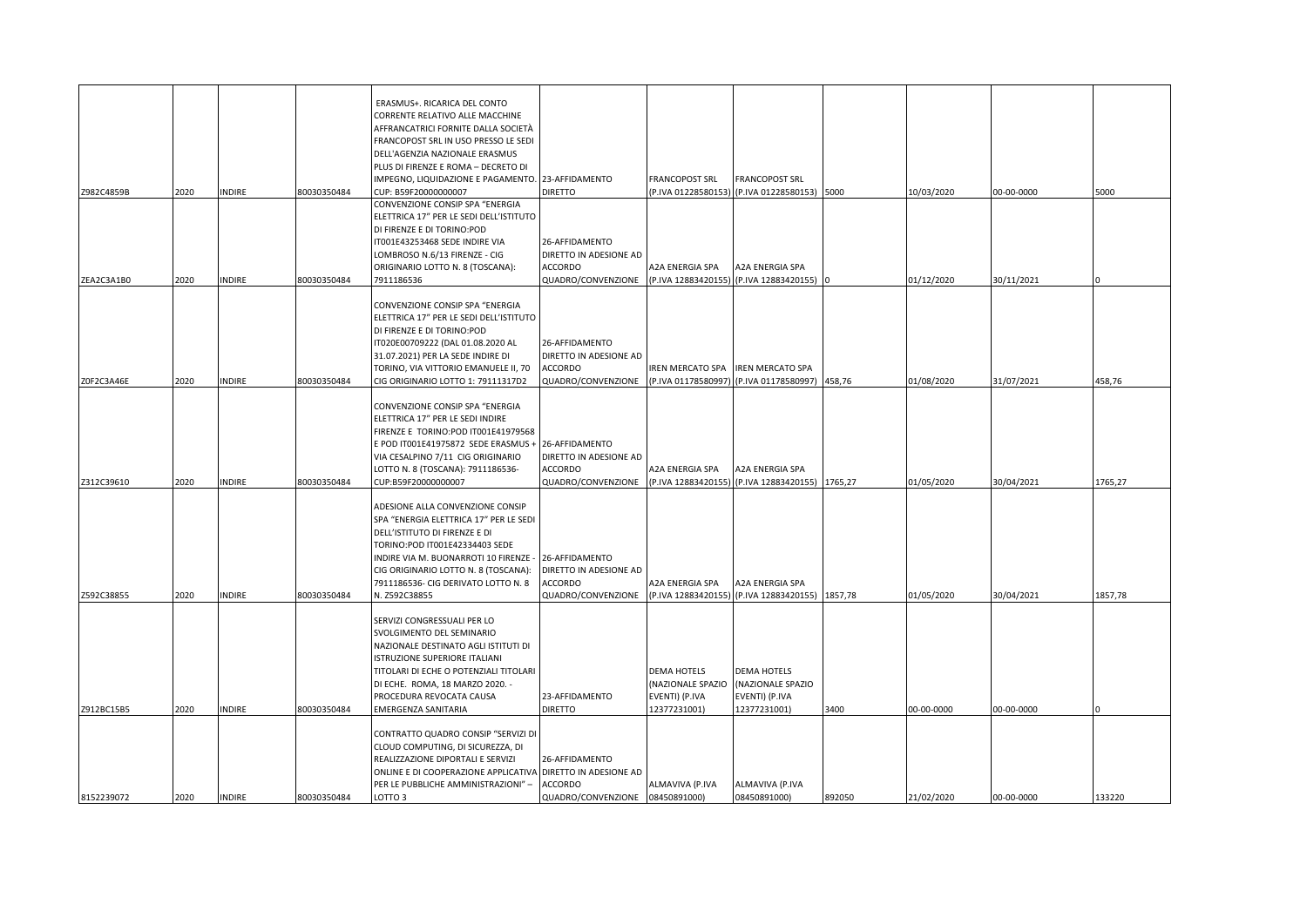|            |      |               |             |                                                                     |                                   | CLAN                             |                                         |        |            |            |         |
|------------|------|---------------|-------------|---------------------------------------------------------------------|-----------------------------------|----------------------------------|-----------------------------------------|--------|------------|------------|---------|
|            |      |               |             |                                                                     |                                   | COMMUNICATION                    |                                         |        |            |            |         |
|            |      |               |             |                                                                     |                                   | SRL (P.IVA                       |                                         |        |            |            |         |
|            |      |               |             |                                                                     |                                   | 08710041008),                    |                                         |        |            |            |         |
|            |      |               |             |                                                                     |                                   | ADRIA CONGREX SRL                |                                         |        |            |            |         |
|            |      |               |             |                                                                     |                                   | (P.IVA 01081310409)              |                                         |        |            |            |         |
|            |      |               |             | ETWINNING PROCEDURA PER CONTRATTI                                   |                                   | HT EVENTI E                      |                                         |        |            |            |         |
|            |      |               |             | SOTTO SOGLIA EX ART. 36 DEL D.LGS.                                  |                                   | FORMAZIONE (P.IVA                |                                         |        |            |            |         |
|            |      |               |             | 50/2016, TRAMITE RDO SUL MEPA,                                      |                                   | 03066851209), SABI               |                                         |        |            |            |         |
|            |      |               |             | PREVIA PUBBLICAZIONE DI AVVISO PER                                  |                                   | WORK S.R.L. (P.IVA               |                                         |        |            |            |         |
|            |      |               |             | MANIFESTAZIONE DI INTERESSE PER                                     |                                   | 01165500297),                    |                                         |        |            |            |         |
|            |      |               |             | AFFIDAMENTO DEI SERVIZI ALBERGHIERI,                                |                                   | ITINERE SRL (P.IVA               |                                         |        |            |            |         |
|            |      |               |             | CONGRESSUALI E DI RISTORAZIONE IN<br>OCCASIONE DELL'INCONTRO DI     | 08-AFFIDAMENTO IN                 | 02555520358)<br>DELLOIACONO      | <b>CLAN</b><br>COMMUNICATION            |        |            |            |         |
|            |      |               |             | COORDINAMENTO AMBASCIATORI E                                        | ECONOMIA - COTTIMO                | COMUNICA S.R.L.S.                | SRL (P.IVA                              |        |            |            |         |
| 815129449A | 2020 | INDIRE        | 80030350484 | REFERNTI ETWINNING, 2020.                                           | <b>FIDUCIARIO</b>                 | (P.IVA 02110970684) 08710041008) |                                         | 50940  | 29/10/2020 | 31/10/2020 | 35949,8 |
|            |      |               |             |                                                                     |                                   |                                  |                                         |        |            |            |         |
|            |      |               |             | AFFIDAMENTO SINGOLO APPALTO                                         |                                   |                                  |                                         |        |            |            |         |
|            |      |               |             | BASATO SULL'ACCORDO QUADRO                                          |                                   |                                  |                                         |        |            |            |         |
|            |      |               |             | STIPULATO IL 07.06.2016 AI SENSI                                    |                                   |                                  |                                         |        |            |            |         |
|            |      |               |             | DELL'ART. 59 COMMA 6 DEL D.LGS.                                     |                                   |                                  |                                         |        |            |            |         |
|            |      |               |             | 163/2006 PER L'AFFIDAMENTO DEI                                      |                                   |                                  |                                         |        |            |            |         |
|            |      |               |             | SERVIZI DI TRADUZIONE TESTI DI INDIRE                               | 26-AFFIDAMENTO                    | ITC - INTERPRETI E               | <b>ITC - INTERPRETI E</b>               |        |            |            |         |
|            |      |               |             | ED ERASMUS+ PER LA DURATA DI 4                                      | DIRETTO IN ADESIONE AD            | TRADUTTORI IN                    | TRADUTTORI IN                           |        |            |            |         |
|            |      |               |             | (QUATTRO) ANNI [CIG ORIGINARIO:                                     | ACCORDO                           | COOPERATIVA (P.IVA               | COOPERATIVA (P.IVA                      |        |            |            |         |
| ZEB2BD1460 | 2020 | <b>NDIRE</b>  | 80030350484 | 6395216B2F] CUP: B55G17000000006                                    | QUADRO/CONVENZIONE                | 08425621003)                     | 08425621003)                            | 413    | 04/02/2020 | 04/02/2020 | 413     |
|            |      |               |             | ERASMUS ORGANIZZAZIONE DI N. 3                                      |                                   |                                  |                                         |        |            |            |         |
|            |      |               |             | SERVIZI DI CATERING DA SVOLGERSI                                    |                                   |                                  |                                         |        |            |            |         |
|            |      |               |             | DURANTE IL KICK-OFF MEETING PER I                                   |                                   |                                  |                                         |        |            |            |         |
|            |      |               |             | PROGETTI KA101 E KA104 CHE SI TERRÀ IL                              |                                   |                                  |                                         |        |            |            |         |
|            |      |               |             | GIORNO 21 FEBBRAIO 2020 E DURANTE                                   |                                   |                                  |                                         |        |            |            |         |
|            |      |               |             | GLI INCONTRI PER LA FORMAZIONE DEI                                  |                                   |                                  |                                         |        |            |            |         |
|            |      |               |             | VALUTATORI ESTERNI DELLE                                            |                                   | CIABATTI                         | CIABATTI                                |        |            |            |         |
|            |      |               |             | CANDIDATURE KA101 E KA107 CHE SI                                    |                                   | RICEVIMENTI SAS DI               | RICEVIMENTI SAS DI                      |        |            |            |         |
|            |      |               |             | TERRANNO NEI GIORNI 12 E 13 MARZO                                   |                                   | CLAUDIO E STEFANIA               | <b>CLAUDIO E STEFANIA</b>               |        |            |            |         |
|            |      |               |             | 2020 A FIRENZE PRESSO LA SEDE DI                                    | 23-AFFIDAMENTO                    | CIABETTI (P.IVA                  | CIABETTI (P.IVA                         |        |            |            |         |
| ZA52BE2E83 | 2020 | INDIRE        | 80030350484 | INDIRE CUP: B59F20000000007                                         | <b>DIRETTO</b>                    | 04279260485)                     | 04279260485)                            | 3300   | 21/02/2020 | 21/02/2020 | 780     |
|            |      |               |             | ADESIONE CONVENZIONE CONSIP SPA                                     |                                   |                                  |                                         |        |            |            |         |
|            |      |               |             | 'GAS NATURALE 11 LOTTO N. 5" PER LA                                 |                                   |                                  |                                         |        |            |            |         |
|            |      |               |             | FORNITURA DI GAS NATURALE NELLA                                     |                                   |                                  |                                         |        |            |            |         |
|            |      |               |             | SEDE CENTRALE INDIRE DI FIRENZE VIA                                 | 26-AFFIDAMENTO                    |                                  |                                         |        |            |            |         |
|            |      |               |             | BUONARROTI 10 - PERIODO 01.05.2020-<br>30.04.2021 - CIG ORIGINARIO: | DIRETTO IN ADESIONE AD<br>ACCORDO | ESTRA ENERGIE SRL                | ESTRA ENERGIE SRL                       |        |            |            |         |
| Z452BDDACA | 2020 | NDIRE         | 80030350484 | 7563250F54                                                          | QUADRO/CONVENZIONE                |                                  | (P.IVA 01219980529) (P.IVA 01219980529) | 590,62 | 01/05/2020 | 30/04/2021 | 590,62  |
|            |      |               |             | ACQUISTO DI ABBONAMENTO ANNUALE                                     |                                   |                                  |                                         |        |            |            |         |
|            |      |               |             | FLICKR VERSIONE PRO PER GLI                                         |                                   |                                  |                                         |        |            |            |         |
|            |      |               |             | SCOPIDELLA COMUNICAZIONE,                                           |                                   |                                  |                                         |        |            |            |         |
|            |      |               |             | PROMOZIONE ED INFORMAZIONE                                          |                                   | DIGITAL RIVER LTD                | DIGITAL RIVER LTD                       |        |            |            |         |
|            |      |               |             | DELL'ATTIVITÀ DI INDIRE E                                           | 23-AFFIDAMENTO                    | (P.IVA estera                    | (P.IVA estera                           |        |            |            |         |
| Z572BEDB9F | 2020 | <b>INDIRE</b> | 80030350484 | DELL'AGENZIAERASMUS+                                                | <b>DIRETTO</b>                    | IE6426071C)                      | IE6426071C)                             | 43,1   | 13/02/2020 | 13/02/2021 | 43,1    |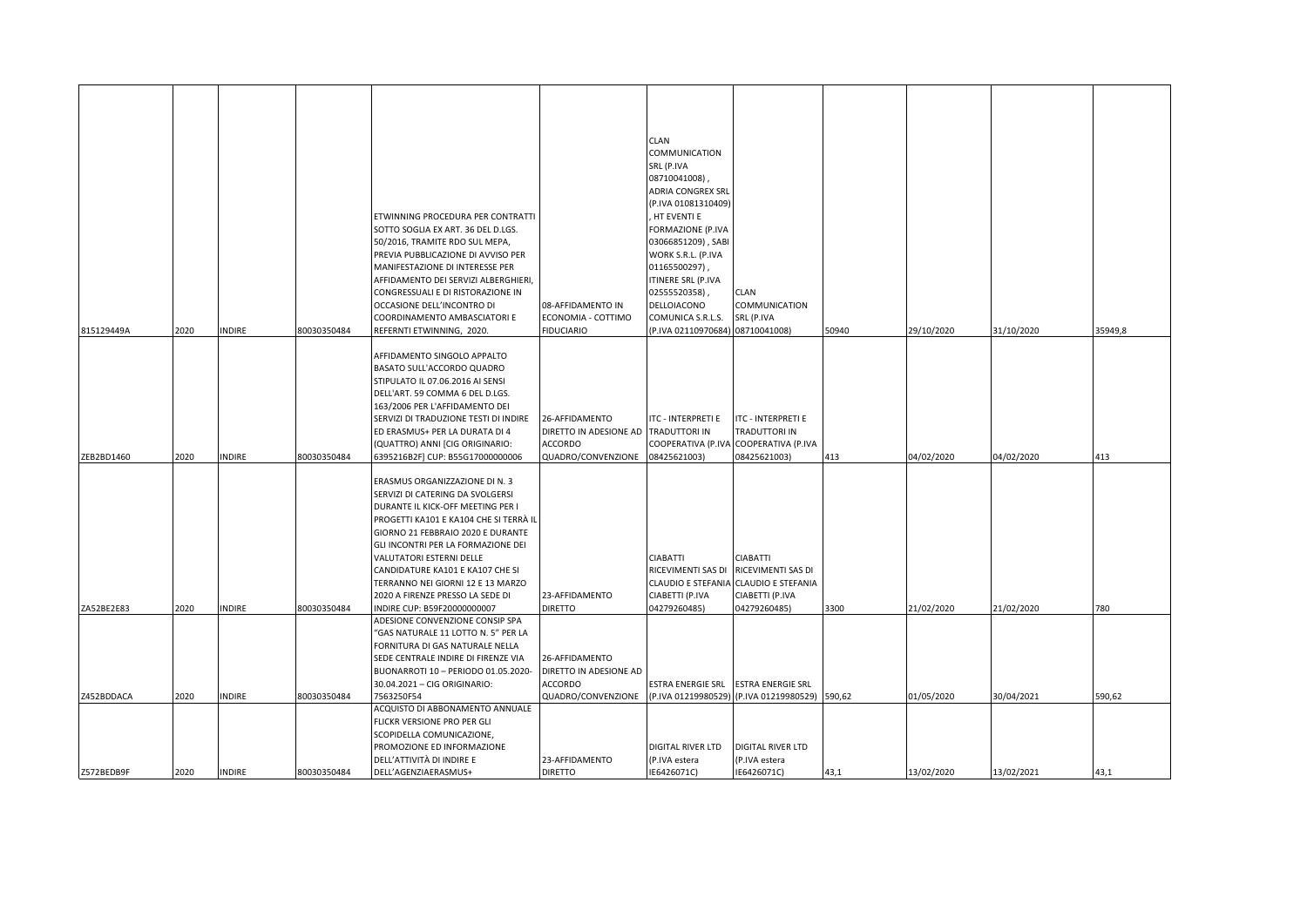| ZF02BDDCC2 | 2020 | <b>INDIRE</b> | 80030350484 | ADESIONE ALLA CONVENZIONE CONSIP<br>SPA "ENERGIA ELETTRICA 17" - LOTTO 13<br>PER LA SEDE INDIRE DI VIA MELISURGO 4, 26-AFFIDAMENTO<br>NAPOLI (DAL 01.05.2020 AL 30.04.2021) -<br>POD IT001E81097868 - CIG<br>ORIGINARIO:7911225565                                                                                                                                                           | DIRETTO IN ADESIONE AD<br><b>ACCORDO</b><br>QUADRO/CONVENZIONE | ENEL ENERGIA SPA<br>(P.IVA 06655971007)                      | <b>ENEL ENERGIA SPA</b><br>(P.IVA 06655971007) 690,66                     |      | 01/05/2020 | 30/04/2021 | 690,66 |
|------------|------|---------------|-------------|----------------------------------------------------------------------------------------------------------------------------------------------------------------------------------------------------------------------------------------------------------------------------------------------------------------------------------------------------------------------------------------------|----------------------------------------------------------------|--------------------------------------------------------------|---------------------------------------------------------------------------|------|------------|------------|--------|
| ZD62BB72EB | 2020 | <b>INDIRE</b> | 80030350484 | ACQUISTO DELLA DOTAZIONE TECNICA<br>VINIMA MANCANTE ALL'INTERNO DELLE<br>CASSETTE DEL PRONTO SOCCORSO PER LE<br>SEDI INDIRE DI FIRENZE, ERASMUS PLUS<br>DI FIRENZE E LA SEDE INDIRE DI ROMA.                                                                                                                                                                                                 | 23-AFFIDAMENTO<br><b>DIRETTO</b>                               | PACK SERVICES SRL                                            | <b>PACK SERVICES SRL</b><br>P.IVA 04076240961) (P.IVA 04076240961) 202,73 |      | 01/02/2020 | 01/03/2020 | 202,73 |
| Z4A2BB1451 | 2020 | <b>INDIRE</b> | 80030350484 | INTERVENTO DI SOMMA URGENZA EX<br>ART. 163 DEL D. LGS. 50/2016 PER<br>RIPRISTINO DELL'IMPIANTO DI<br>CLIMATIZZAZIONE A SERVIZIO DELLA SALA<br>SERVER DELL'ISTITUTO ERASMUS CON<br>SEDE IN FIRENZE, VIA LOMBROSO, 6/15.                                                                                                                                                                       | 23-AFFIDAMENTO<br><b>DIRETTO</b>                               | ALFA ELECTRIC SRL<br>(C.F. 91028820487<br>P.IVA 05726720484) | ALFA ELECTRIC SRL<br>(C.F. 91028820487<br>P.IVA 05726720484)              | 978  | 17/09/2019 | 15/12/2019 | 978    |
| Z8B2BA94BA | 2020 | <b>INDIRE</b> | 80030350484 | ORGANIZZAZIONE DI SERVIZI DI<br>CATERING DA SVOLGERSI DURANTE IL<br>SEMINARIO INTERREGIONALE EPALE DAL<br>TITOLO " SUPERARE LA POVERTÀ<br>EDUCATIVA ATTRAVERSO LA<br>COSTRUZIONE DI RETI TERRITORIALI "<br>30/01/2020 A BOLOGNA.CUP:<br>B59E19000020007                                                                                                                                      | 23-AFFIDAMENTO<br><b>DIRETTO</b>                               | TEATRO SRL (P.IVA<br>03619811205)                            | TEATRO SRL (P.IVA<br>03619811205)                                         | 1919 | 30/01/2020 | 30/01/2020 | 1794,9 |
| Z432BA2623 | 2020 | <b>INDIRE</b> | 80030350484 | ISCRIZIONE DIRIGENTE DOTT.SSA<br>FONTANI CORSO DI PERFEZIONAMENTO<br>DAL TITOLO "LA DISCIPLINA DEI<br>CONTRATTI PUBBLICI" - UNIVERSITÀ<br>DEGLI STUDI DI FIRENZE                                                                                                                                                                                                                             | 23-AFFIDAMENTO<br><b>DIRETTO</b>                               | UNIVERSITA' DEGLI<br>STUDI DI FIRENZE<br>(P.IVA 01279680480) | UNIVERSITA' DEGLI<br>STUDI DI FIRENZE<br>(P.IVA 01279680480) 400          |      | 31/01/2020 | 13/03/2020 | 400    |
| Z6F2B8D8DF | 2020 | <b>INDIRE</b> | 80030350484 | PARTECIPAZIONE DI TUTTO IL PERSONALE<br>INDIRE AL CORSO IN MODALITÀ FAD SUL<br>TEMA "NUOVA NORMATIVA SULLA<br>PROTEZIONE DEI DATI PERSONALI"                                                                                                                                                                                                                                                 | 23-AFFIDAMENTO<br><b>DIRETTO</b>                               | ITA SRL (P.IVA<br>01593590605)                               | ITA SRL (P.IVA<br>01593590605)                                            | 3840 | 16/01/2020 | 30/06/2020 | 3840   |
| Z772B8D525 | 2020 | <b>INDIRE</b> | 80030350484 | SERVIZIO DI MONITORAGGIO E<br>VALUTAZIONE RELATIVO ALLE ATTIVITÀ DI<br>RICERCA DELLA STRUTTURA 6 DEL PTA<br>"FORMAZIONE TERZIARIA<br>PROFESSIONALIZZANTE PER IL SISTEMA<br>PRODUTTIVO E LE ARRE TECNOLOGICHE<br>STRATEGICHE NAZIONALI. MODELLI DI<br>SVILUPPO DELLE COMPETENZE PER IL<br>MONDO DEL LAVORO: ITS" E DEL<br>PROGETTO "GLI ITS PER LO SVILUPPO DEL ACCORDO<br>PIANO IMPRESA 4.0" | 26-AFFIDAMENTO<br>DIRETTO IN ADESIONE AD<br>QUADRO/CONVENZIONE | SOLCO S.R.L. (P.IVA<br>03697851008)                          | SOLCO S.R.L. (P.IVA<br>03697851008)                                       | 8116 | 22/01/2020 | 07/04/2020 | 8116   |